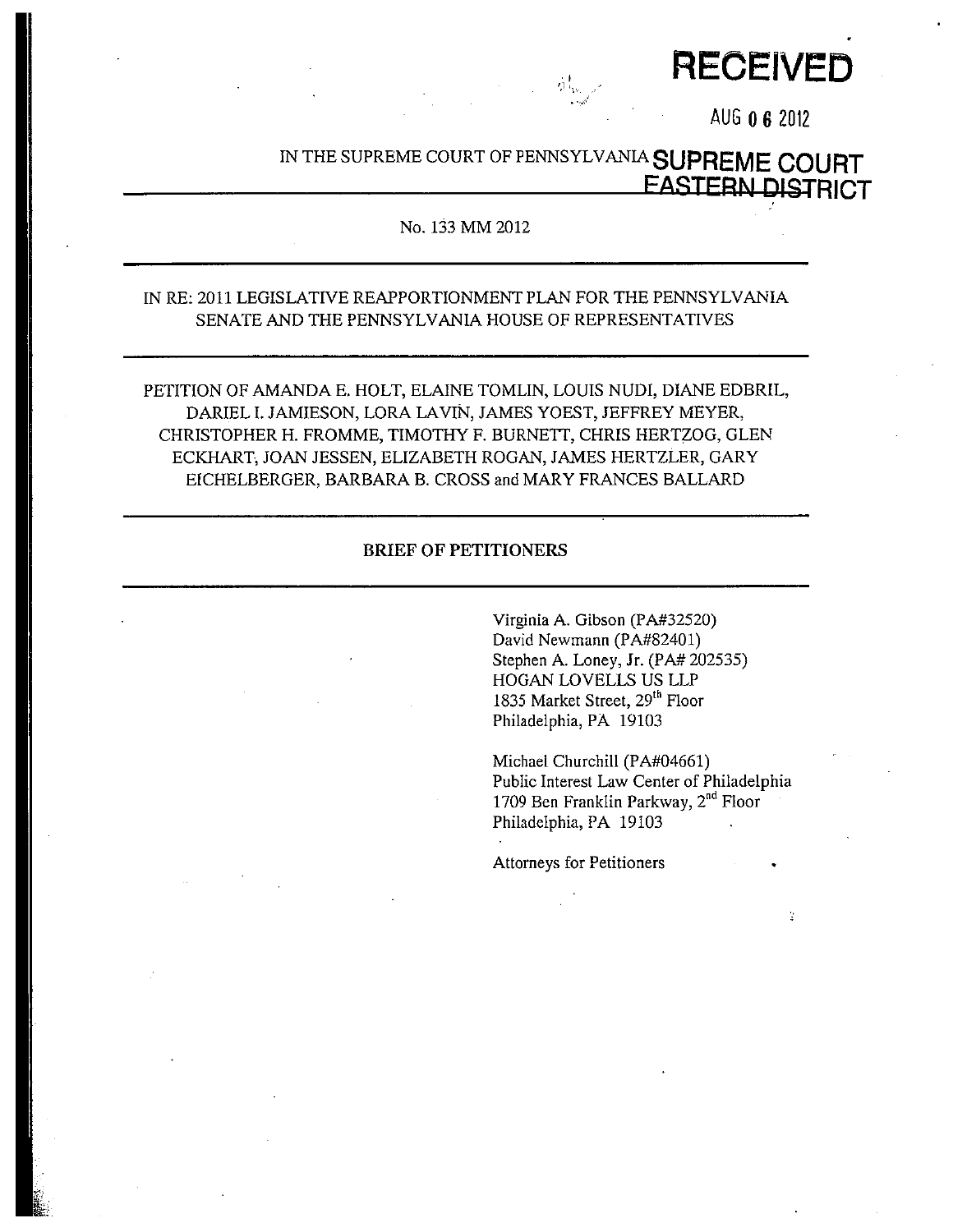## **TABLE OF CONTENTS**

| $\mathbf{I}$ . |                 |                                                                                                   |  |  |
|----------------|-----------------|---------------------------------------------------------------------------------------------------|--|--|
| II.            |                 |                                                                                                   |  |  |
|                | A <sub>1</sub>  |                                                                                                   |  |  |
|                | <b>B.</b>       |                                                                                                   |  |  |
| Ш.             |                 |                                                                                                   |  |  |
| IV.            |                 |                                                                                                   |  |  |
| V.             |                 |                                                                                                   |  |  |
| VI.            |                 |                                                                                                   |  |  |
|                | A.              |                                                                                                   |  |  |
|                | <b>B.</b>       |                                                                                                   |  |  |
|                | $\mathcal{C}$ . |                                                                                                   |  |  |
|                | D.              |                                                                                                   |  |  |
|                | E.              |                                                                                                   |  |  |
|                | F <sub>r</sub>  |                                                                                                   |  |  |
|                | G.              |                                                                                                   |  |  |
| VII.           |                 |                                                                                                   |  |  |
| VIII.          |                 |                                                                                                   |  |  |
|                |                 | .12                                                                                               |  |  |
|                | <b>B.</b>       | THE REVISED LRC PLAN IS CONTRARY TO LAW BECAUSE IT                                                |  |  |
|                | $\mathcal{C}$ . | THE REVISED LRC PLAN CREATES NUMEROUS SUBDIVISION<br>SPLITS THAT ARE NOT "ABSOLUTELY NECESSARY"14 |  |  |
|                |                 | THE REVISED HOLT PLAN SHOWS THAT THE LRC AGAIN<br>1.<br>CREATED HUNDREDS OF UNNECESSARY SPLITS 15 |  |  |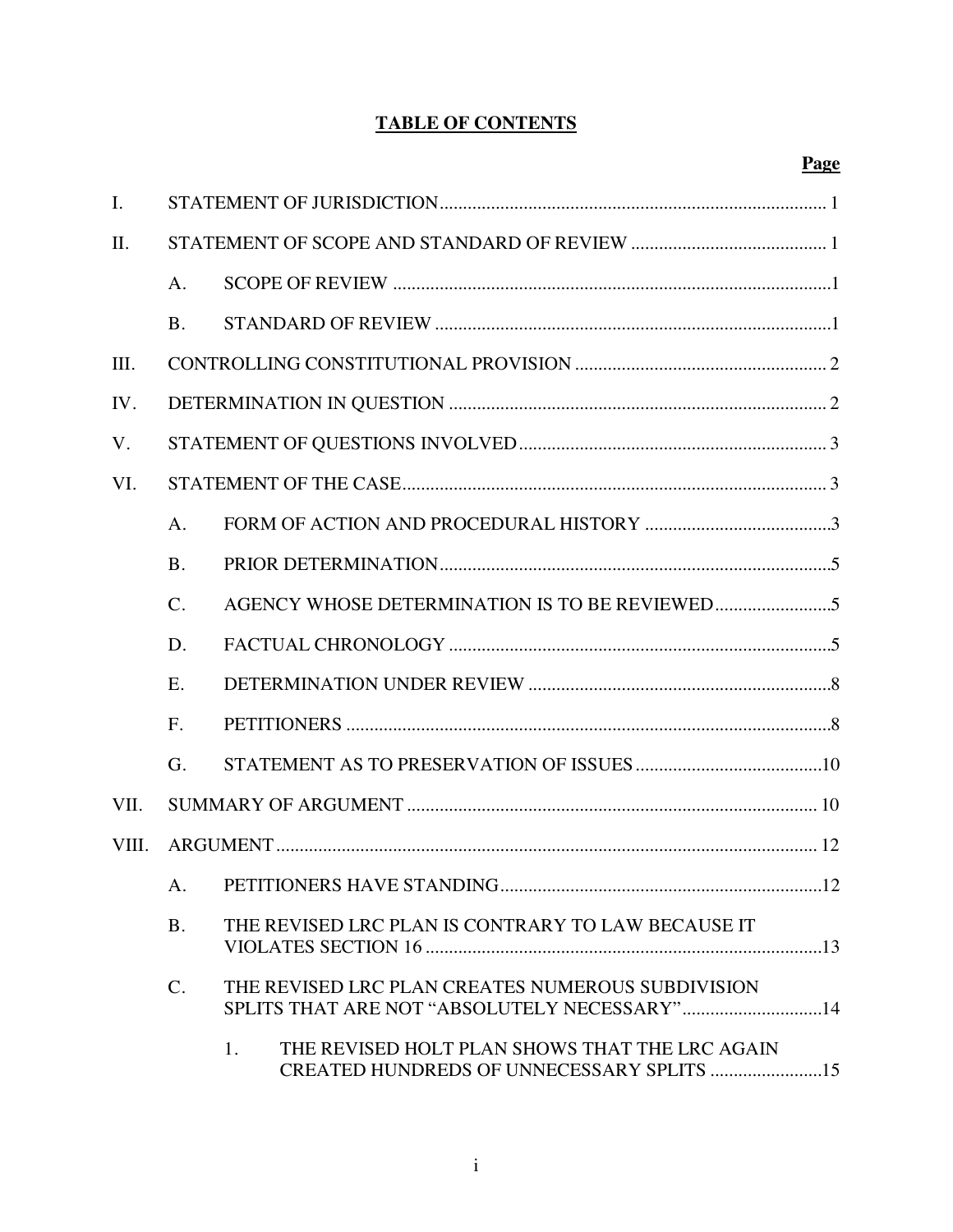|     |    | 2.             | THE LRC OFFERS NO VALID RESPONSE TO PETITIONERS'                                                     |
|-----|----|----------------|------------------------------------------------------------------------------------------------------|
|     |    | 3.             | DIFFERENCES BETWEEN THE REMANDED LRC PLAN AND THE                                                    |
|     | D. |                | THE LRC COULD HAVE EASILY ACHIEVED SUBSTANTIALLY                                                     |
|     |    | 1 <sub>1</sub> | THE EXCESSIVE SPLITS UNDER THE REVISED LRC PLAN<br>CANNOT BE JUSTIFIED ON EQUAL POPULATION GROUNDS26 |
|     |    | 2.             | THE REVISED LRC PLAN ALSO VIOLATES THE COMPACTNESS                                                   |
|     |    | 3.             | THE REVISED LRC PLAN ALSO VIOLATES THE CONTIGUITY                                                    |
|     |    | 4.             | THE VRA DOES NOT JUSTIFY ANY OF THE LRC'S SECTION 16                                                 |
|     | E. |                | THE COURT SHOULD DIRECT THE LRC TO REAPPORTION THE<br>COMMONWEALTH CONSISTENT WITH THE REVISED HOLT  |
| IX. |    |                |                                                                                                      |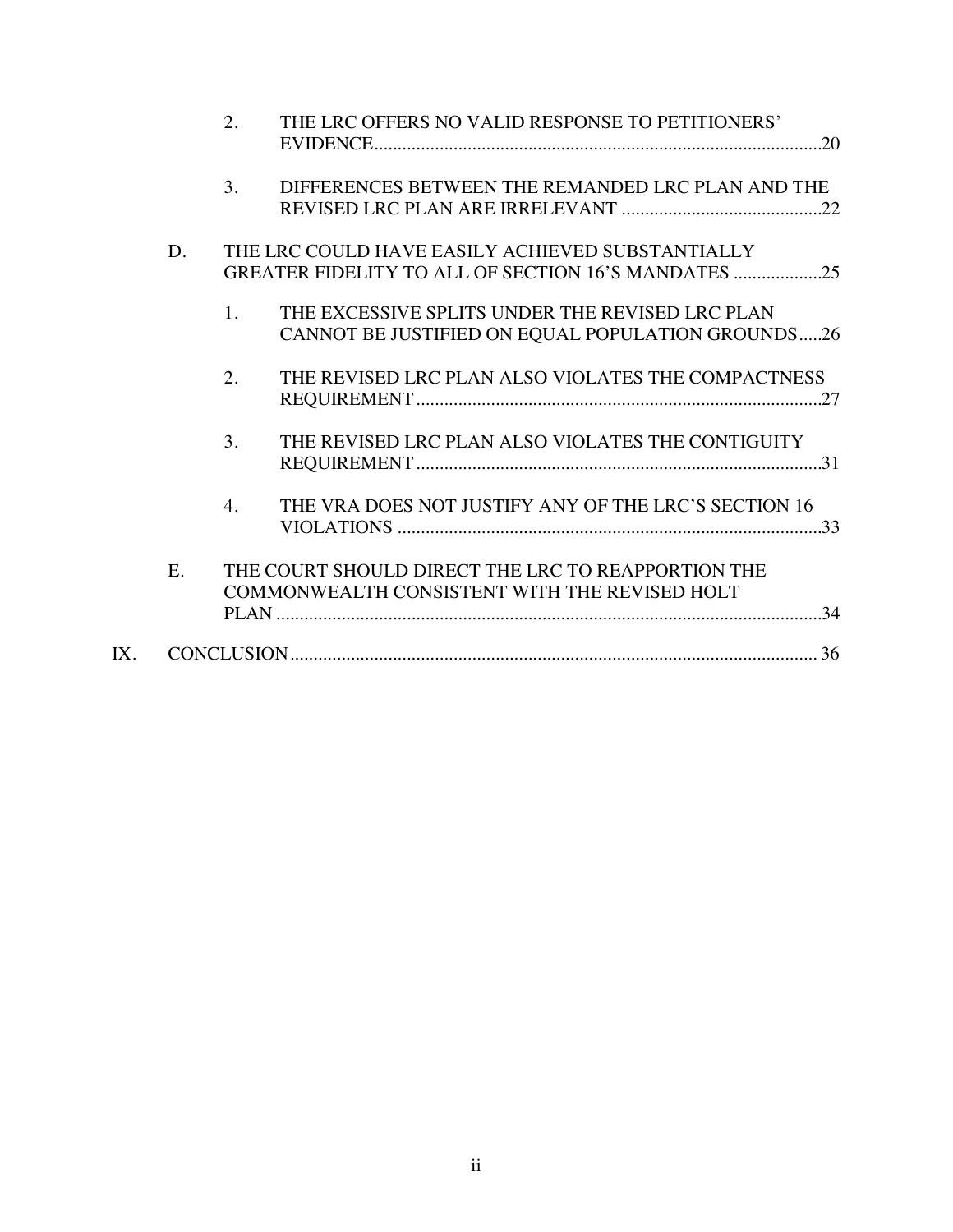## **TABLE OF AUTHORITIES**

| <b>CASES</b>                                                    |  |
|-----------------------------------------------------------------|--|
| Albert v. 2001 Legislative Reapportionment Commission,          |  |
| Bartlett v. Strickland,                                         |  |
| Butcher v. Bloom,                                               |  |
| Com. ex. rel. Specter v. Levin,                                 |  |
| Comm. for a Fair & Balanced Map v. Ill. State Bd. of Elections, |  |
| Hertz Drivurself Stations v. Siggins,                           |  |
| Holt v. 2011 Legislative Reapportionment Comm'n,                |  |
| Kirpatrick v. Preisler,                                         |  |
| Pa. Turnpike Com'n v. Com.,                                     |  |
| Pap's A.M. v. City of Erie,                                     |  |
| Shaw v. Reno,                                                   |  |
| Vieth v. Jubelirer,                                             |  |
| Wilkins v. West,                                                |  |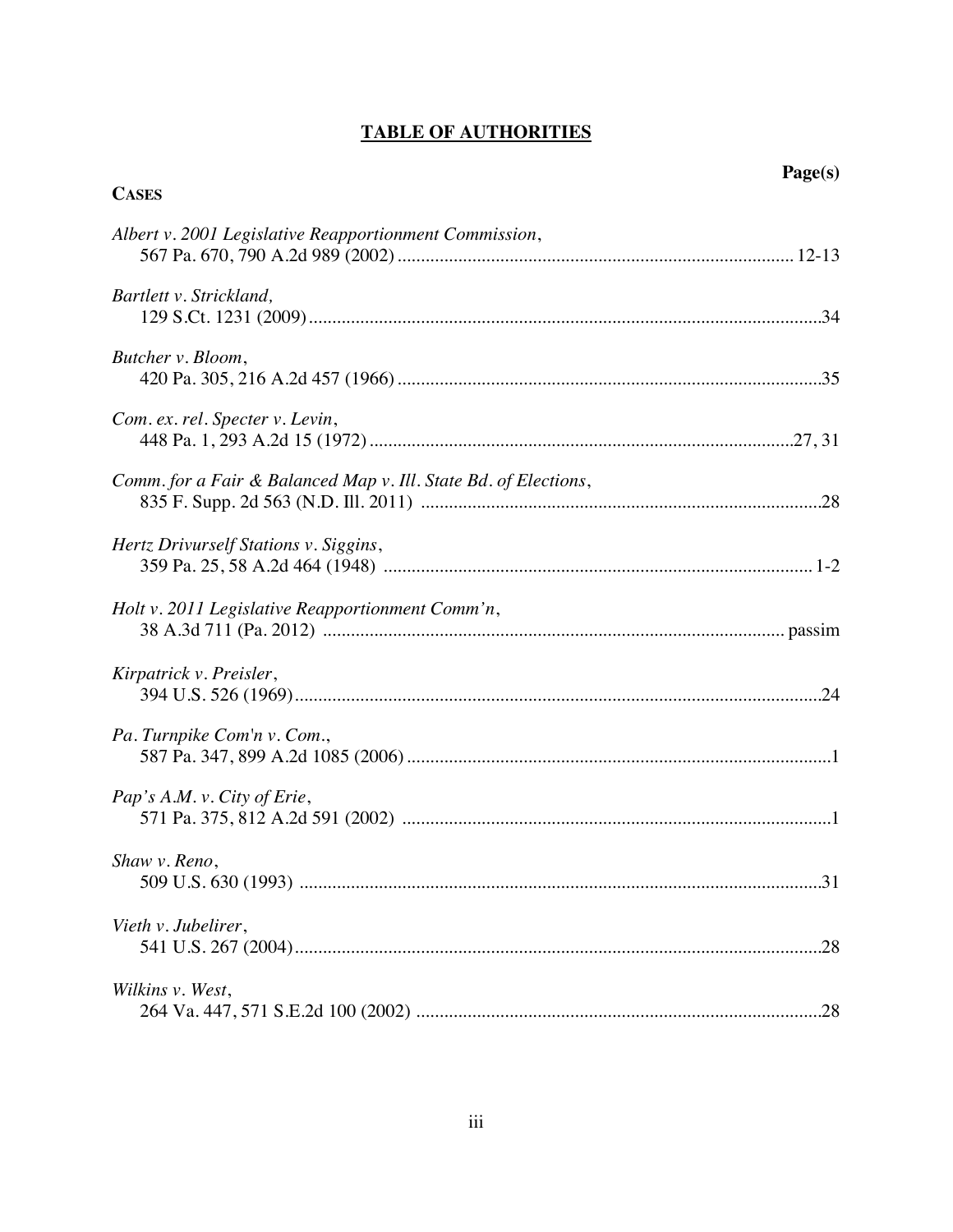## **STATUTES**

## **OTHER AUTHORITIES**

| AZAVEA, Compactness Metrics (Nov. 11, 2011),<br><i>available at http://www.fairshapepa.org/wp-content/uploads/2011/11/Compactness-</i> |  |
|----------------------------------------------------------------------------------------------------------------------------------------|--|
|                                                                                                                                        |  |
|                                                                                                                                        |  |
|                                                                                                                                        |  |
|                                                                                                                                        |  |
| Polsby & Popper, The Third Criterion: Compactness as a Procedural Safeguard Against                                                    |  |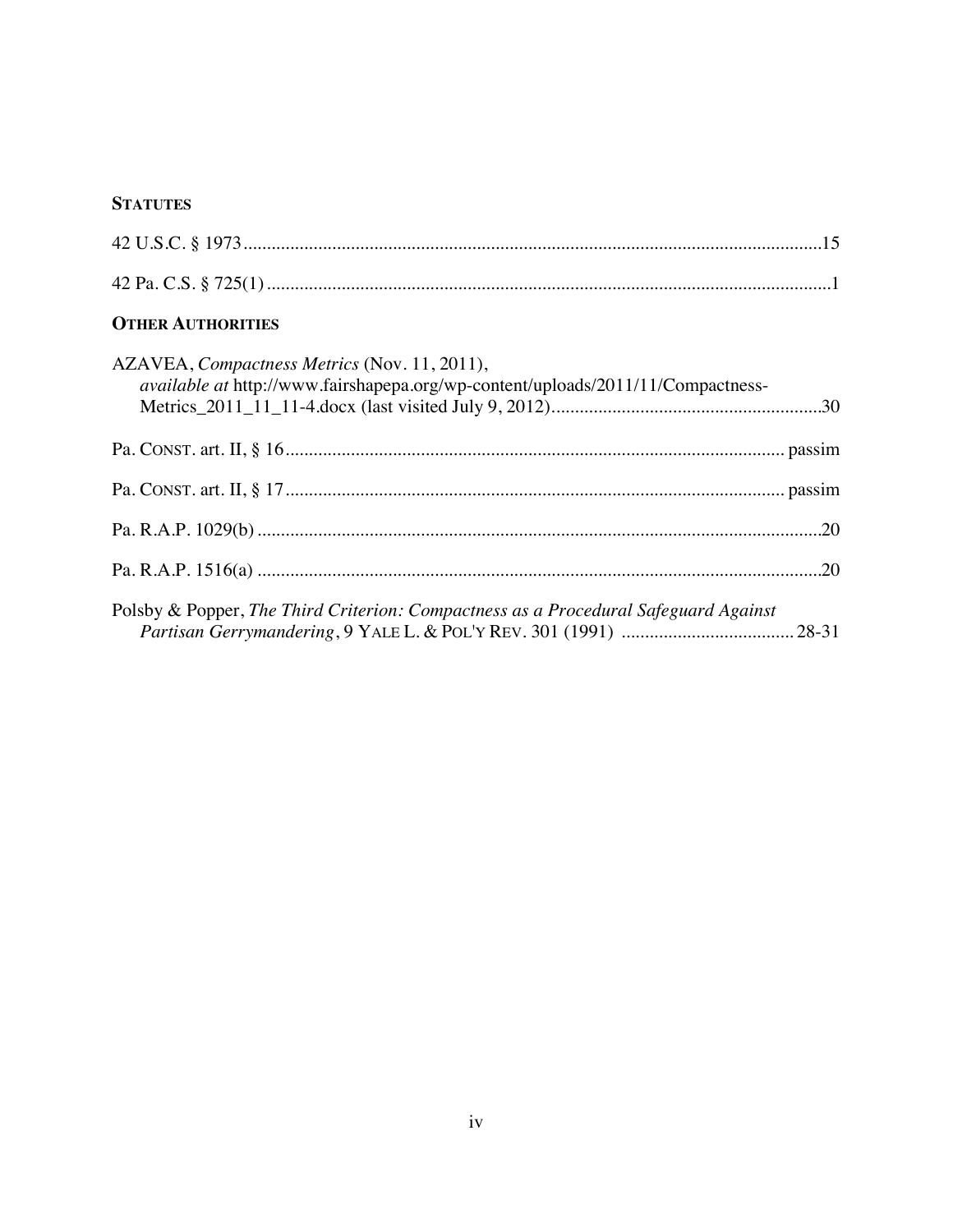#### <span id="page-5-0"></span>**I. STATEMENT OF JURISDICTION**

<span id="page-5-5"></span>This Honorable Court has exclusive appellate jurisdiction over the Petition for Review in this matter (the "Petition") pursuant to Article II, Section 17(d) of the Constitution of Pennsylvania and the Act of July 9, 1976, P.L. 586, No. 142, effective June 27, 1978, as amended, 42 Pa. C.S. § 725(1). The Petition is addressed to the Court's appellate jurisdiction and is in the nature of a Petition for Review pursuant to Rule 3321 and Rule 1501 et seq. of the Pennsylvania Rules of Appellate Procedure. *See Holt v. 2011 Legislative Reapportionment Comm'n*, 38 A.3d 711, 724 (Pa. 2012) ("*Holt I"*).

### <span id="page-5-2"></span><span id="page-5-1"></span>**II. STATEMENT OF SCOPE AND STANDARD OF REVIEW**

#### **A. SCOPE OF REVIEW**

This Honorable Court's review extends to the revised 2011 Legislative Reapportionment Plan adopted June 8, 2012 (the "Revised LRC Plan") by the 2011 Legislative Reapportionment Commission (the "LRC"). The "scope of review in these appeals is plenary" and "entails consideration of all relevant evidence, and legal authority, that a Final Plan is contrary to law." *Id.* at 733.

#### <span id="page-5-3"></span>**B. STANDARD OF REVIEW**

<span id="page-5-4"></span>Under the Constitution of Pennsylvania, Article II, Section 17(d), this Honorable Court reviews the Revised LRC Plan to determine whether it is contrary to law. PA. CONST. art. II, § 17(d). Petitioners have the burden of demonstrating that the Revised LRC Plan is contrary to law. *Holt I*, 38 A.3d at 735. A final legislative redistricting plan is contrary to law if, among other things, it violates the requirements set forth in Article II, Section 16, of the Constitution. *Id*, 38 A.3d at 731. This Court's review is "*de novo* or plenary" and "non-deferential." *Id.* at 733-34 (citing *Pa. Turnpike Comm'n v. Com.*, 587 Pa. 347, 362-363, 899 A.2d 1085, 1094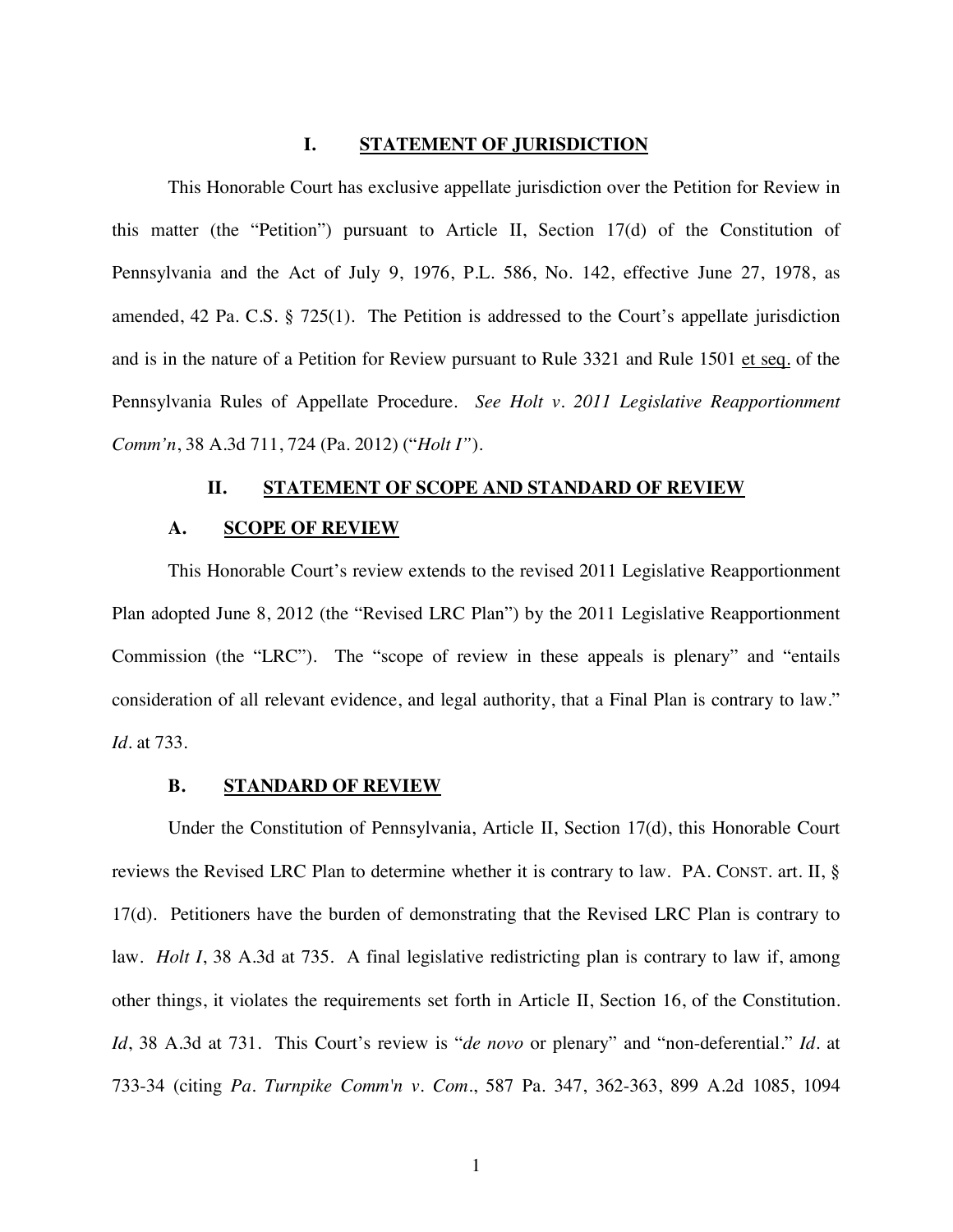(2006); *Pap's A.M. v. City of Erie*, 571 Pa. 375, 812 A.2d 591, 611 (2002); *Hertz v. Drivurself Stations v. Siggins*, 359 Pa. 25, 58 A.2d 464, 469 (1948). The Revised LRC Plan "is not entitled to a presumption of constitutionality." *Id.* at 734. Indeed, "the Constitution does not dictate any form of deference to the LRC, it does not establish any special presumption that the LRC's work product is constitutional, and it also places no qualifiers on this Court's scope of review." *Id.* at 730.

Further, the Revised LRC Plan "is not insulated from attack by decisions of this Court finding prior redistricting plans constitutional, unless a materially indistinguishable challenge was raised and rejected in those decisions." *Id.* at 736 (citations omitted). This Court's decisions have "not purported to set any immovable 'guideposts' for a redistricting commission to meet that would guarantee a finding of constitutionality." *Id.* Instead: "*The 'guideposts' to which a redistricting commission is bound are the U.S. Constitution, the Pennsylvania Constitution, and this Court's relevant, specific holdings*." *Id.* (emphasis added).

## <span id="page-6-0"></span>**III. CONTROLLING CONSTITUTIONAL PROVISION**

Section 16 of Article II of the Pennsylvania Constitution ("Section 16") states in relevant

part:

The Commonwealth shall be divided into fifty senatorial and two hundred three representative districts, which shall be composed of compact and contiguous territory as nearly equal in population as practicable . . . . Unless absolutely necessary no county, city, incorporated town, borough, township or ward shall be divided in forming either a senatorial or representative district.

Pa. CONST. art. II, § 16.

#### <span id="page-6-1"></span>**IV. DETERMINATION IN QUESTION**

The determination in question is the revised 2011 Legislative Reapportionment Plan for the Pennsylvania Senate and House of Representatives, as adopted on June 8, 2012, at a public meeting of the 2011 Legislative Reapportionment Commission.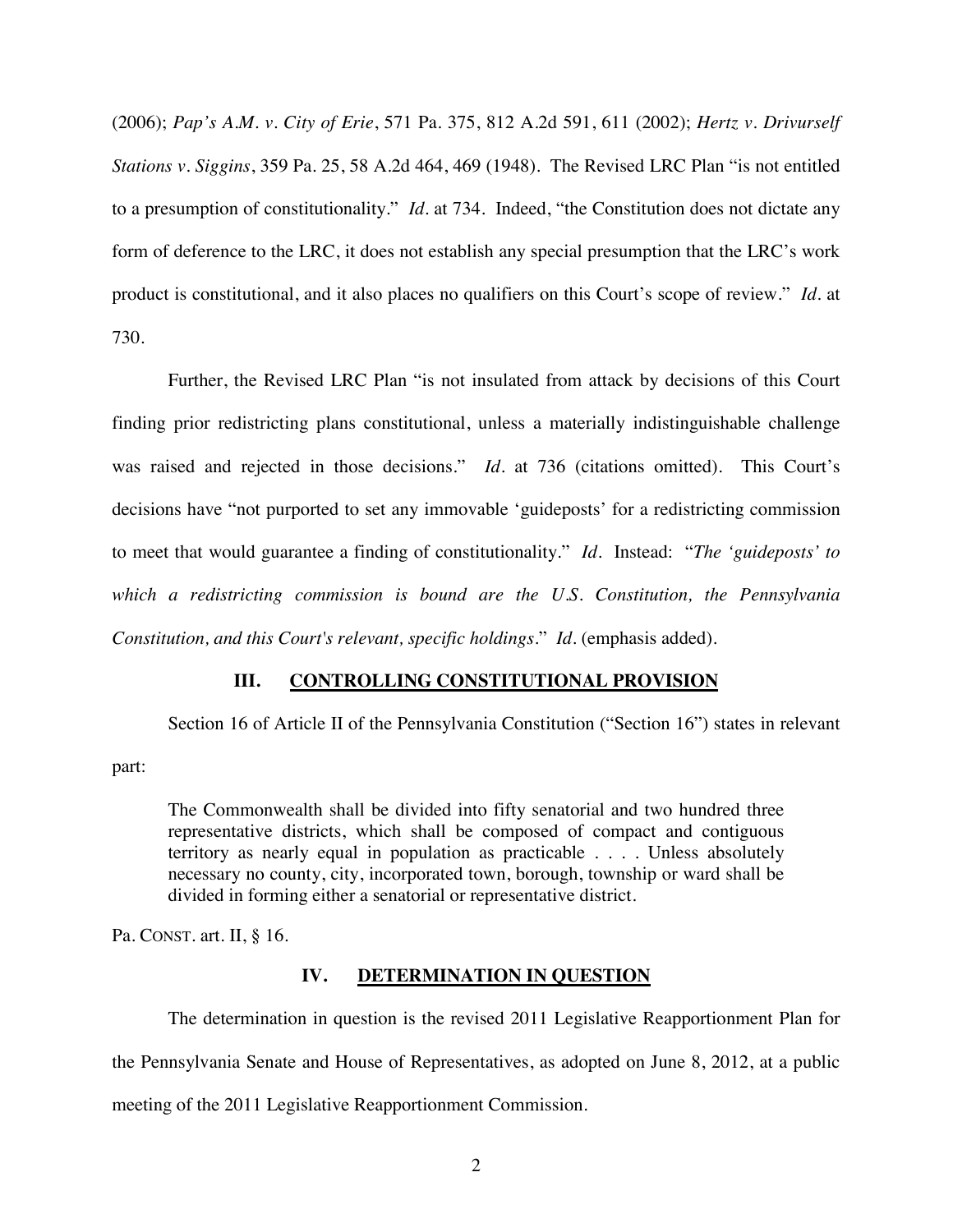### <span id="page-7-0"></span>**V. STATEMENT OF QUESTIONS INVOLVED**

1. Whether the Revised LRC Plan, considered as a whole, is contrary to law and must be remanded pursuant to Article II, Section 17(d) of the Pennsylvania Constitution because it contains numerous political subdivision splits that are not absolutely necessary, in violation of Article II, Section 16 of the Pennsylvania Constitution? *Holt I*, 38 A.3d at 718.

(Implicitly answered in the negative by the LRC)

2. Whether the Revised LRC Plan, considered as a whole, is contrary to law and must be remanded pursuant to Section 17(d) of Article II of the Pennsylvania Constitution because the LRC could have easily achieved a substantially greater fidelity to all of the mandates of Article II, Section 16 – compactness, contiguity, and integrity of political subdivisions, yet failed to do so, in violation of Section 16? *See Holt I*, 38 A.3d at 718.

(Implicitly answered in the negative by the LRC)

3. Whether, in light of the LRC's repeated failure to adopt a plan that complies with Article II, Section 16 of the Pennsylvania Constitution, the Court should remand the Revised LRC Plan with an instruction to adopt a plan that contains no more splits or fractures of political subdivisions than the number of splits and fractures created under the proposed plan submitted by Petitioners?

(Implicitly answered in the negative by the LRC)

### <span id="page-7-1"></span>**VI. STATEMENT OF THE CASE**

#### <span id="page-7-2"></span>**A. FORM OF ACTION AND PROCEDURAL HISTORY**

This is a Petition for Review of the revised 2011 Legislative Reapportionment Plan of the 2011 Legislative Reapportionment Commission, established pursuant to Article II, Section 17(b) of the Constitution of Pennsylvania.

3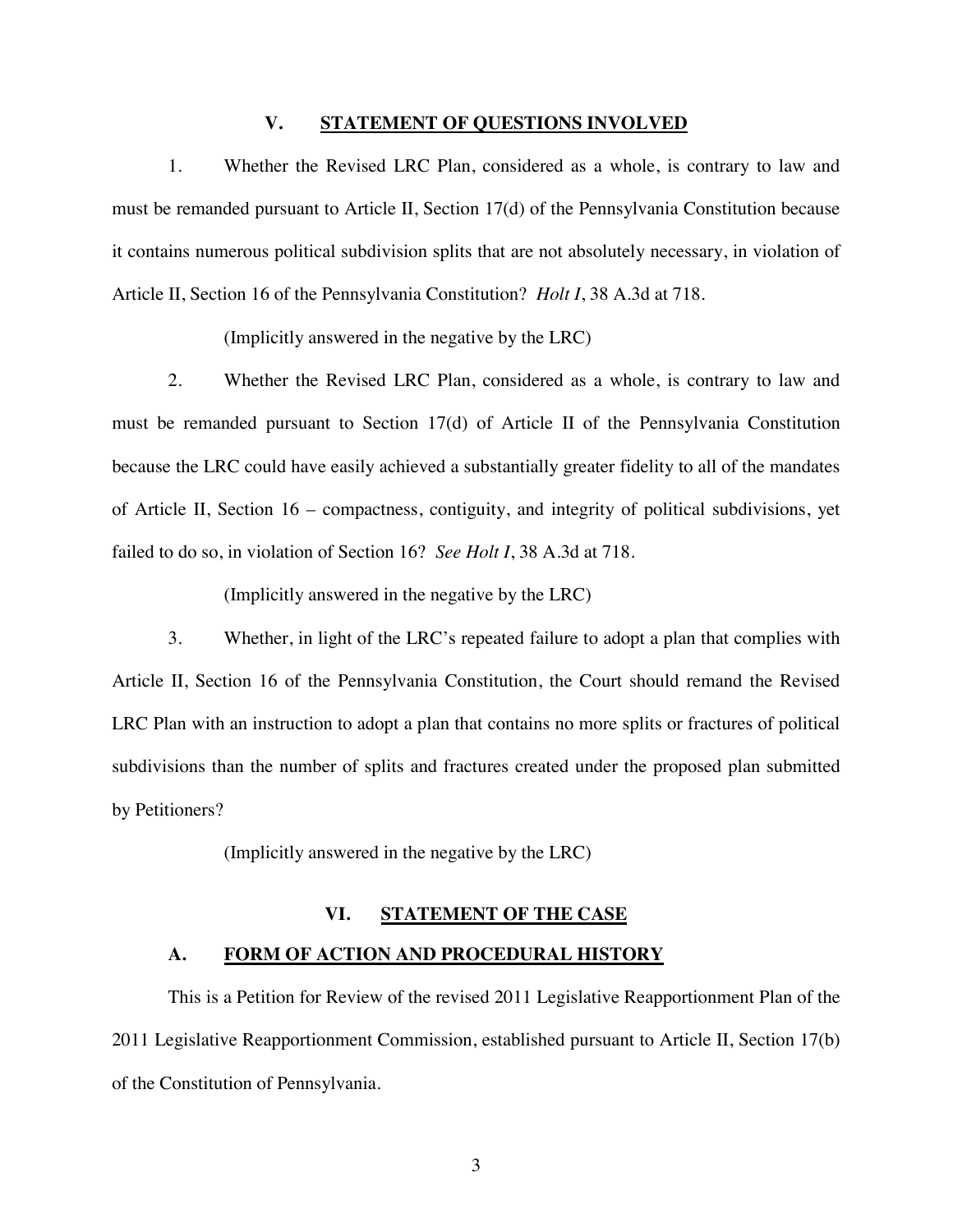The Revised LRC Plan stems from an earlier Legislative Reapportionment Plan, which was adopted on December 12, 2011 (the "Original LRC Plan"). The Original LRC Plan followed four public hearings held on September 7, 2011, September 14, 2011, November 18, 2011, and November 23, 2011, and three public administrative meetings held on October 31, 2011, December 7, 2011, and December 12, 2011. On January 11, 2012, several of the Petitioners filed a Petition for Review challenging the Original LRC Plan. This Court heard oral arguments for all petitions challenging the Original LRC Plan on January 23, 2012, and on January 25, 2012, held that the Original LRC Plan was "contrary to law" under the Pennsylvania Constitution and remanded the Original LRC Plan to the LRC.

On remand, the LRC held public meetings on February 22, 2012 and April 12, 2012, to consider the adoption of a Preliminary Revised Legislative Reapportionment Plan. In the intervening period, the LRC postponed public meetings that were originally scheduled for February 28, 2012 and March 2, 2012. On April 12, 2012, the same day as the second public meeting, the LRC adopted a Preliminary Revised Plan. In accordance with Article II, Section 17(c) of the Pennsylvania Constitution, Petitioner Holt and others timely filed exceptions to the Preliminary Revised Plan on or before May 14, 2012.

The LRC conducted public hearings to discuss the adoption of a Revised Final Plan at on May 2, 2012 and May 7, 2012. The LRC adopted the Revised LRC Plan at a public administrative meeting held on June 8, 2012. Petitioners filed their Verified Petition for Review of the Revised LRC Plan on July 9, 2012 (the "Petition"), pursuant to Article II, Section 17(d) the Pennsylvania Constitution, which provides that "any aggrieved person" may file an appeal directly to the Supreme Court 30 days from the filing of a final reapportionment plan.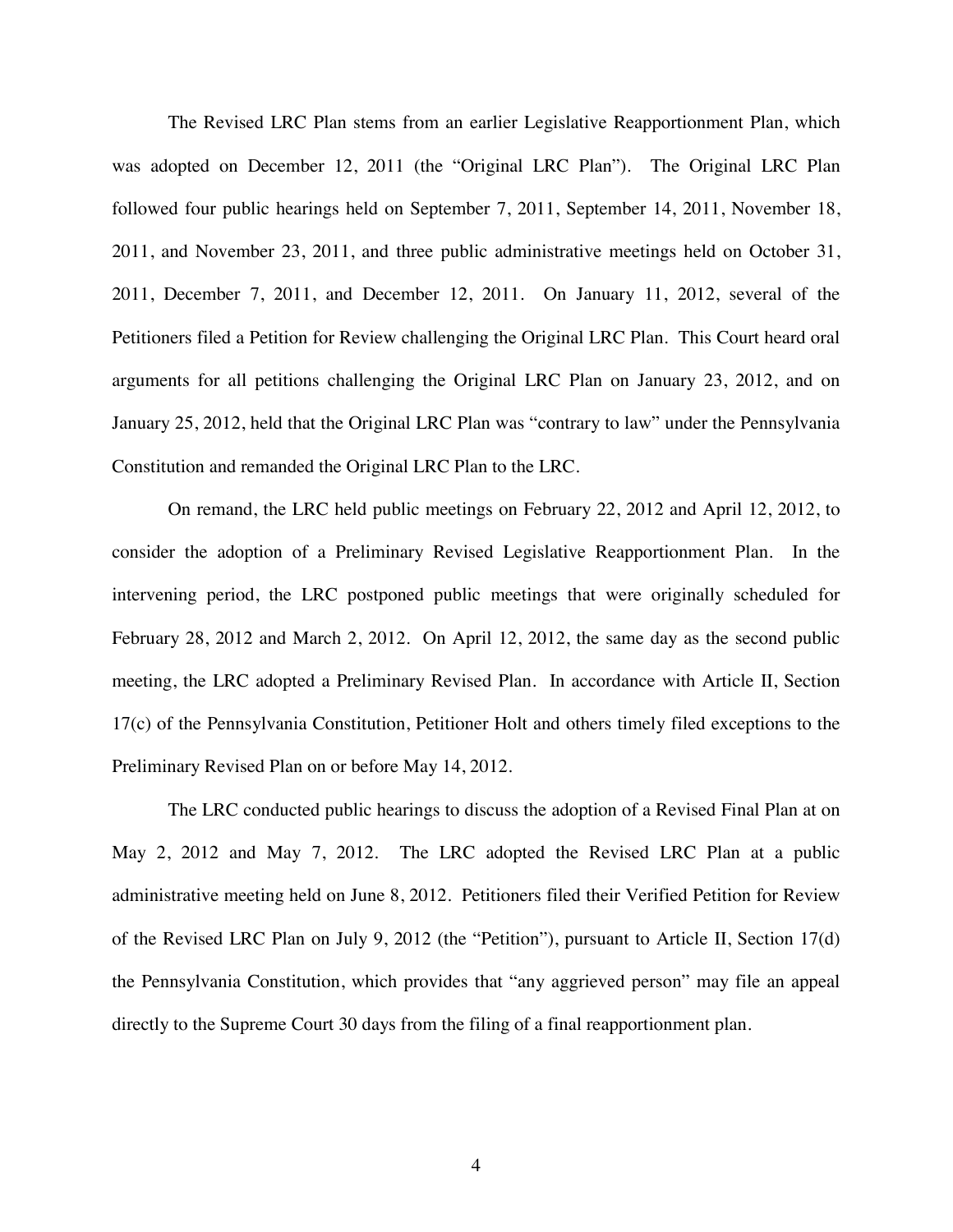On July 10, 2012, this Court directed the LRC to answer the Petition. LRC did so by verified Answer filed July 23, 2012 (the "Answer").

#### <span id="page-9-0"></span>**B. PRIOR DETERMINATION**

The prior governmental determination in this case is the revised 2011 Legislative Reapportionment Plan adopted by the LRC on June 8, 2012, and filed on that date with the Secretary of the Commonwealth of Pennsylvania. The Revised LRC Plan is not reported in an official case reporter. Relevant portions of the Revised LRC Plan and Map are attached to the Petition at Exhibits A and B.

#### <span id="page-9-1"></span>**C. AGENCY WHOSE DETERMINATION IS TO BE REVIEWED**

The name of the agency whose determination is to be reviewed is the 2011 Legislative Reapportionment Commission.

#### <span id="page-9-2"></span>**D. FACTUAL CHRONOLOGY**

Since the 1968 amendments to Article II, Section 17(a), of the Pennsylvania Constitution, a Legislative Reapportionment Commission has had the authority and obligation to redraw the lines of Pennsylvania Senate and House of Representatives districts following each decennial [census.1 The Commission consists of five members, four of whom are the Majority and](#page-9-3) Minority Leaders of the Pennsylvania Senate and the Pennsylvania House of Representatives, and the fifth of whom is a Chairman appointed by the four other members, or by the Supreme Court if they are unable to do so.

In the LRC's public proceedings leading to the adoption of the Original LRC Plan, Petitioner Holt presented several "Section 16 Plans" showing that, state-wide, Pennsylvania's voting districts could readily be reapportioned to account for population changes while still

<span id="page-9-3"></span><sup>1</sup> Before 1968, the full General Assembly had the constitutional obligation to reapportion the legislative districts.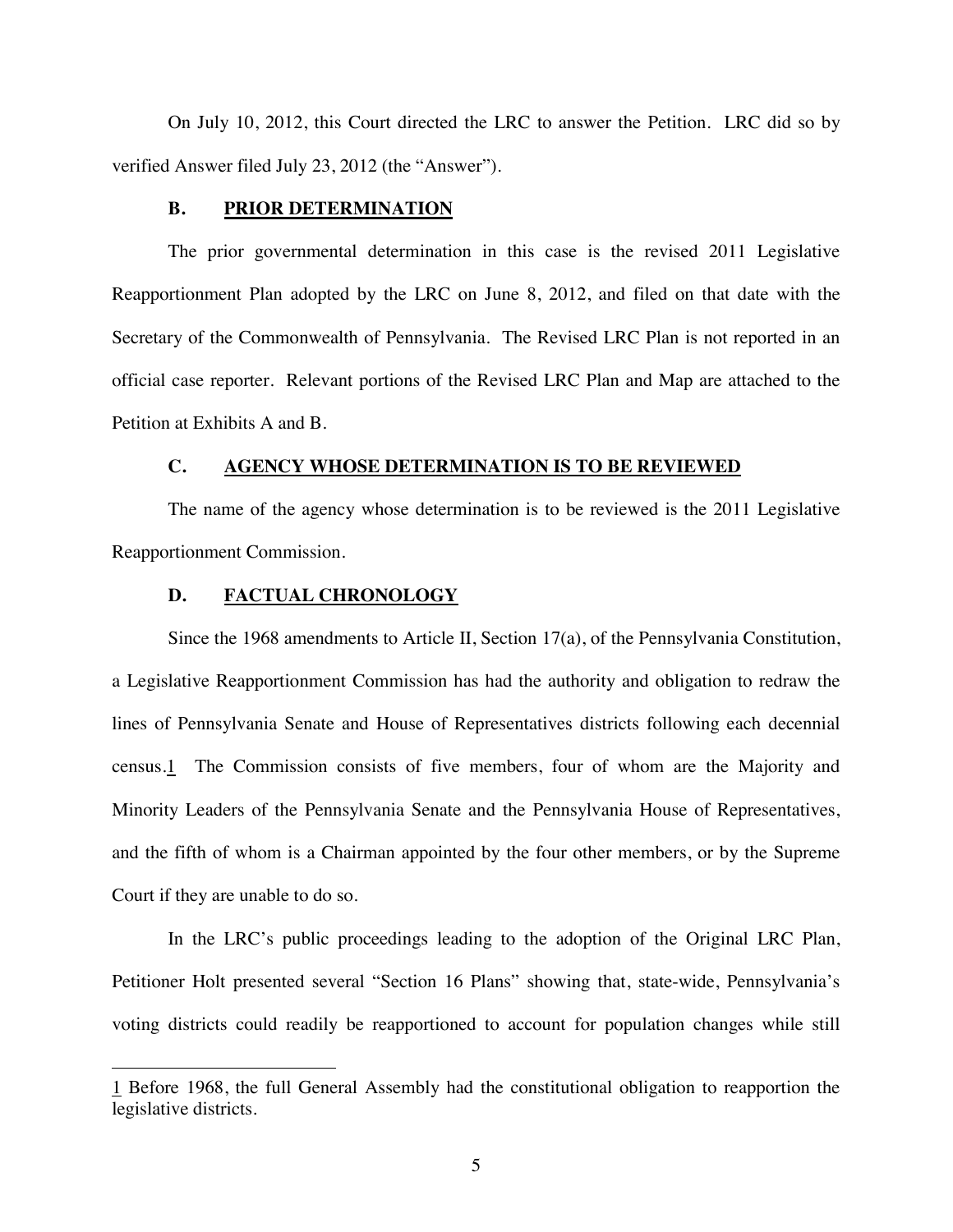maintaining the constitutional mandates for legislative districting – namely, equality of population, compactness, and contiguousness – and respecting the constitutional mandate that no political subdivision be divided unless absolutely necessary.

In *Holt I*, the Supreme Court agreed, holding that "the [Original LRC] Plan violate[d] the constitutional command to respect the integrity of political subdivisions." *Id*. at 718. The Court further noted that "the [Holt] appellants have shown that the [LRC] could have *easily* achieved a *substantially* greater fidelity to all of the mandates in Article II, Section 16 – compactness, contiguity, and integrity of political subdivisions[.]" *Id* (emphasis added). The Court thus remanded the Original LRC Plan to the LRC, and ordered it to fashion a revised Plan that comports with all constitutional requirements. *Id*. at 760-61. In doing so, the Court emphasized the LRC's task in balancing the "multiple commands in Article II, Section 16, which embrace contiguity, compactness, and the integrity of political subdivisions," as well as population equality. Therefore, the Court authorized a "recalibration of the emphasis respecting population equality to afford greater flexibility in reapportioning legislative districts by population" on remand. *Id.*

On remand, the LRC adopted a Preliminary Revised Plan on April 12, 2012, after one public meeting. Petitioner Holt and others timely filed exceptions to the Preliminary Revised Plan on or before May 14, 2012. Following issuance of the Preliminary Revised Plan, Petitioner Holt also submitted proposed alternative revised redistricting plans. She submitted a total of three such alternative revised plans for the Senate and the House, each of which proposed a dramatic reduction in subdivision splits and fractures as compared with the Preliminary Revised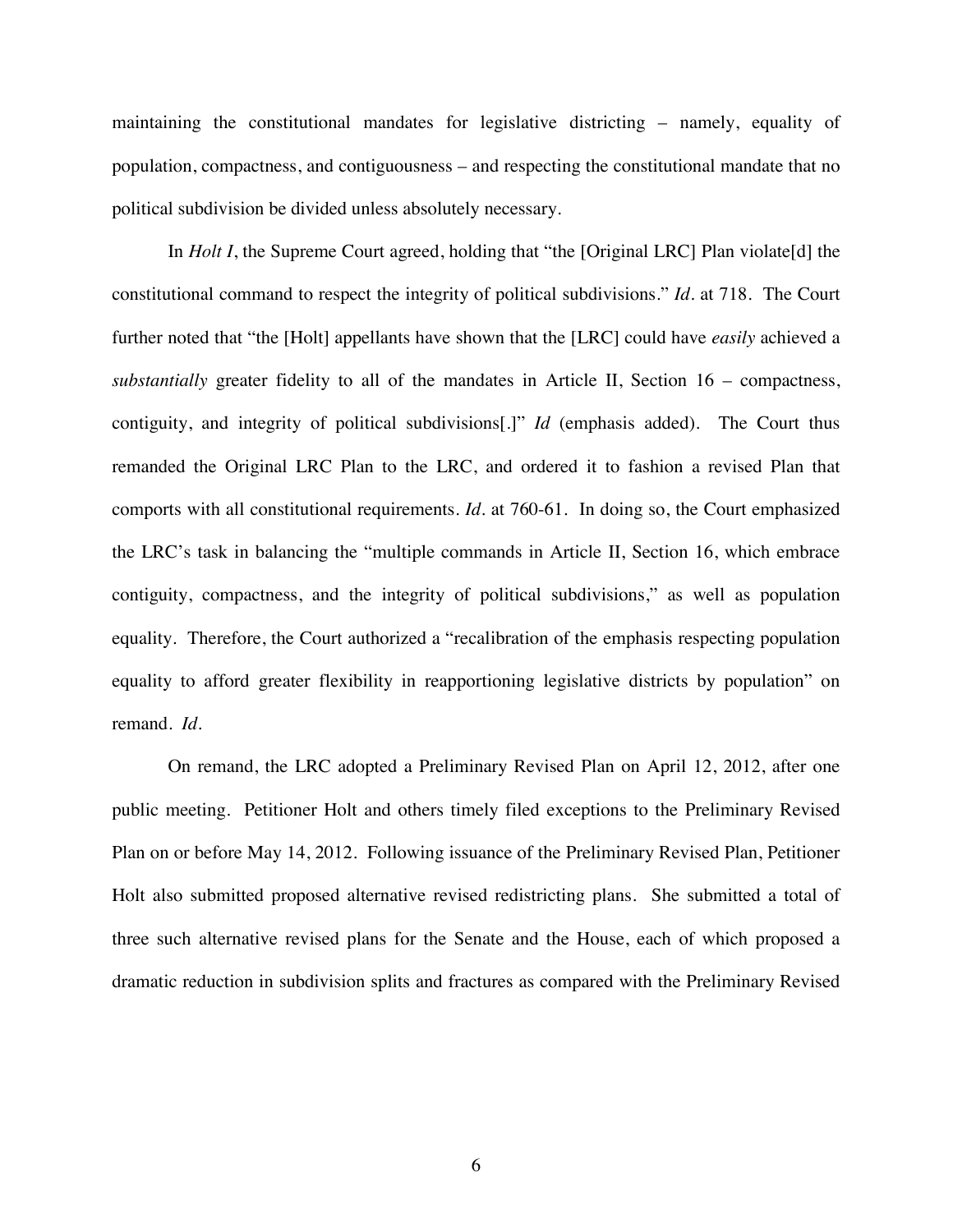Plan. Petitioner Holt thus provided multiple examples of how the LRC could easily comply with the requirements of Section 16.[2](#page-11-0)

Petitioner Holt created the Revised Holt Plan in essentially the same manner that she created the Holt Plan addressed in the Court's prior decision, designing it exclusively to satisfy the objectives of Section 16 and the requirements of Federal law. Thus, the Revised Holt Plan does not consider any factors such as enhancement of partisan voting power in a particular district, or preservation of incumbency, which fall outside of what is required by the Pennsylvania Constitution and Federal law. *See* Petition ¶¶ 38-40.

The only difference in methodology between the original Holt Plan and the Revised Holt Plan is that the latter plan, like the Revised LRC Plan, allows for a greater range of deviation from the ideal population of each House and Senate District, as contemplated by this Court's opinion in *Holt I*. The 2010 census determined that the population of Pennsylvania is 12,702,379. This means that the ideal population of each Senatorial district would be 254,048; the ideal population of each House district would be 62,573. The Revised LRC Plan has a maximum deviation from this ideal population of 7.957 percent for Senate Districts and 7.872 percent for House Districts (compared to 3.89 and 5.98, respectively, in the Original LRC Plan). The corresponding percentages for the Revised Holt Plan are similar, but lower: 7.866 percent for Senate Districts and 7.751 percent for House Districts. *Id.* ¶ 39.

The LRC ignored the proposed alternative plans and the submissions of other petitioners and citizens, and adopted the Revised LRC Plan on June 8, 2012. The Revised LRC Plan split 135 more subdivisions in creating House Districts, and split 20 more subdivisions in creating Senate Districts, than the Revised Holt plan. That translated into an even greater differential in

<span id="page-11-0"></span> $\frac{2}{3}$  For ease of reference, Petitioners have selected one of the three revised alternative plans presented below by Petitioner Holt to compare as "the Revised Holt Plan," which is attached as Exhibit C to the Petition.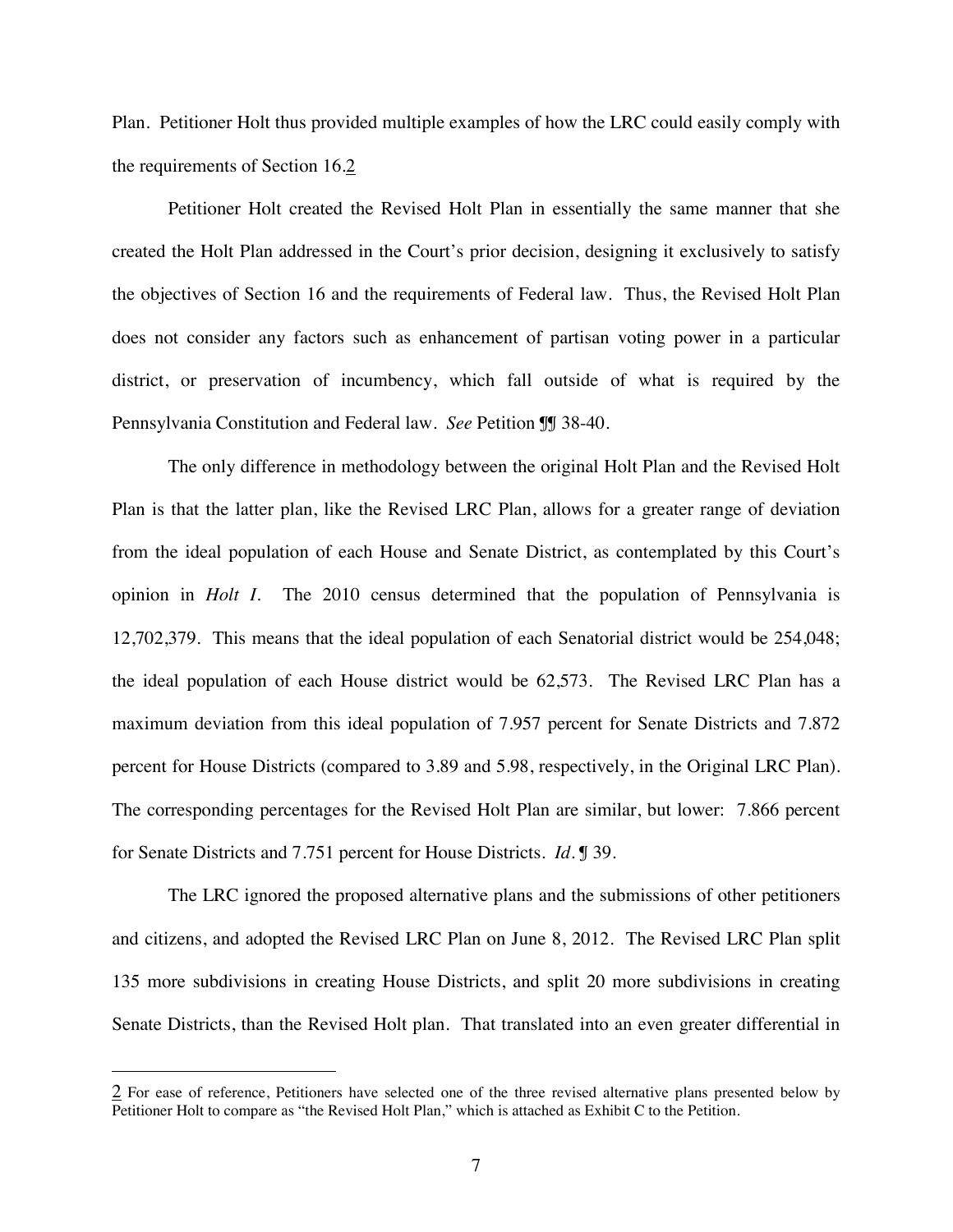the number of fractures  $-$  *i.e.*, the fragments of subdivisions remaining after a split. The Revised Holt Plan creates *335 fewer fractures* in House Districts and *56 fewer fractures* in Senate Districts – a total of 391 fewer fractures overall – than the Revised LRC Plan. Petition ¶ 42; *id.*, Ex. C; *see also Holt I*, 38 A.3d at 755 n.37 (noting that the number of subdivision fractures, as well as the number of split subdivisions, is relevant to the constitutional inquiry). In addition, the Revised LRC Plan created multiple districts that needlessly fall far short of the compactness and contiguity requirements of Article II, Section 16. Petition § 50-72.

### <span id="page-12-0"></span>**E. DETERMINATION UNDER REVIEW**

The determination under review is the determination of the 2011 Legislative Reapportionment LRC adopting the revised 2011 Legislative Reapportionment Plan on June 8, 2012.

#### <span id="page-12-1"></span>**F. PETITIONERS**

Petitioners are voters in the Commonwealth of Pennsylvania who live in the Commonwealth's wards, municipalities, and counties the Revised LRC Plan split, often multiple times, to form Senate and House of Representative Districts in violation of Article II, Section 16. They are:

a. Amanda E. Holt of Allentown, whose County of Lehigh is split into seven House Districts;

b. Elaine Tomlin of Philadelphia, whose Ward 42 is split into three House Districts, and City of Philadelphia into seven Senate Districts;

c. Louis Nudi of Pittsburgh, whose Township of Ross is split into two House Districts.

8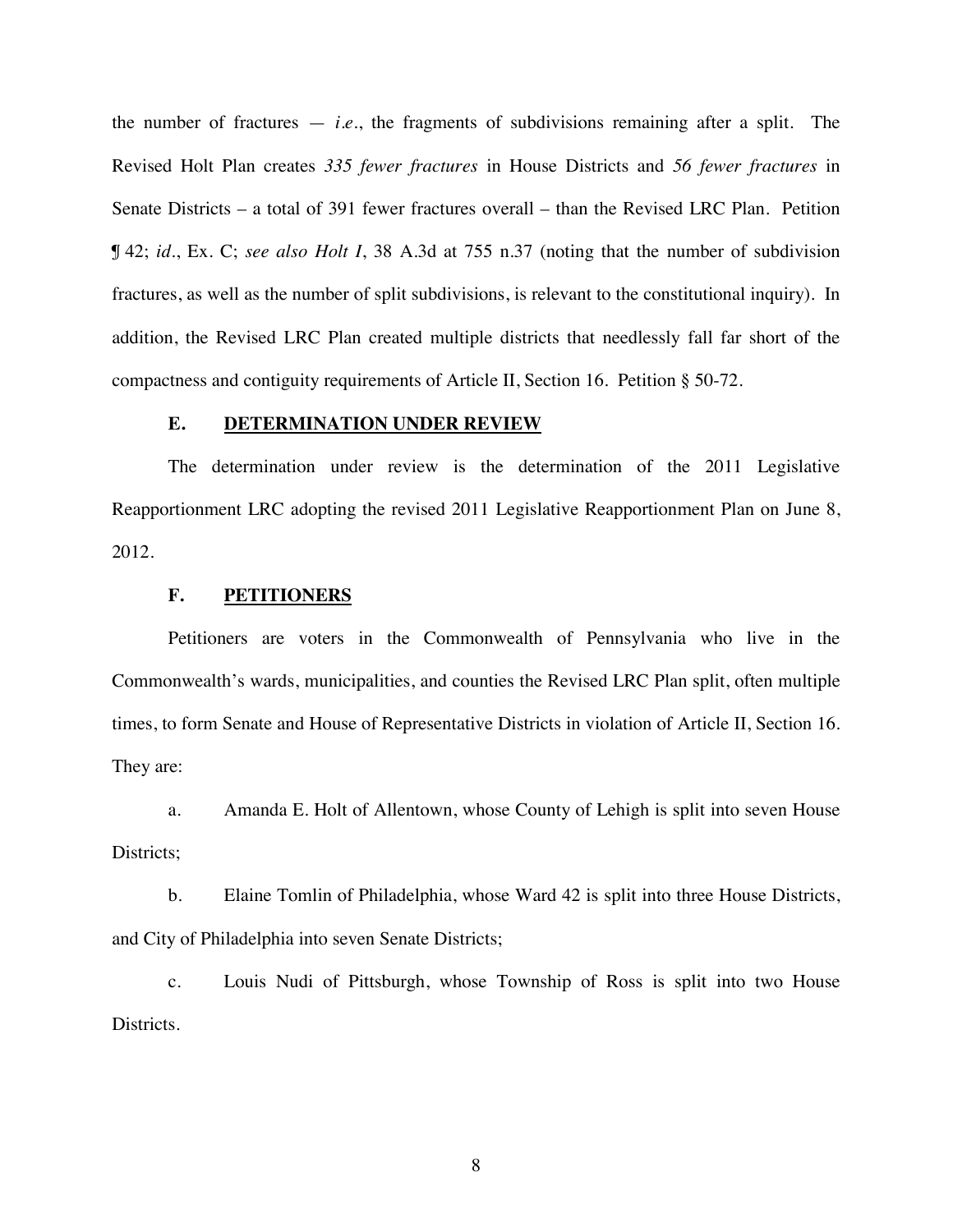d. Diane Edbril of Radnor, whose County of Delaware is split into four Senate Districts, and whose Township of Radnor is split into two House Districts;

e. Dariel I. Jamieson of Chesterbrook, whose County of Chester is split into four Senate Districts;

f. Lora Lavin of Swarthmore, whose County of Delaware is split into four Senate Districts and eleven House Districts;

g. James Yoest of Pittsburgh, whose Township of Ross is split into two House Districts:

h. Jeffrey Meyer of Pittsburgh, whose Township of Ross is split into two House Districts;

i. Christopher H. Fromme of Pittsburgh, whose Township of Ross is split into two House Districts;

j. Timothy F. Burnett of Pittsburgh, whose Township of Ross is split into two House Districts;

k. Chris Hertzog of Coply, whose County of Lehigh is split into seven House Districts;

l. Glenn Eckhart of Allentown, whose County of Lehigh is split into seven House Districts, and whose Township of Salisbury is split into three House Districts;

m. Joan Jessen of McMurray, whose county of Washington is split into two Senate Districts and seven House Districts;

n. Lower Merion Township Commissioner Elizabeth Rogan of Wynnewood, whose Township of Lower Merion would be divided into four House Districts;

9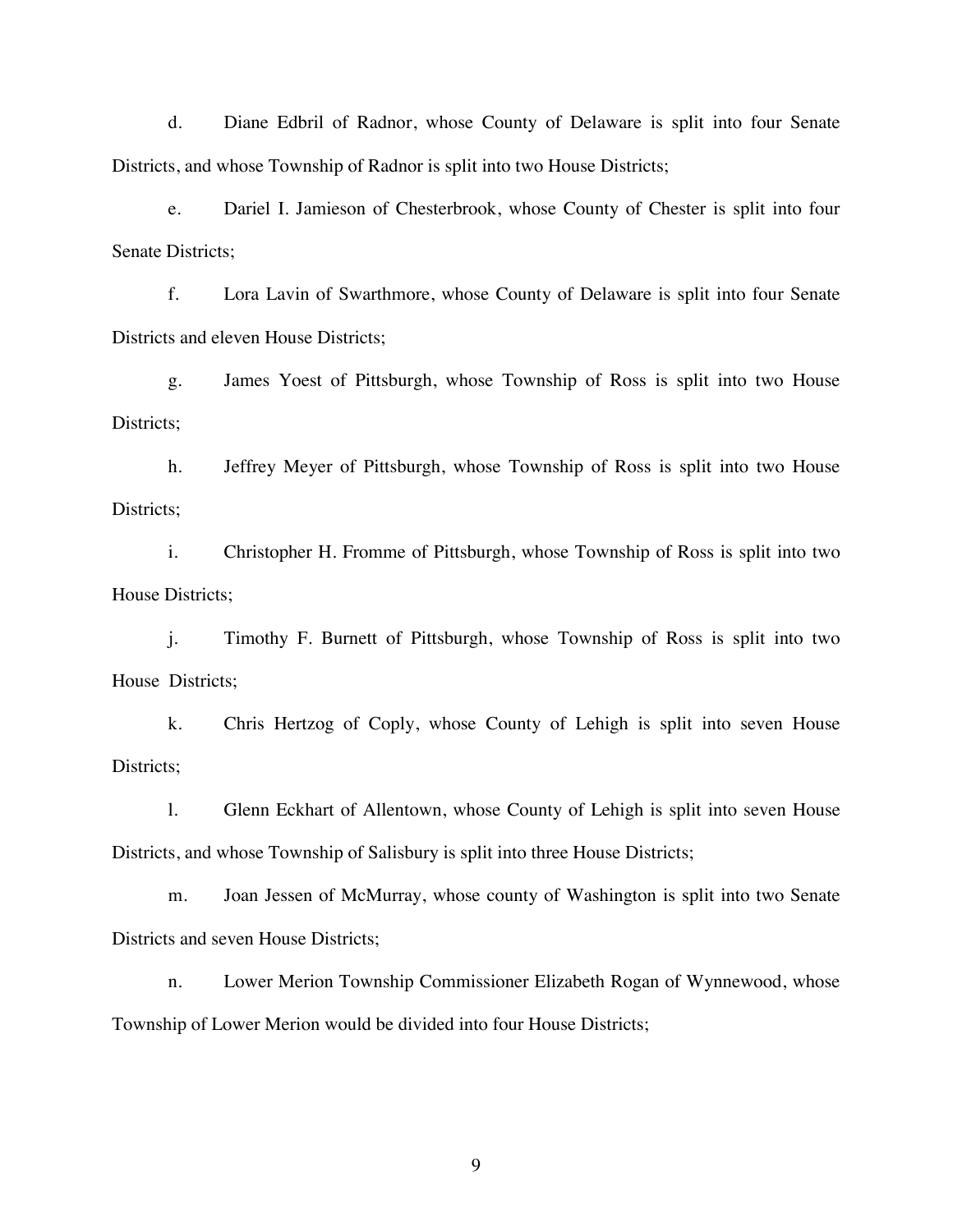o. Cumberland County Commissioner James Hertzler of Enola, whose county of Cumberland would be divided into three Senate Districts;

p. Cumberland County Commissioner Gary Eichelberger of Mechanicsburg, whose county of Cumberland would be divided into three Senate Districts;

q. Cumberland County Commissioner Barbara B. Cross of Carlisle, whose county of Cumberland would be divided into three Senate Districts; and

r. Mary Frances Ballard of Wayne, whose county of Delaware is split into four Senate Districts and whose Township of Radnor is split into two House Districts.

#### <span id="page-14-0"></span>**G. STATEMENT AS TO PRESERVATION OF ISSUES**

Objections to the Preliminary Revised Plan were filed by exception with the LRC on or before May 14, 2012, pursuant to Article 2, Section 17 (c) of the Pennsylvania Constitution. The LRC ignored and implicitly denied the exception by deciding not to eliminate the vast majority of the splits of political subdivisions present in the Preliminary Revised Plan when approving the Revised LRC Plan on June 8, 2012. In fact, the Revised LRC Plan actually increases the number of subdivision splits in the Senate relative to the Preliminary Revised Plan.

#### <span id="page-14-1"></span>**VII. SUMMARY OF ARGUMENT**

The Commonwealth gets only one chance in ten years to redraw the districts which are the basis for representative government. Mindful of the political nature of the reapportionment process, through their Constitution the people of Pennsylvania imposed limitations on that process, in the belief that attaining compactness, contiguity, respect for political subdivisions and equality of population would protect the interests of citizens to a government which fairly represents their collective interests. This Court is the only place Pennsylvanians can go to enforce that foundational right. At a time of heavy partisanship and declining respect for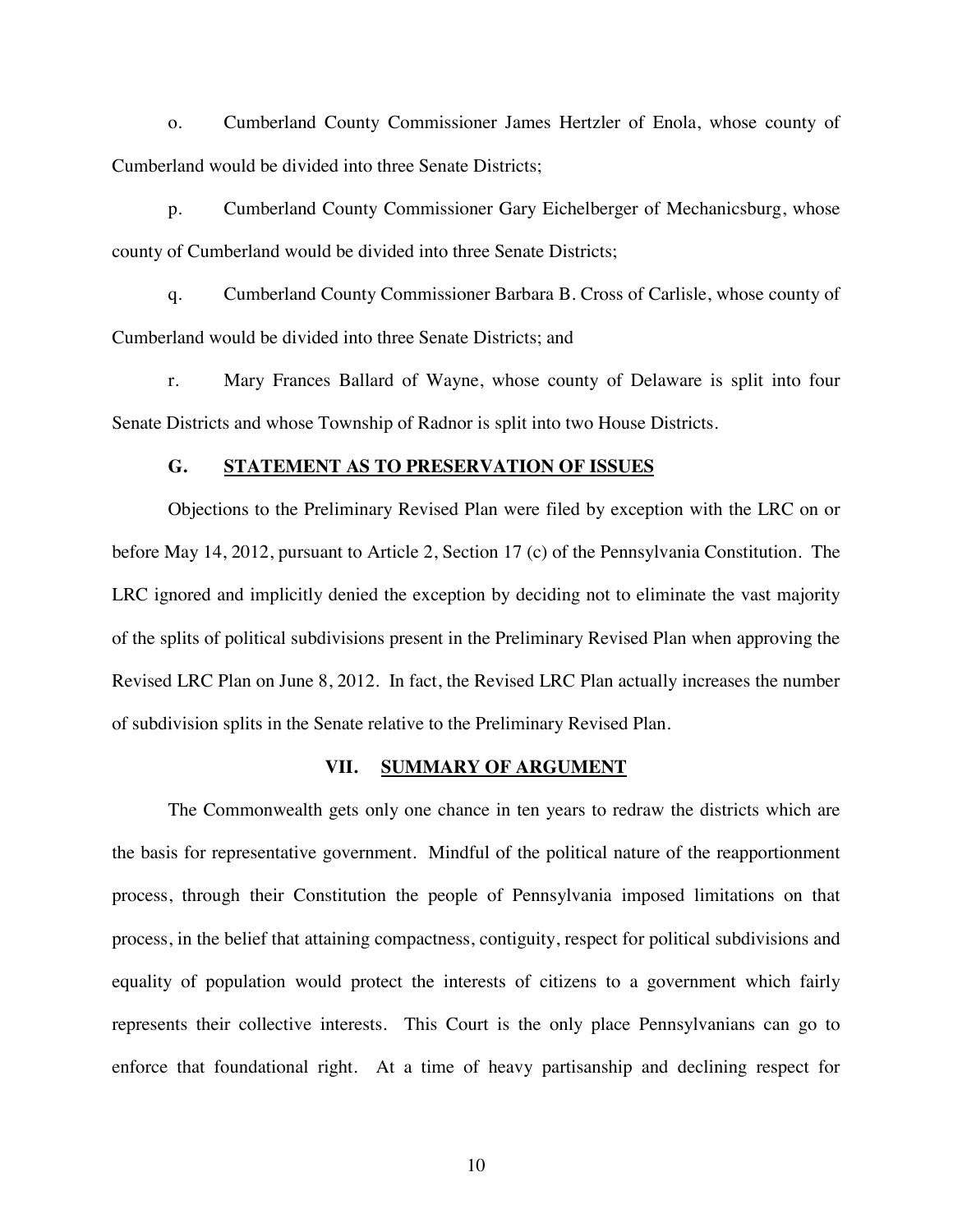governmental leaders, adherence to clear constitutional commands designed to safeguard a fair political process not only sends a message of integrity and fidelity to the constitutional text, but also is vital in assuring citizens that their fundamental role in the system is not being unfairly manipulated.

In *Holt I*, this Court sent that message. It told the LRC to comply with the express requirements of Article II, Section 16 of the Pennsylvania Constitution ("Section 16"). Under *Holt I*, the redistricting mandates of Section 16 — compactness, contiguity, population equality, and respect for political subdivisions — may no longer be subverted to the LRC's views of what is politically expedient. The LRC can no longer attempt to use the Court's approval of redistricting plans in decades past to insulate new plans from review. And it can no longer refuse to consider alternative state-wide redistricting plans, including those prepared by concerned citizens like Petitioners here.

This Court sent its message loudly and clearly, but the LRC refused to listen. Like the Original LRC Plan that the Court rejected in *Holt I*, the Revised LRC Plan violates Section 16 by splitting numerous political subdivisions, creating hundreds of subdivision fragments that are not "absolutely necessary." Pa. CONST. art. II, § 16. Once again, the LRC has attempted to justify its systematic shredding of the Commonwealth's political subdivisions by reference to the LRC's own prior plans, including the Original LRC Plan that the Court rejected in *Holt I*. And the LRC has once again disregarded alternative plans proposed by concerned citizens, even going so far as to claim that it lacks "sufficient information" regarding the Revised Holt Plan – prepared by the same Petitioner whose prior Plan provided the "powerful evidence" on which *Holt I* rests. *Holt I,* 38 A.3d at 756.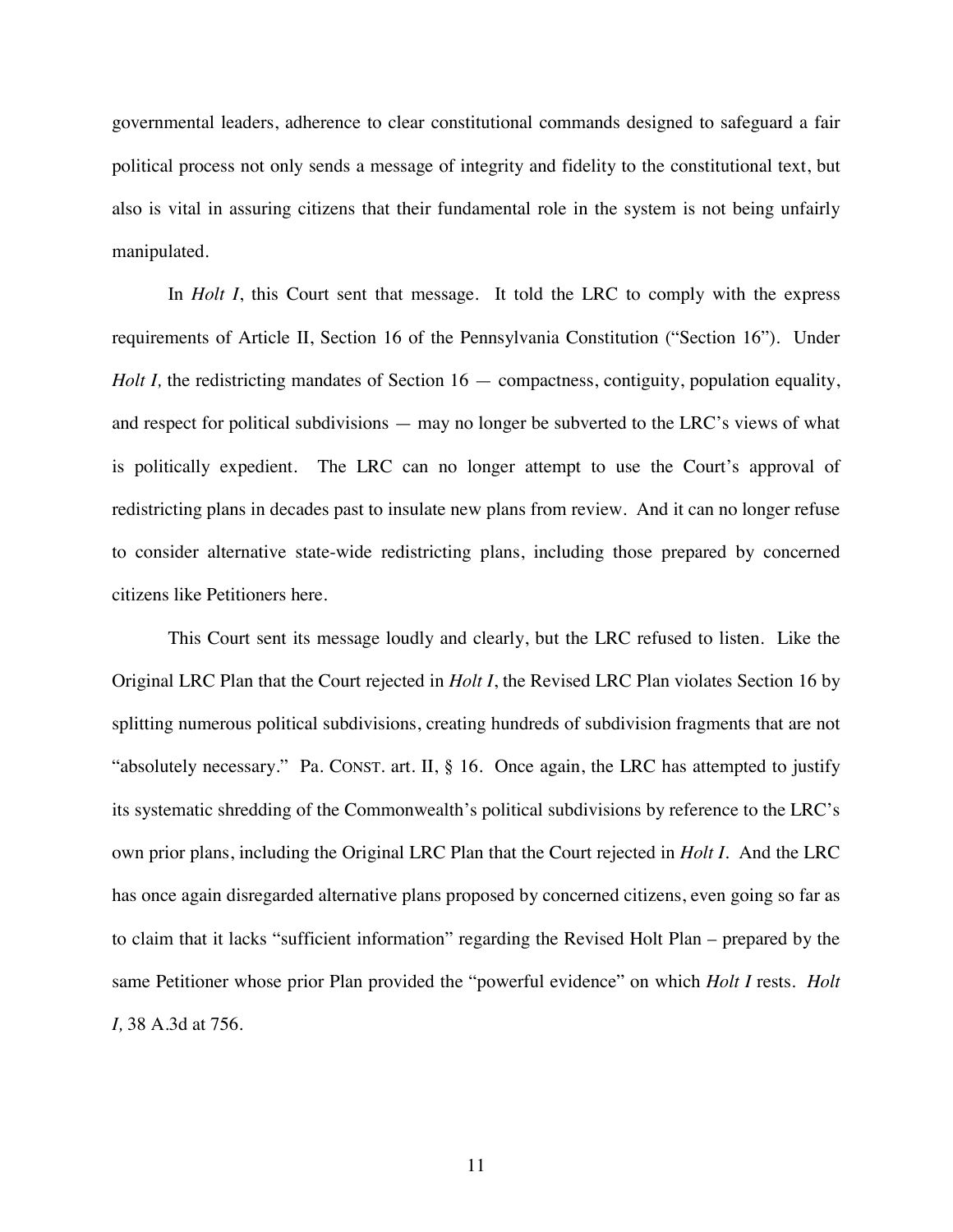The LRC on remand has not only ignored the message of *Holt I*, but has squandered the opportunity provided by that decision. This Court in *Holt I* expressly provided the LRC with "greater flexibility" in achieving the equal population requirements of Section 16, for the specific purpose of ensuring that the LRC would place greater emphasis on the other mandates of Section 16. But analysis of the Revised LRC Plan shows that, even after taking account of the *Holt I's* more flexible population equality standard, the LRC has not fulfilled any of the mandates of Section 16. Petitioners' alternative plan once again shows that "*the LRC could have easily achieved a substantially greater fidelity to all of the mandates in Article II, Section 16* – compactness, contiguity, and integrity of political subdivisions," yet failed to do so. *Holt I,* 38 A.3d at 718 (emphasis added).

The evidence plainly satisfies the Petitioners' burden of establishing that the Revised LRC Plan is contrary to law and must be remanded. Perhaps the more significant question is the appropriate directive to the LRC on remand. Petitioners submit that the LRC, having failed on two separate occasions to prepare a constitutional redistricting plan, should be given directions to prepare a plan on second remand that divides no more political subdivisions, and creates no more subdivision splits, than the Revised Holt Plan. Remand with this directive is the only way to ensure that the LRC will at long last hear the clear message of *Holt I.*

#### <span id="page-16-0"></span>**VIII. ARGUMENT**

#### <span id="page-16-1"></span>**A. PETITIONERS HAVE STANDING**

"Any aggrieved person may file an appeal from the [LRC's] final plan directly to the Supreme Court within thirty days after the filing thereof." Pa. CONST. art. II, § 17(d) ("Section  $17(d)$ "). A registered voter who resides in a political subdivision that would be affected by a final redistricting plan is an aggrieved person for purposes of Section 17(d). *Albert v. 2001*

12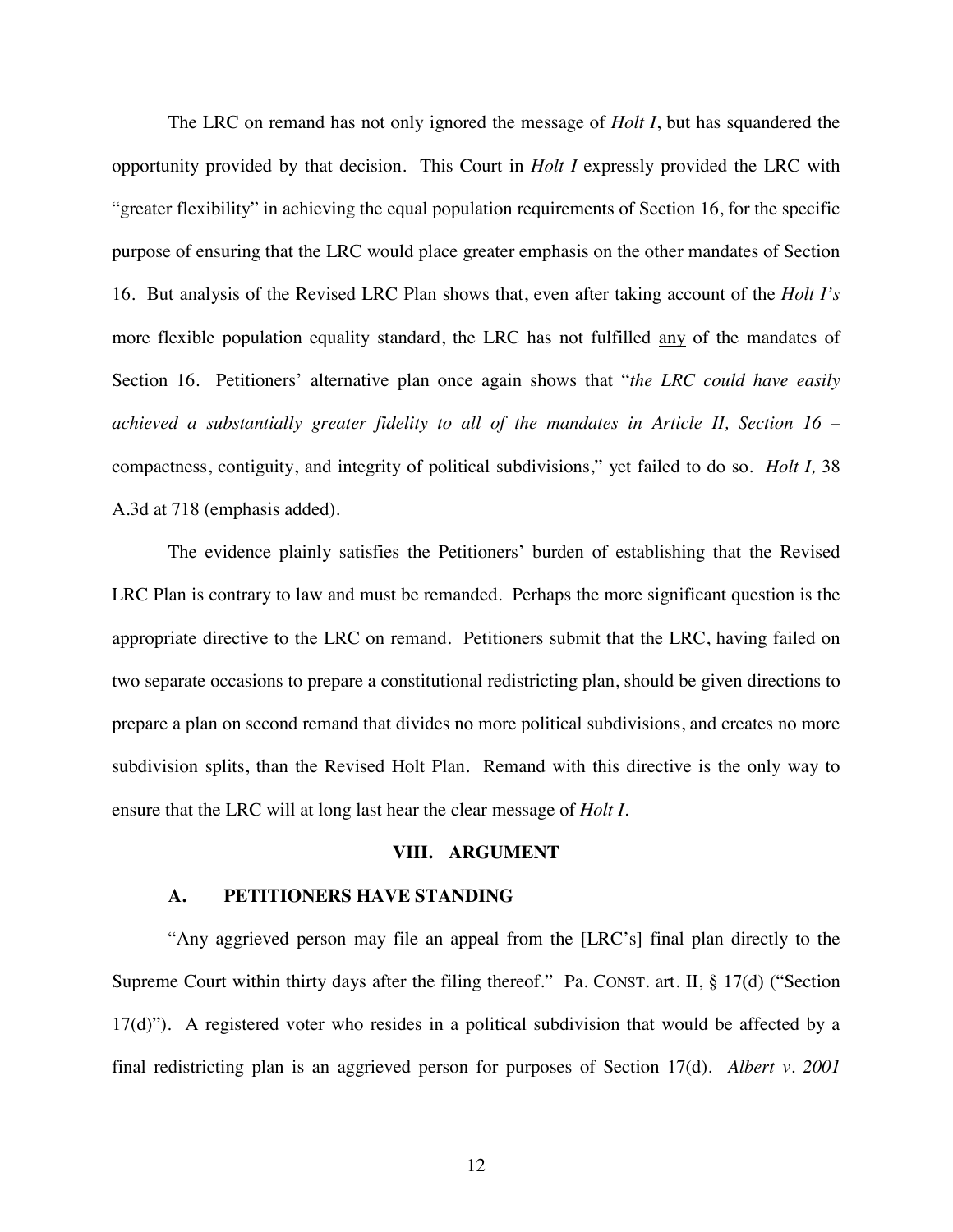*Legislative Reapportionment Comm'n*, 567 Pa. 670, 678-79, 790 A.2d 989, 994, 996 (2002). The LRC has admitted that each of the Petitioners is a registered Pennsylvania voter and lives in

a political subdivision that would be divided under the Revise LRC Plan, and has further admitted that Petitioners have standing to challenge the Revised LRC Plan. *See* Petition ¶¶ 2-20; Answer  $\mathbb{J}$  20. Thus, Petitioners have standing under Section 17(d).

## <span id="page-17-0"></span>**B. THE REVISED LRC PLAN IS CONTRARY TO LAW BECAUSE IT VIOLATES SECTION 16**

Section 16 provides:

The Commonwealth shall be divided into fifty senatorial and two hundred three representative districts, *which shall be composed of compact and contiguous territory as nearly equal in population as practicable*. Each senatorial district shall elect one Senator, and each representative district one Representative. *Unless absolutely necessary no county, city, incorporated town, borough, township or ward shall be divided in forming either a senatorial or representative district*.

Pa. CONST. art. II, § 16 (emphasis added). A redistricting plan violates Section 16, and is thus contrary to law, if the plan, "considered as a whole, *contains numerous political subdivision splits that are not absolutely necessary*." *Holt I*, 38 A.3d at 718 (emphasis added). A redistricting plan also violates Section 16 if "*the LRC could have easily achieved a substantially greater fidelity to all of the mandates in Article II, Section 16* – compactness, contiguity, and integrity of political subdivisions," yet failed to do so. *Id.* (emphasis added).

Here, the record on appeal demonstrates that the Revised LRC Plan is contrary to law for *both* reasons. It creates numerous political subdivision splits that are not absolutely unnecessary, and the LRC could have easily adopted an alternative plan that achieves substantially greater fidelity to all of Section 16's mandates.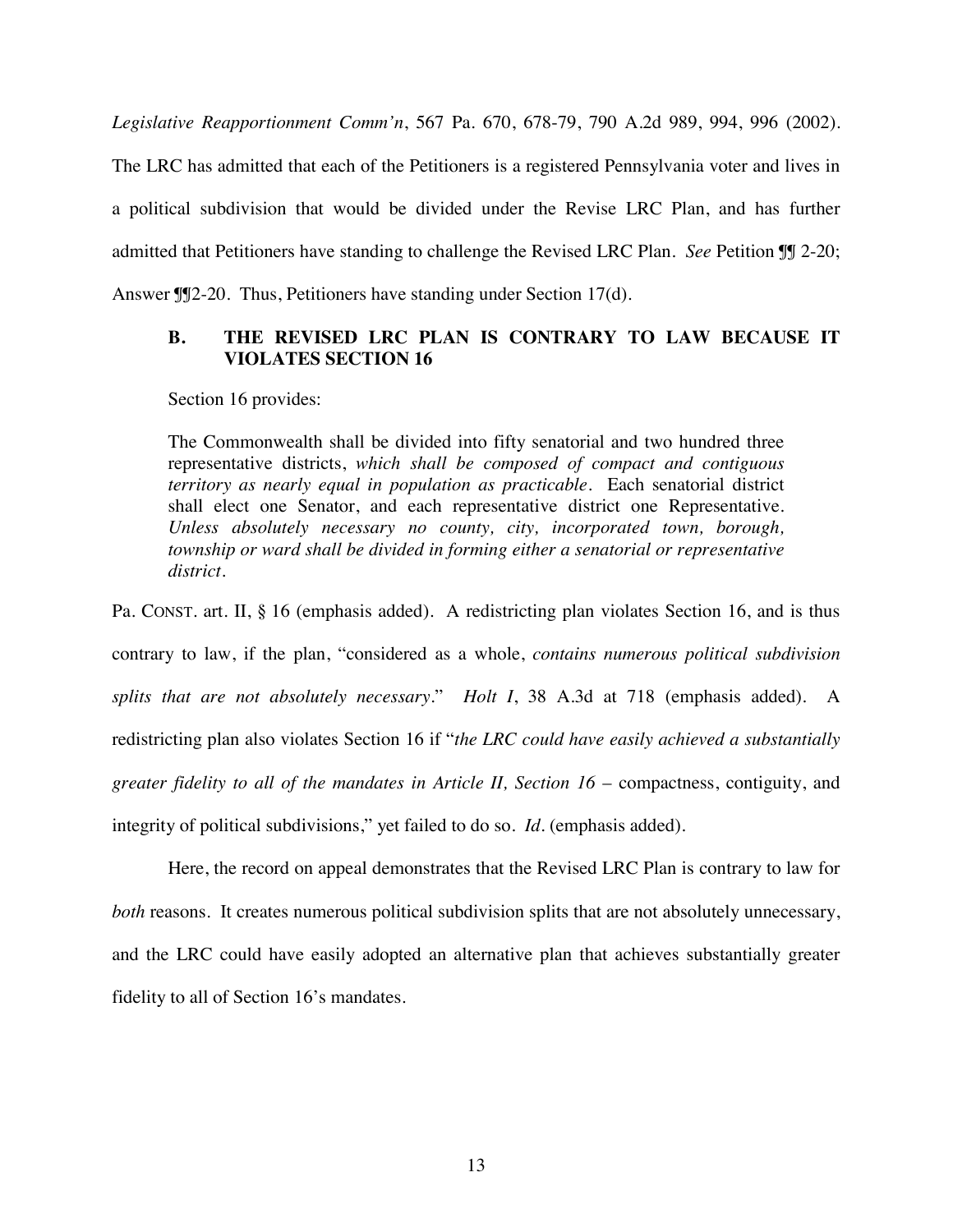## <span id="page-18-0"></span>**C. THE REVISED LRC PLAN CREATES NUMEROUS SUBDIVISION SPLITS THAT ARE NOT "ABSOLUTELY NECESSARY"**

In *Holt I,* this Court held that alternative redistricting plans may be offered "as proof that the LRC's Final Plan contained subdivision splits that were not absolutely necessary." *Holt I*, 38 A.3d at 755. The Court then reviewed the Original Holt Plan, and compared it to the Original LRC Plan, focusing on "the raw number difference in subdivision splits" under each plan. *Id.* at 753-754. Based on this comparison, the Court concluded:

This plan [*i.e.*, the Original Holt Plan] shows that *a redistricting map could*

*readily be fashioned* which maintained a roughly equivalent level of population deviation—the LRC's primary justification for the numerosity of the political subdivisions it divided—as the Final Plan, while *employing significantly fewer political subdivision splits* with respect to both Chambers of the General Assembly.

*Id.* (emphasis added). The Court also noted that Petitioners had "offered specific examples of

political subdivisions with populations smaller than the ideal House or Senate district which

were maintained intact in the alternative plan while maintaining appropriate levels of population

deviation." *Id.*

Based on this evidence, *Holt I* concluded that Petitioners had met their burden of proving

that the Original LRC Plan violated Section 16's "unless absolutely necessary" clause, and thus

was contrary to law. *Id.* at 755, 756. The Court explained:

*The Holt alternative plan avoided a highly significant percentage of political subdivision splits and fractures* while maintaining a lower average population deviation from the ideal than the Final Plan. A concrete showing has been made that political subdivisions were split, even where the population was smaller than the ideal legislative district and a division was avoidable; and that the number of fractures across the Commonwealth was considerably higher in the Final Plan than the Holt plan proved was easily achievable. *This powerful evidence, challenging the Final Plan as a whole, suffices to show that the Final Plan is contrary to law. . . .*

*Id.* at 756 (emphasis added).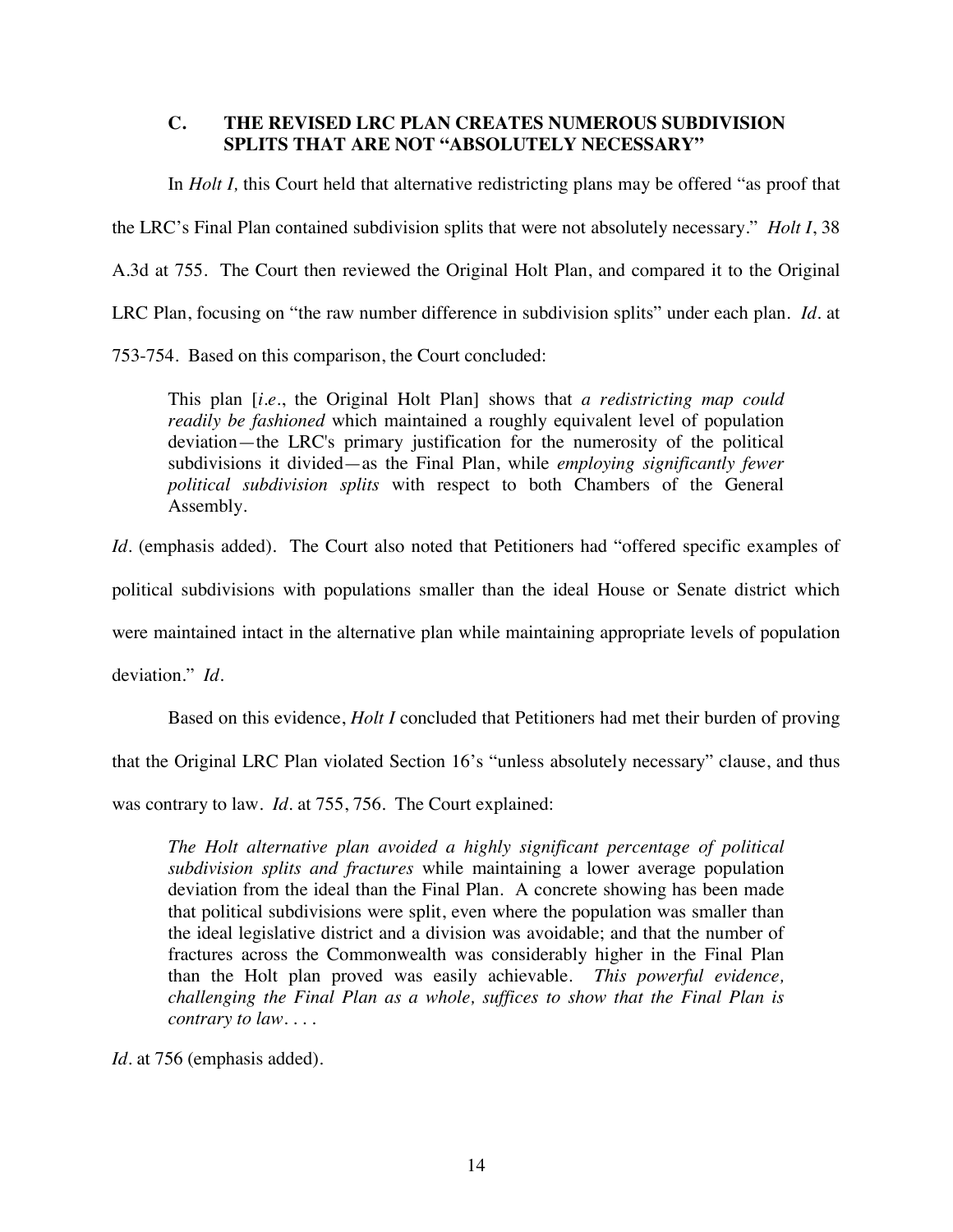As discussed below, Petitioners have presented the same type and quality of evidence with respect to the Revised LRC Plan that the Court found sufficient in *Holt I* to establish that the Original LRC Plan was contrary to law. Specifically, Petitioners have presented an alternative redistricting plan, prepared in accordance with *Holt I*'s guidance concerning population equality, which "maintain[s] a roughly equivalent level of population deviation . . . while employing significantly fewer political subdivision splits." *Id.* at 753. Petitioners also have provided specific examples of unnecessary subdivision splits in the Revised LRC Plan. Petitioners' evidence this time is as powerful as it was last time. It establishes that the Revised LRC Plan violates Section 16.

## **1. THE REVISED HOLT PLAN SHOWS THAT THE LRC AGAIN CREATED HUNDREDS OF UNNECESSARY SPLITS**

In accordance with Article II, Section 17(c), Petitioner Holt submitted written "exceptions" to the LRC's preliminary revised plan on remand from *Holt I*, which included the detailed maps and charts that comprise the Revised Holt Plan. *See* Petition ¶ 38; *id.*, Exs. C and D. Like the Original Holt Plan considered in *Holt I,* the Revised Holt Plan kept intact all political subdivisions within a specified percentage deviation from equal population, and split other subdivisions only to the extent necessary to comply with voting equality and Voting Rights Act ("VRA"), 42 U.S.C. §1973, requirements. Petition § 40; *id.*, Ex. C, *passim*. The Revised Holt Plan used a maximum deviation of ideal population of 7.87 for Senate Districts and 7.75 percent for House Districts. Petition § 39; *id.*, Ex. C at 4, 6. These percentages deviations were *lower* than the corresponding deviations under the Revised LRC Plan: 7.96 for Senate Districts and 7.87 for House Districts. Petition § 39; *id.*, Ex. C at 4, 6.

Despite using a somewhat lower maximum deviation of ideal district population, Petitioner Holt's alternative plan once again demonstrated that the LRC could have easily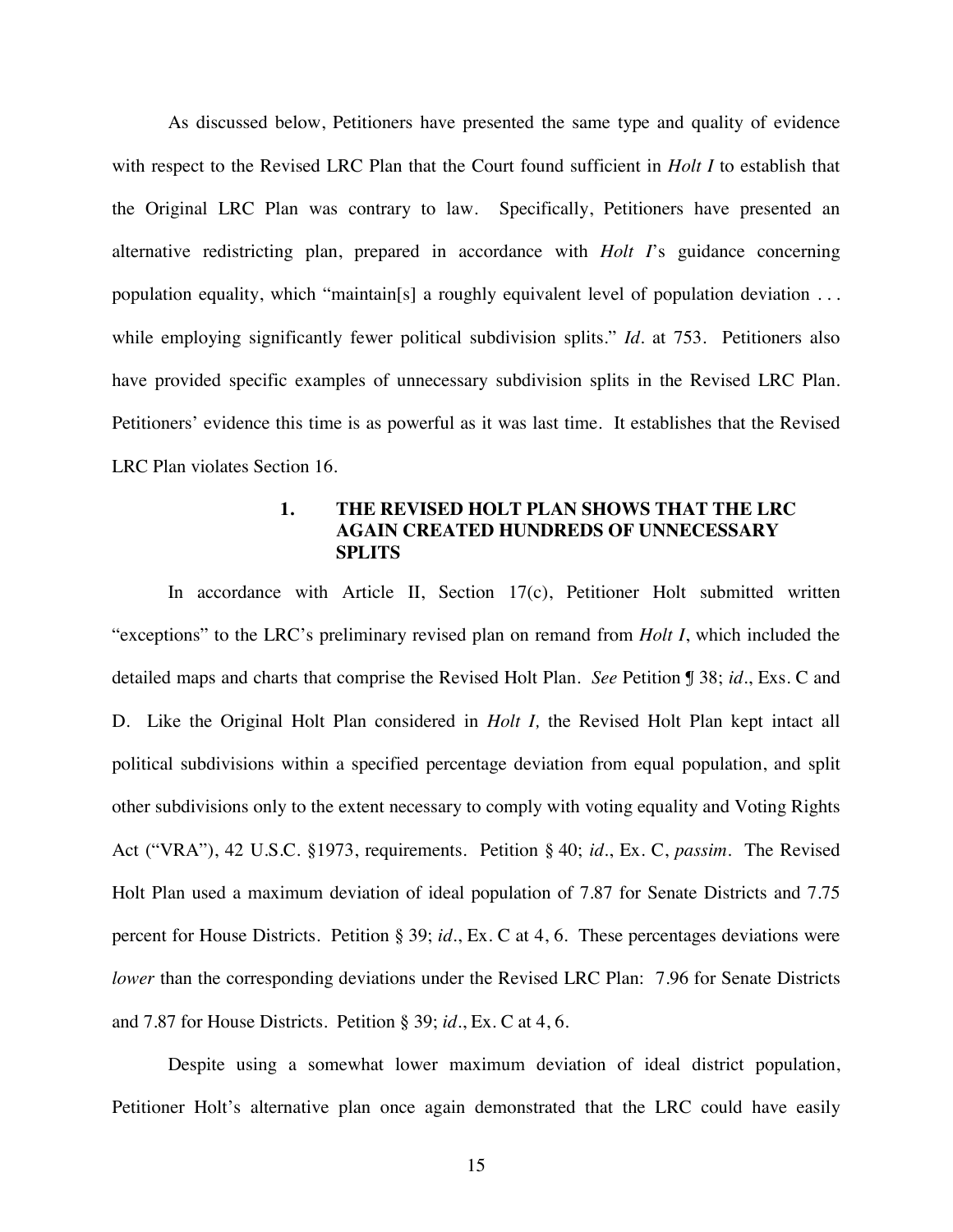avoided large numbers of split political subdivisions and political subdivision fractures. The following chart shows the "raw number difference in subdivision splits" between the Revised Holt Plan and the Revised LRC Plan. The chart provides the same types of data that the Court considered in *Holt I – i.e.*, the number of subdivisions that were split and the number of resulting subdivision "fractures."

| <b>HOUSE</b>                       | <b>Revised LRC</b> | <b>Revised Holt</b> | <b>Difference</b> |  |
|------------------------------------|--------------------|---------------------|-------------------|--|
|                                    | <b>Plan</b>        | <b>Plan</b>         |                   |  |
| <b>Split Counties</b>              | 50                 | 44                  | 6                 |  |
| <b>Split Municipalities</b>        | 68                 | 17                  | 51                |  |
| Split Wards                        | 103                | 25                  | 78                |  |
| <b>Total Split Subdivisions</b>    | 221                | 86                  | 135               |  |
| <b>Total County Fractures</b>      | 271                | 227                 | 44                |  |
| <b>Total Municipal Fractures</b>   | 183                | 64                  | 119               |  |
| <b>Total Ward Fractures</b>        | 225                | 53                  | 172               |  |
| <b>Total Subdivision Fractures</b> | 679                | 344                 | 335               |  |
| <b>SENATE</b>                      | <b>Revised LRC</b> | <b>Revised Holt</b> | <b>Difference</b> |  |
|                                    | <b>Plan</b>        | <b>Plan</b>         |                   |  |
| <b>Split Counties</b>              | 25                 | 15                  | 10                |  |
| <b>Split Municipalities</b>        | $\overline{2}$     | $\overline{2}$      | $\Omega$          |  |
| Split Wards                        | 10                 | 0                   | 10                |  |

**Total Split Subdivisions** 37 17 20

Total County Fractures 78 78 44 34 Total Municipal Fractures 10 8 2 Total Ward Fractures 20 0 20

#### **COMPARISON OF REVISED LRC AND HOLT PLANS**

**Total Subdivision Fractures 108 52 56** This data is every bit as striking as the similar data presented in *Holt I*. It shows that, in drawing House Districts, *the LRC split 135 more political subdivisions than it had to, creating 335 subdivision fractures that were not "absolutely necessary."* In drawing Senate Districts, *the*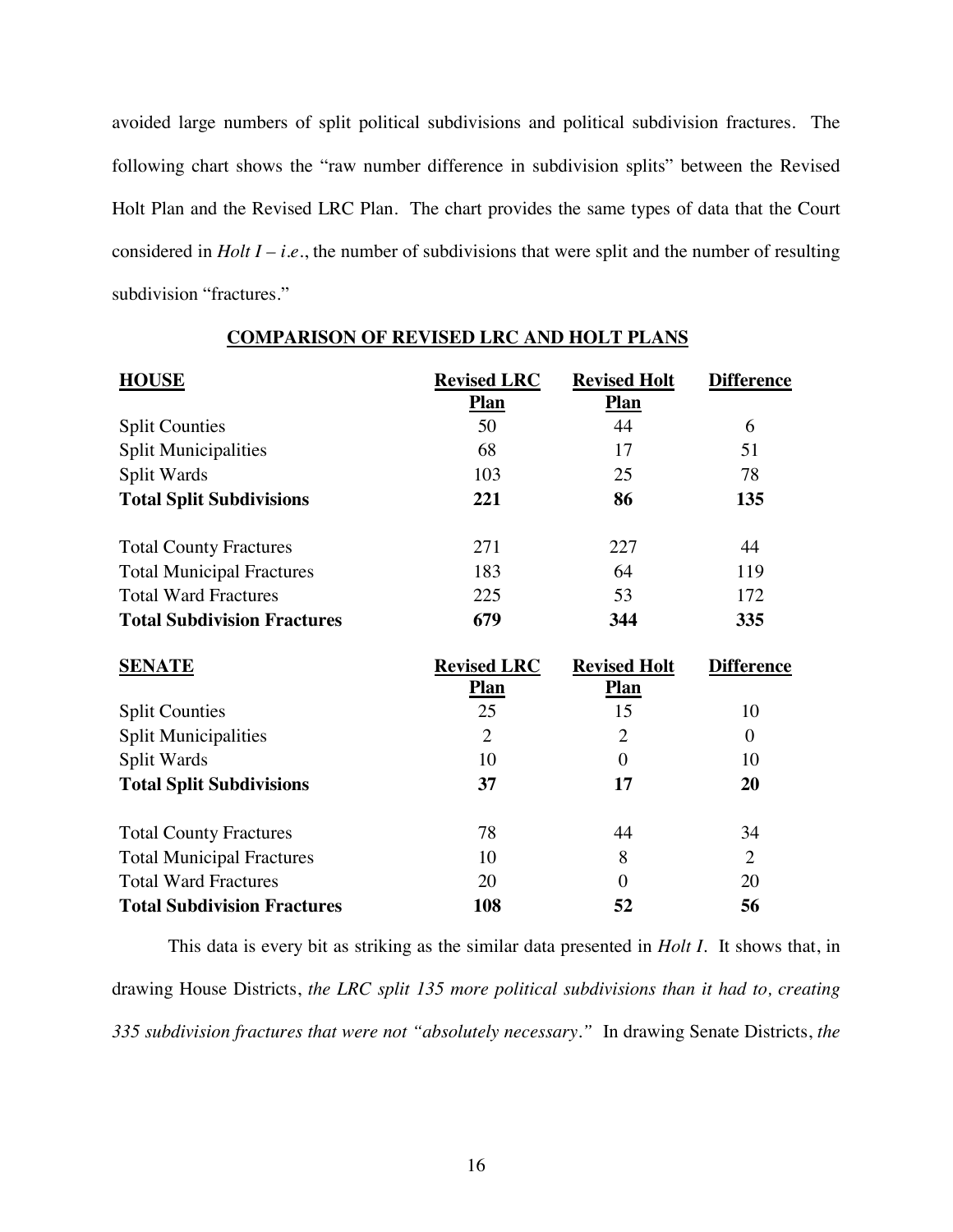*LRC split 20 more divisions than it had to, creating 56 subdivision fractures that were not "absolutely necessary."*

The absolute numbers of *excessive* splits and fractures are remarkable by themselves, but also when considered as a *percentage* of total splits and fractures under each plan. For both the Senate and the House, the above data shows that the Revised LRC Plan split more than *twice* as many subdivisions, and created about *twice* as many fractures, as the Revised Holt Plan. This means that the number of subdivisions split and subdivision fractures created by the Revised LRC Plan easily could have been reduced by approximately 50 percent.

Therefore, "the raw number difference in subdivision splits" once again demonstrates, as it did in *Holt I*, that "a redistricting map could readily be fashioned which maintained a roughly equivalent level of population deviation ... as the [Revised LRC] Plan, while employing significantly fewer political subdivision splits with respect to both Chambers of the General Assembly." *Holt I*, 38 A.3d at 753-754.

Moreover, as in *Holt I*, Petitioners have once again "offered specific examples of political subdivisions with populations smaller than the ideal House or Senate district which were maintained intact in the alternative plan while maintaining appropriate levels of population deviation." *Id.* Like the Original LRC Plan, the Revised LRC Plan created *multiple* fractures of subdivisions whose populations were *smaller* than the ideal House and Senate District population and therefore should not have been split at all, because no valid countervailing considerations necessitated a split.

The following are among the examples of such unnecessary fractures in the House:

• The Final Plan split Lower Merion, Montgomery County into *four* House Districts even though it is only a -7.59% deviation from an ideal House district population. There are no equal population, VRA or other requirements that justified even a single split, much less *four*.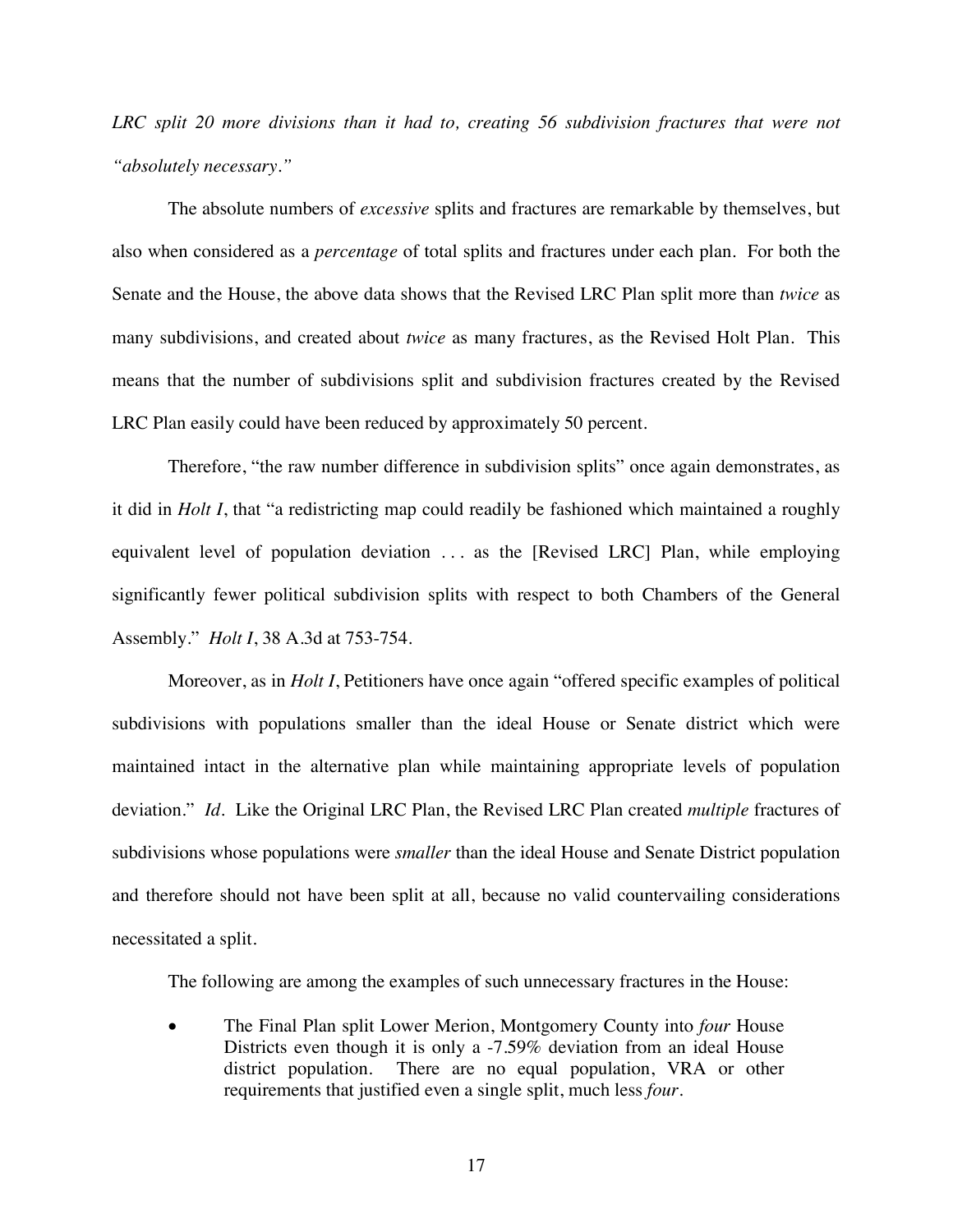- The Final Plan split Philadelphia Ward 42 into *three* House Districts even though it is only 52.26% of an ideal House district population. There are no equal population, VRA or other requirements that justified even a single split, much less *three*.
- x The Final Plan split Philadelphia Ward 48 into *three* House Districts even though it is only 33.14% of an ideal House district population. There are no equal population, VRA or other requirements that justified even a single split, much less *three*.
- x The Final Plan split Philadelphia Ward 54 into *three* House Districts even though it is only 38.16% of an ideal House district population. There are no equal population, VRA or other requirements that justified even a single split, much less *three*.
- The Final Plan split Ridley Township Ward 1 (in Delaware County) into *three* House Districts even though it is only 4.05% of an ideal House district population. There are no equal population, VRA or other requirements that justified even a single split, much less *three*.
- x The Final Plan split Upper Dublin (in Montgomery County) into *three* House Districts even though it is only 40.86% of an ideal House district population. There are no equal population, VRA or other requirements that justified even a single split, much less *three*.
- x The Final Plan split Swatara (in Dauphin County) into *three* House Districts even though it is only 37.34% of an ideal House district population. There are no equal population, VRA or other requirements that justified even a single split, much less *three*.
- x The Final Plan split Ross Township (in Allegheny County) into *two* House Districts even though it is only 49.71% of an ideal House district population. There are no equal population, VRA or other requirements that justified even a single split, much less *two*.
- x The Final Plan split Lancaster Township (in Lancaster County) into *four* House Districts even though it is only 25.81% of an ideal House district population. There are no equal population, VRA or other requirements that justified even a single split, much less *four*.
- The Final Plan split South Whitehall (in Lehigh County) into *three* House Districts even though it is only 30.65% of an ideal House district population. There are no equal population, VRA or other requirements that justified even a single split, much less *three*.

*See* Petition ¶¶ 44a.-j.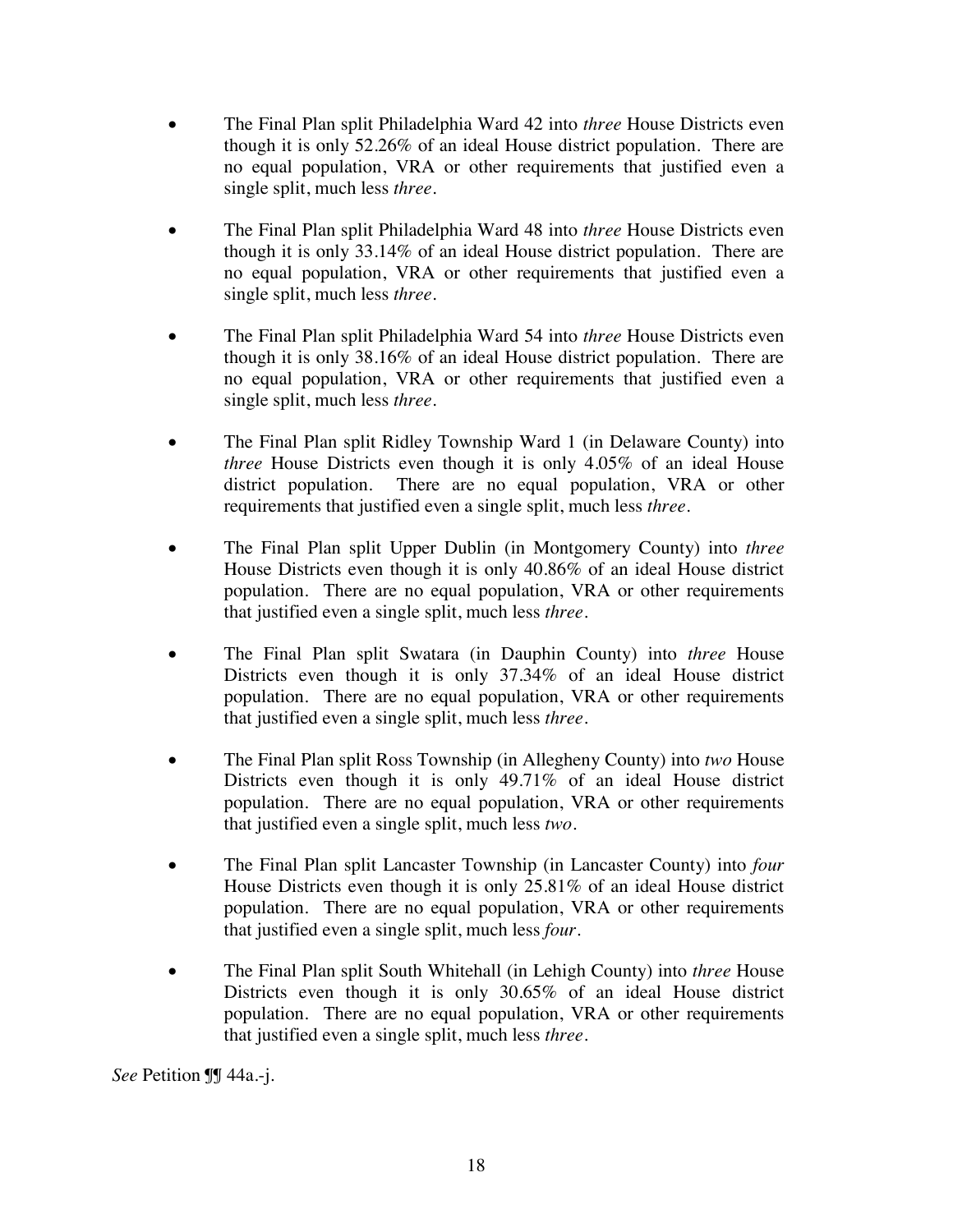The Revised LRC Plan takes a similar approach in the Senate, routinely creating multiple

fractures of subdivisions that should not be split at all. Among other examples:

- The Final Plan split Philadelphia Ward 12 into *two* Senate Districts even though it is only 8.65% of an ideal Senate district population. There are no equal population, VRA or other requirements that justified even a single split, much less *two*.
- The Final Plan split Philadelphia Ward 21 into *two* Senate Districts even though it is only 17.44% of an ideal Senate district population. There are no equal population, VRA or other requirements that justified even a single split, much less *two.*
- The Final Plan split Huntingdon into *two* Senate Districts even though it is only 18.07% of an ideal Senate district population. There are no equal population, VRA or other requirements that justified this split.
- The Final Plan split Warren County into *two* Senate Districts even though it is only 16.46% of an ideal Senate district population. There are no equal population, VRA or other requirements that justified even a single split, much less *two*.
- The Final Plan split Butler County into *three* Senate Districts even though it is only a -27.63% deviation from the ideal Senate district population. There are no equal population, VRA or other requirements that justified even a single split, much less *three*.
- The Final Plan split Washington County into *two* Senate Districts even though it is only a -18.20% deviation from the ideal Senate district population. There are no equal population, VRA or other requirements that justified even a single split, much less *two*.
- The Final Plan split Cumberland County into *three* Senate Districts even though it is only 92.66% of an ideal Senate district population. There are no equal population, VRA or other requirements that justify even two splits, much less *three*.

Petition  $\P$  46.k.-q.

In sum, Petitioners' challenge to the Revised LRC Plan presents the same "powerful evidence" which this Court held in *Holt I* is sufficient to carry Petitioners' burden of proving that the Revised LRC Plan violates Section 16. A simple comparison of the Revised LRC Plan to the Revised Holt Plan demonstrates that LRC once again created hundreds more subdivision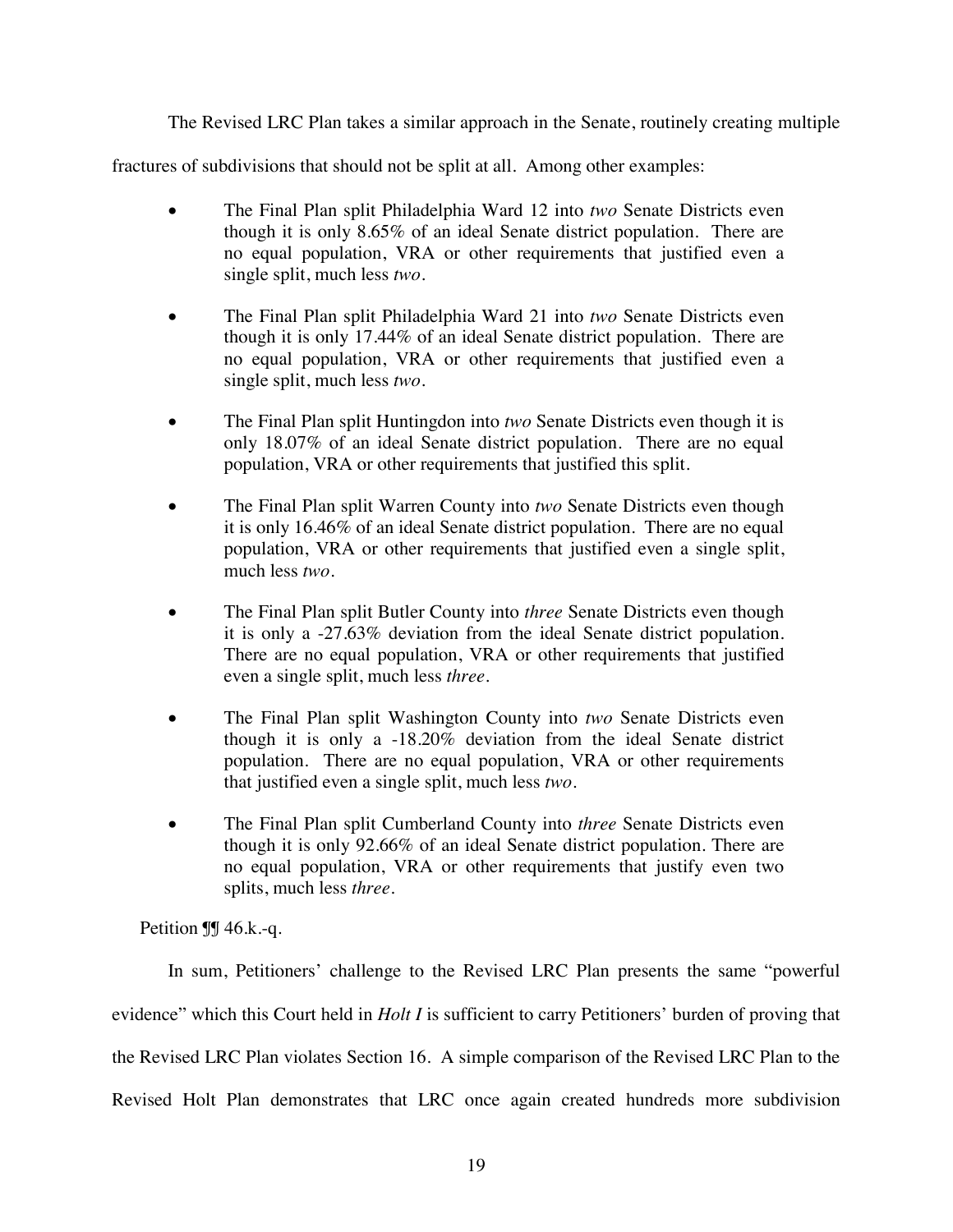fractures than were necessary. And the evidence once again includes numerous specific examples of subdivision fractures that serve no legitimate purpose. Thus, under *Holt I*, the evidence shows that the Revised LRC Plan, considered as a whole, violates Section 16 and therefore is contrary to law.

### **2. THE LRC OFFERS NO VALID RESPONSE TO PETITIONERS' EVIDENCE**

The LRC has purported to deny certain averments in the Petition with respect to the Revised Holt Plan, the comparison of that plan to the Revised LRC Plan and the specific examples of unnecessary subdivision fractures described above. This Court directed the LRC to Answer Petitioners' Verified Petition, and the LRC filed an Answer, also verified, on July 23, 2012. Accordingly, the adequacy of the LRC's responses to the Petition should be evaluated in accordance with traditional petition and answer rules. Under those rules, denials of factual averments must be specific; a general denial has the effect of an admission. *See* Pa. R.C.P. 1029(b). Lack of knowledge or information is not a sufficient basis for a denial, unless the answering party pleads that it has conducted a reasonable investigation. Pa. R.C.P.  $1029(c) \cdot 3$  $1029(c) \cdot 3$ 

The LRC has generally denied Petitioners averments with respect to preparation of the Revised Holt Plan, and the population deviations under that plan, due to lack of "sufficient information." Petition ¶ 39; Answer ¶ 39. This response is insufficient, and the averment is deemed admitted, because the LRC has not alleged that it conducted a reasonable investigation. As this Court noted in *Holt I*, the LRC "is certainly capable of ascertaining and formulating factspecific claims as to individual plans, and could have done so here." *Holt I*, 38 A.3d at 753 n.31.

<span id="page-24-0"></span><sup>3</sup> Rule 1517 of the Rules of Appellate Procedure provides for application of the Civil Procedure Rules to pleadings in original jurisdiction petitions for review. However, appeals from the LRC's decisions are exempt from the general rule that no responsive pleading is required for appellate jurisdiction petitions. Pa. R.A.P. 1516(a).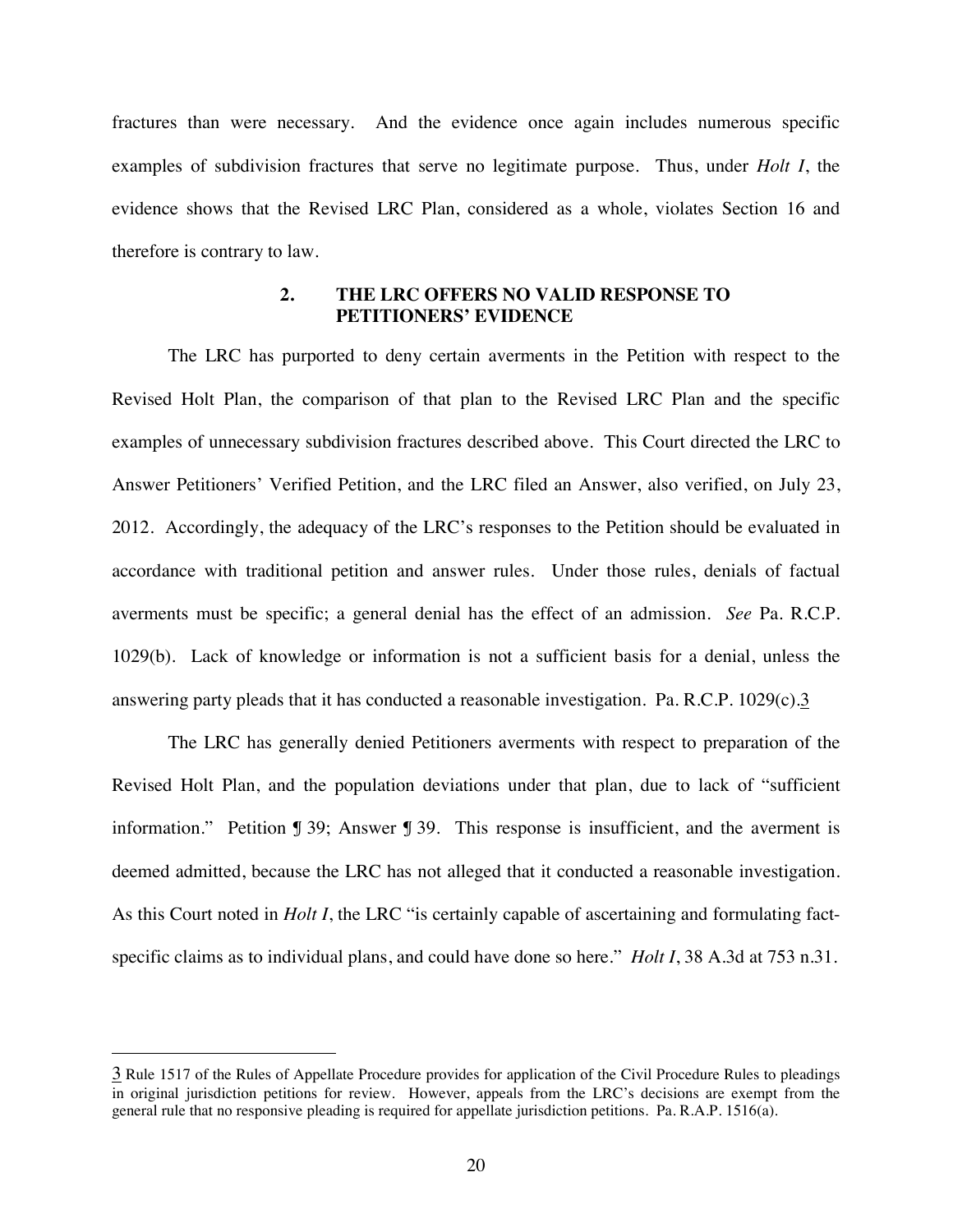As to Petitioners' averments with respect to examples of unnecessary fractures, the LRC offers no response to the facts in those averments, but merely engagements in legal argument as to the significance of those facts. Petition ¶¶ 45, 46; Answer ¶¶ 45, 46. Accordingly, all of the facts set forth in these paragraphs must be deemed to have been admitted.

With respect to the Petitioners' averments comparing the Revised Holt Plan and the Revised LRC Plan, the LRC avers that the Senate Districts under the Revised LRC Plan split 37 (not 38) subdivisions, resulting in 71 (not 72) total splits in the Senate, and that the House Districts split 221 (not 223) subdivisions, resulting in 458 (not 460) total splits in the House. Petition ¶ 42; Ans. ¶ 42. These differences also affect the number of "fractures," reducing the total number of fractures under the Revised LRC Plan by 4 in the House (from 683 to 679), and by 2 in the Senate (from 110 to 108). These differences are attributable to the fact that the data reflected in the Petition included a small number of split voting precincts. To eliminate any factual or legal argument in this regard, Petitioners have simply adopted the LRC's numbers as set forth in its Answer. All of the numbers set forth earlier in this brief have been adjusted accordingly.

The LRC's only other objection is to Petitioners' data concerns the use of subdivision "fractures" – *i.e.*, the number of subdivision fragments caused by a split. The LRC contends that the total number of "fractures" is an "artificial number." Ans. ¶ 41. However, this Court in *Holt I* specifically rejected the LRC's objection to the use of "fractures." *Holt I*, 38 A.3d at 755 n.37. The LRC's attempt to revisit that already-decided issue has no merit.

In sum, with the exception of the slight discrepancy between Petitioners' and the LRC's count of total splits and fractures, the LRC has not validly disputed any of the material factual averments in the Petition bearing on its violation of Section 16. As to that single exception,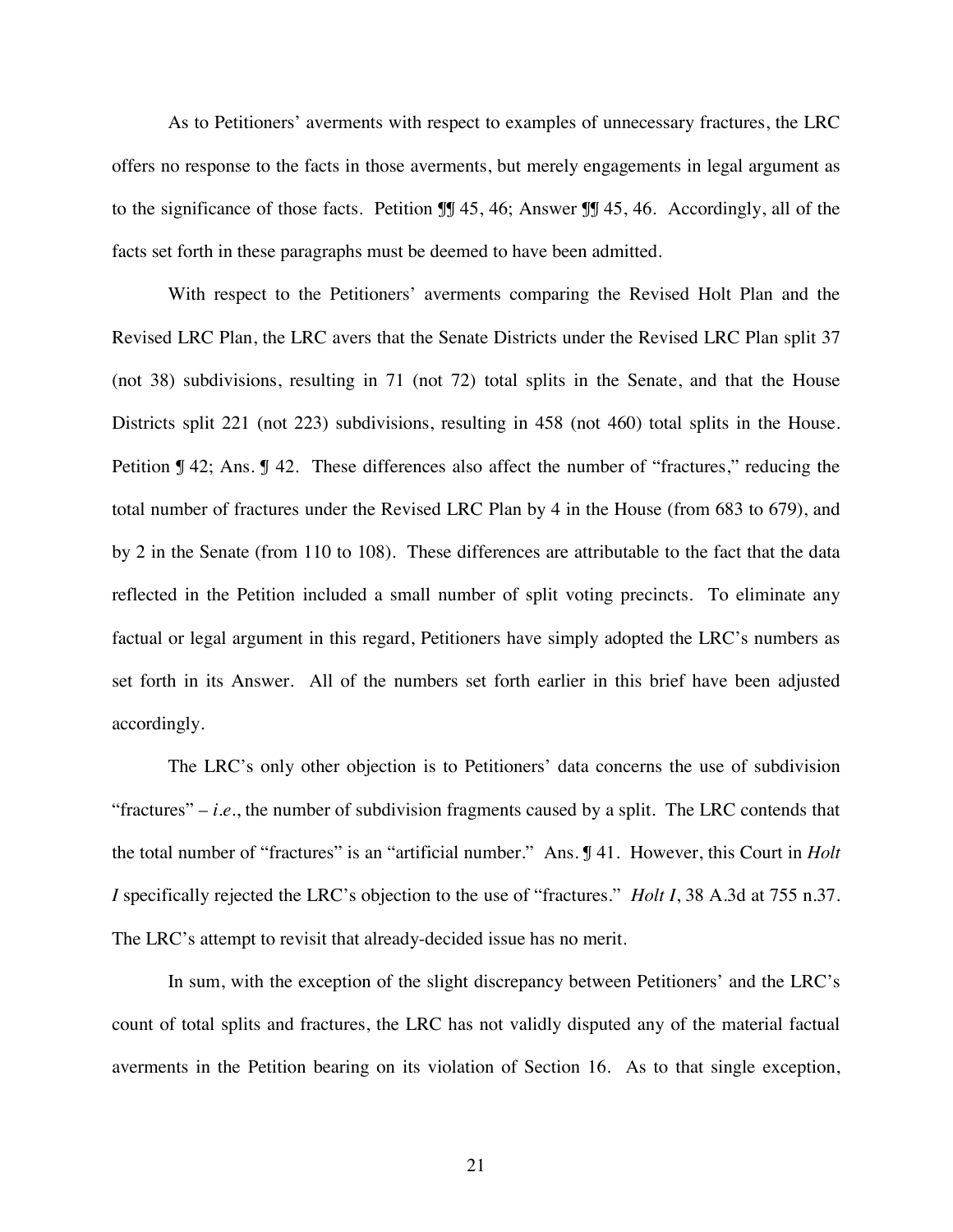Petitioners' brief eliminates any factual dispute by accepting the LRC's minor adjustment for purposes of this appeal.

## **3. DIFFERENCES BETWEEN THE REMANDED LRC PLAN AND THE REVISED LRC PLAN ARE IRRELEVANT**

The LRC's Answer argues that the Revised LRC Plan satisfies Section 16 because it "reduces the number of split subdivisions from the remanded 2011 Final Plan and the existing (2001) districts." Ans. ¶ 41. In effect, the LRC argues – and this seems to be its *only* argument – that it did better this time than it did last time, and that this should be enough for Section 16. In fact, under the standards announced in *Holt I,* the Revised LRC Plan represents no meaningful improvement over the Original LRC Plan. In any event, the LRC's failed effort to compare the Revised LRC Plan to the Original LRC Plan and previous redistricting plans must be rejected.

*First*, *Holt I* already expressly rejected the LRC's attempt to justify a redistricting plan by reference to prior plans. The Court held that held that the LRC could not justify excessive subdivision splits in the Original LRC Plan by comparing it to the 2001 reapportionment plan. *Id.* ("[T]he current Final Plan is not insulated from attack by decisions of this Court finding prior redistricting plans constitutional[.]"). This Court clarified that "in the prior redistricting appeals, [it] merely passed upon the specific challenges that were made." *Id*. The 2001 reapportionment plan, "*like every other plan since 1971*," was challenged on a piecemeal basis and "was not challenged with compelling, objective, concrete proof that a large number of political subdivision splits were not 'absolutely necessary.'" *Id*. at 755-56 (emphasis added). In any event, the Court's redistricting decisions have "not purported to set any immovable 'guideposts' for a redistricting commission to meet that would guarantee a finding of constitutionality." *Id.* at 736.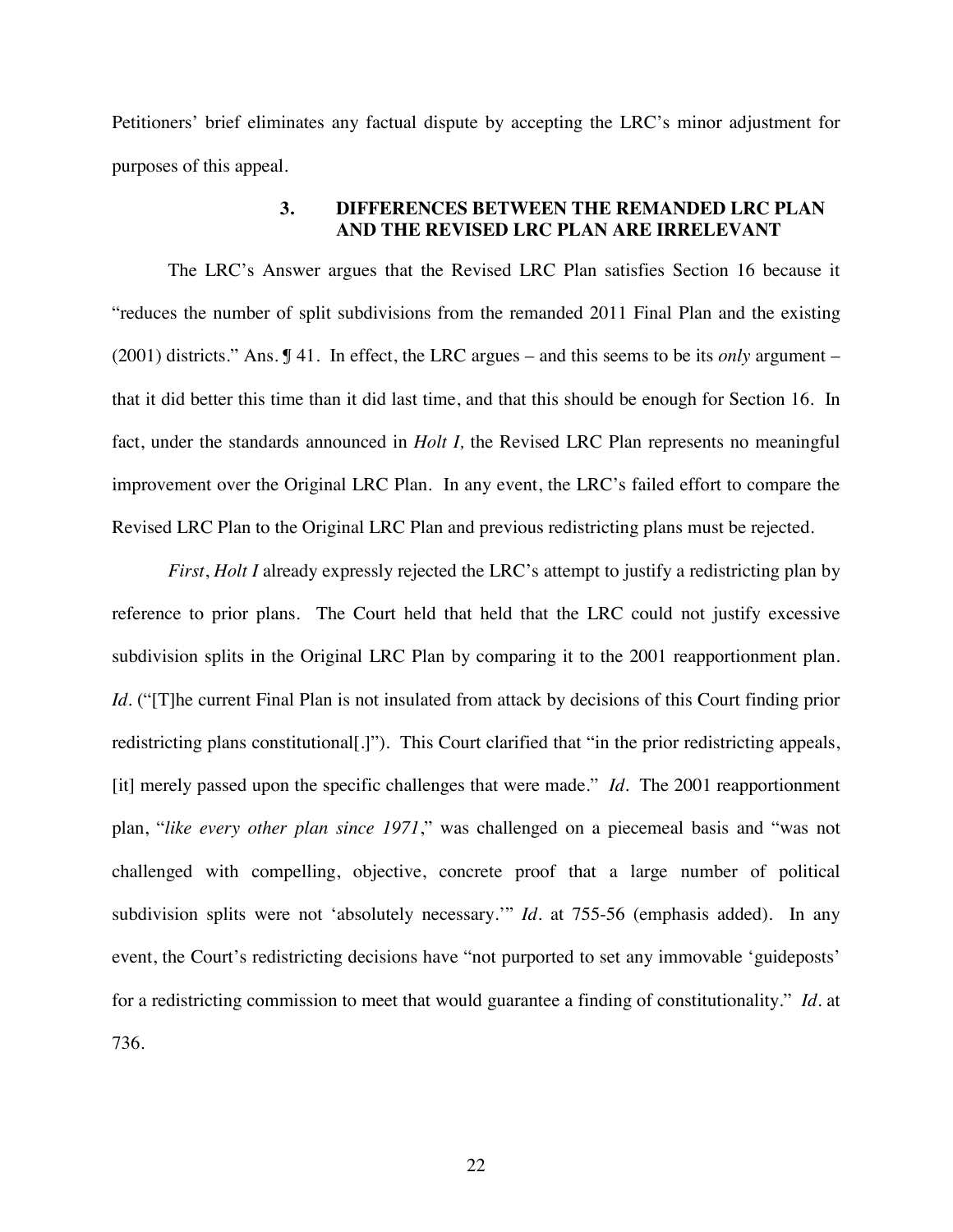Thus, the LRC cannot attempt to use any prior decisions of this Court to justify the absurdly excessive numbers of split subdivisions and subdivision fractures in the Revised LRC Plan. *A fortiori*, the LRC's attempt to justify the Revised LRC Plan by comparing it to the Original LRC Plan must be summarily rejected. If prior "approved" reapportionment plans cannot serve as a guidepost for a permissible redistricting plan, it is nonsensical for the LRC to contend that the Original LRC Plan – which *Holt I* held *unconstitutional –* provides a legitimate reference point of any kind. The question here is not whether the LRC has marginally improved on its prior deficient performance. The question is whether the LRC has satisfied its obligations under Section 16. *Id.* at 736-37. Clearly it has not.

*Second*, the LRC's attempt to use the Original LRC Plan or any previously approved redistricting plan as a reference point also must be rejected because *Holt I*'s equal population analysis dramatically reduced the number of subdivision splits that are absolutely necessary. *Holt I* concluded that the LRC should be afforded "greater flexibility" to deviate from strict population equality, thus reducing the number of necessary subdivision splits and making it easier to achieve Section 16's compactness and contiguity requirements. *Holt I*, 38 A.3d at 760- 761. On remand, the LRC responded by increasing its maximum population deviation percentage to 7.957 for Senate Districts (from 3.89 in the Original LRC Plan) and 7.872 for House Districts (from 5.98 in the Original LRC Plan). Using similar but *lower* population deviations, the Revised Holt Plan reduced the number of necessary split subdivisions by 19 percent (from 106 to 86) in the House and 37 percent (from 27 to 17) in the Senate. *See* Exhibit C hereto. The percentage reductions in the Revised LRC Plan are comparable, indicating those reductions are almost entirely attributable to the more flexible equal population standard. They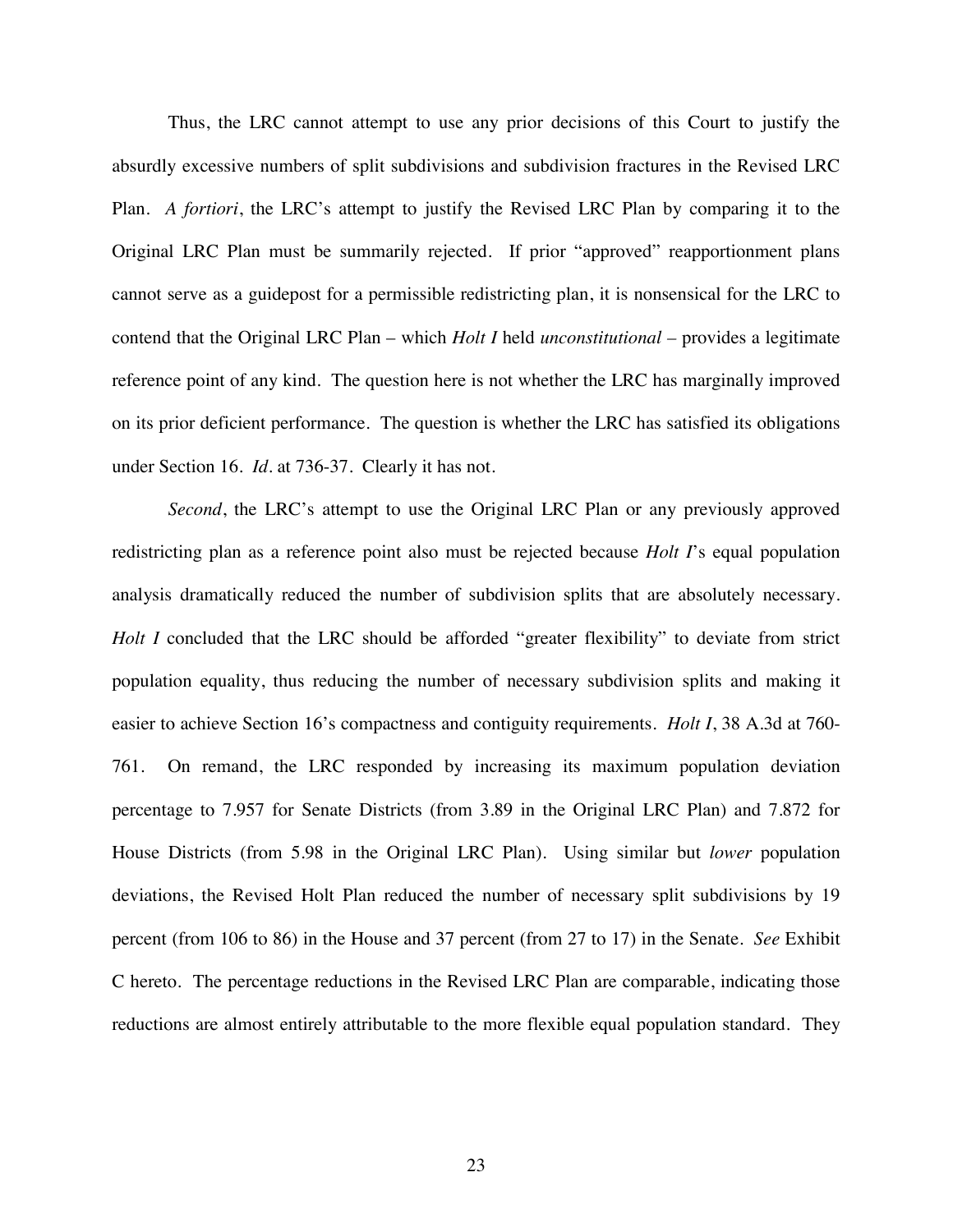clearly are not attributable to any effort by the LRC to meet Section 16's strict "absolutely necessary requirement."

The rejected Original LRC Plan *never* provided a relevant benchmark for measuring compliance with Section 16, and it is not a relevant measure of *anything* now that the Court has changed Section 16 goal line by offering greater flexibility with respect to population equality. Thus, the Court should summarily reject the LRC's constant refrain that the Revised LRC represents an improvement over the Original LRC Plan that this Court rejected in *Holt I.*

The number of splits under the Revised LRC Plan, while marginally reduced due to the relaxed population equality standard, remains far too high to satisfy the unambiguous mandate of Article II, Section 16 of the Constitution. In *Holt I*, the Court held that the Original LRC Plan was unconstitutional where Petitioner Holt presented alternatives demonstrating that the total number of splits could be reduced by more than 50%. Given this level of disparity, the Court determined that it was "inconceivable, to borrow from one of the U.S. Supreme Court's equal protection decisions, that the magnitude of the subdivision splits here was unavoidable." *Id.* at 757 (citing *Kirkpatrick v. Preisler*, 394 U.S. 526, 532 (1969)). The same remains true here. After applying a comparable adjustment to population deviation, the Revised Holt Plan again demonstrates that the LRC could "easily achieve[]" a reduction in unnecessary subdivision splits of approximately 50 percent. *Id.* at 718. Therefore, the "magnitude" of excess subdivision splits is almost exactly the same, and it is equally "inconceivable" these excess splits were "unavoidable," particularly given the increased flexibility the Court provided to the LRC in terms of population equality.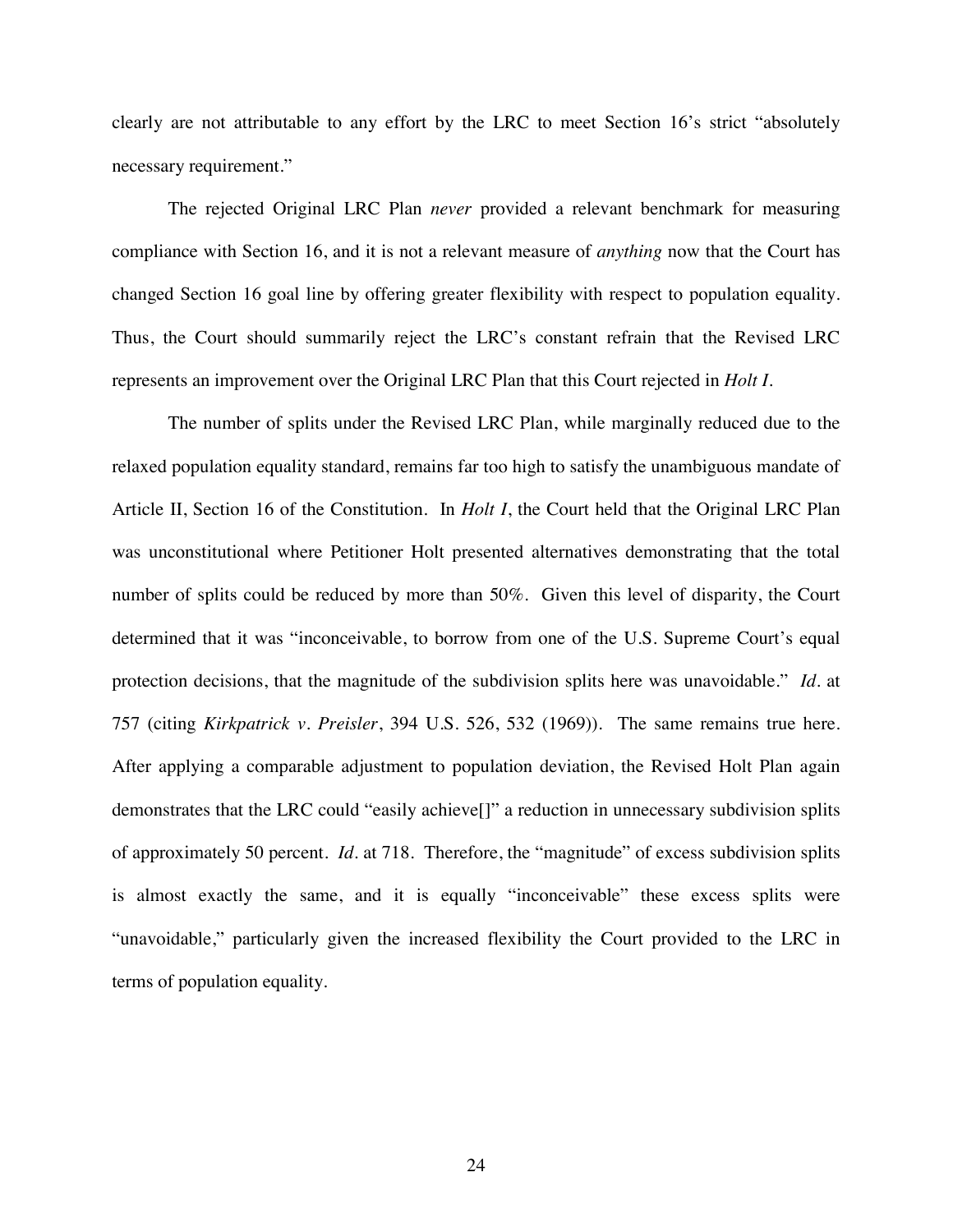In sum, the LRC cannot point to past reapportionment plans or the unconstitutional Original LRC Plan in order to justify the excessive number of splits created by the Revised LRC Plan.

## <span id="page-29-0"></span>**D. THE LRC COULD HAVE EASILY ACHIEVED SUBSTANTIALLY GREATER FIDELITY TO ALL OF SECTION 16'S MANDATES**

The Constitution specifically mandates that the senatorial and representative districts "shall be composed of *compact* and *contiguous* territory as nearly *equal in population* as practicable . . . ." Pa. CONST.. art. II, § 16 (emphasis added). "[T]he guiding principles respecting compactness, contiguity, and respect for the integrity of political subdivisions . . . have deep roots in Pennsylvania constitutional law. . . ." *Holt I*, 38 A.3d*.* [at 745. .4 The Court](#page-29-1) in *Holt* recognized the need to balance the "multiple commands in Article II, Section 16, which embrace contiguity, compactness, and the integrity of political subdivisions, no less than the command to create legislative districts as nearly equal in population as 'practicable.'" *Id.* at 757. However, the number of subdivision splits in the Revised LRC Plan cannot possibly be justified by an effort to satisfy these commands. As with the Remanded LRC Plan, "the appellants have shown that the LRC could have easily achieved a substantially greater fidelity to all of the mandates in Article II, Section 16 -- compactness, contiguity, and integrity of political subdivisions -- yet the LRC did not do so in the Final Plan." *Id.* at 718. The Revised Holt Plan, like the proposed plan presented by Petitioners in *Holt*, stands as powerful evidence that a significant reduction in splits is possible while still improving on population equality, compactness and contiguity.

<span id="page-29-1"></span><sup>4</sup> The requirements that legislative districts "shall be divided into districts of compact and contiguous territory" have been a part of the Pennsylvania Constitution since 1874. *See* Art. II, §§ 16 & 17 (1874).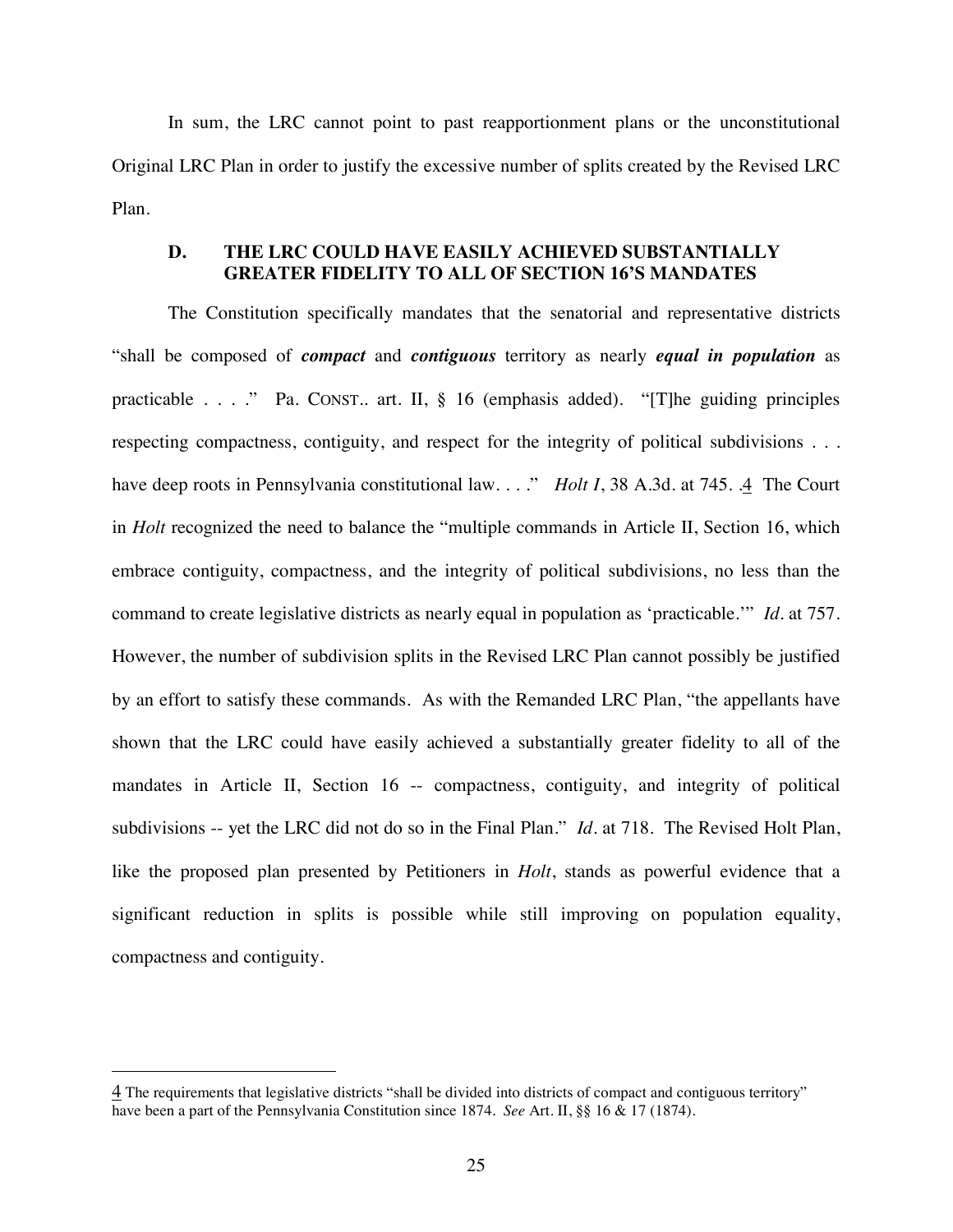## **1. THE EXCESSIVE SPLITS UNDER THE REVISED LRC PLAN CANNOT BE JUSTIFIED ON EQUAL POPULATION GROUNDS**

In *Holt I*, this Court provided prospective guidance for remand that clarified the LRC's obligation to balance the multiple imperatives articulated in Article II, Section 16. *Id*. at 760. With respect to equal protection concerns, this Court explained that "the 'practicable' modifier in the 'as nearly equal in population as practicable' language necessarily leaves room for the operation of other constitutional commands." *Id*. at 756. The requirements of Section 16 – compactness, contiguity, and integrity of political subdivisions – are "legitimate state interests that may affect, *and warrant*, deviations in population equality." *Id*. at 760 (emphasis added).

Equality of population "does not require that reapportionment plans pursue the narrowest possible deviation." *Id*. Further, the LRC cannot consider the range of deviation found in a prior reapportionment plan to be a constraint that justifies the subdivision splits and fractures created by the Revised LRC Plan. *Id*. at 736. As the *Holt* decision recognized, "no decision of this Court has purported to establish, or 'grandfather in,' any particular maximum level of population deviation." *Id*. With this "greater flexibility" in reapportioning the districts by population, the LRC had the ability to adopt a final reapportionment plan that "achieved a substantially greater fidelity" to the other mandates of Section 16. *Id*. at 718.

The Revised LRC Plan, however, contains *hundreds* of subdivision splits and fractures that cannot be justified on equal population grounds. Population equality cannot justify the splits or fractures created by the Revised LRC Plan because the Revised Holt Plan achieves a *lower* maximum deviation from the ideal Senate and House District Population than the Revised LRC Plan. The Revised LRC Plan has a maximum deviation from ideal population of 7.957 percent for Senate Districts and 7.872 percent for House Districts. The corresponding percentages for the Revised Holt Plan are smaller – 7.866 percent for Senate Districts and 7.751 percent for House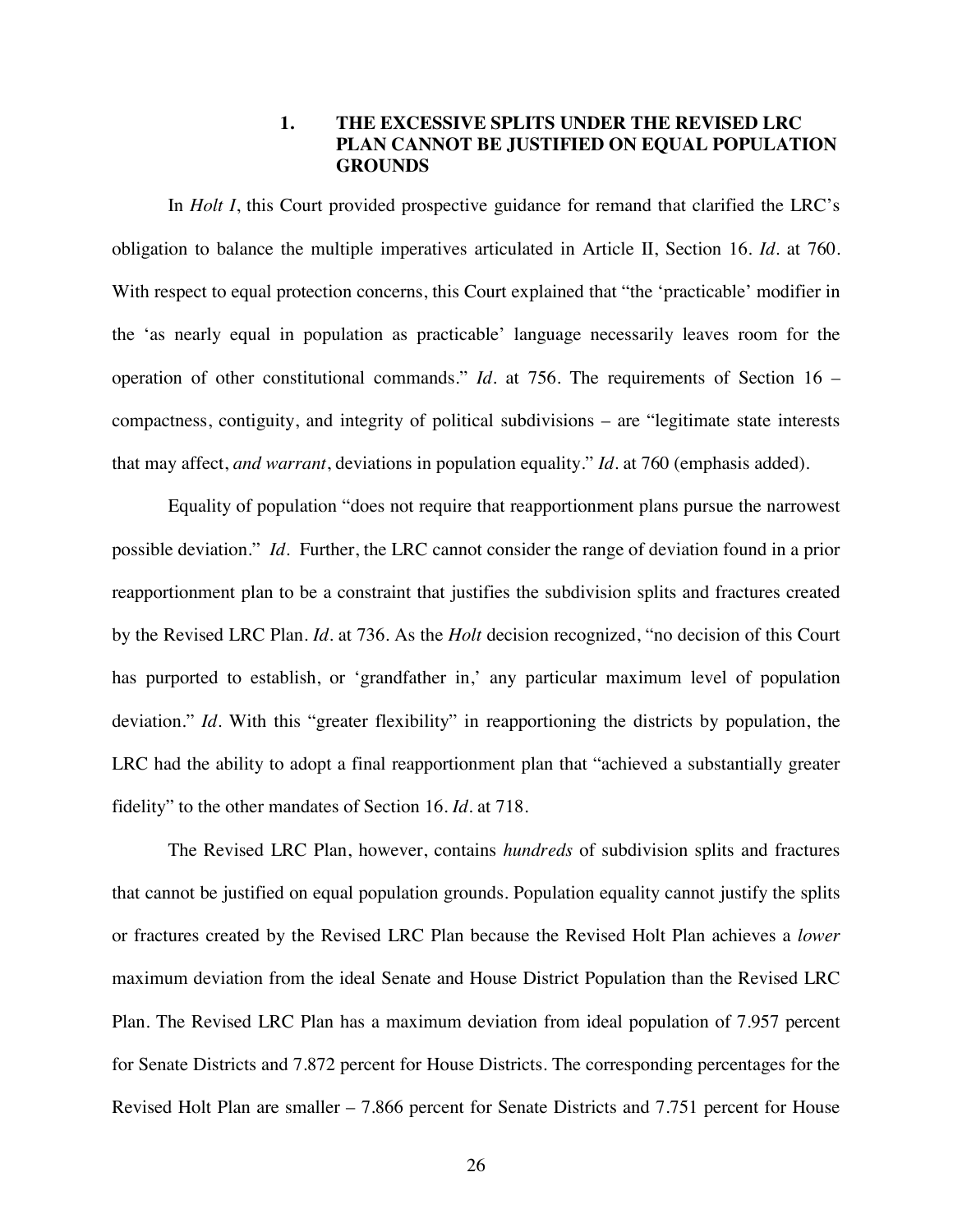Districts. Even the *Original* Holt Plan – which had about *half* the maximum population deviation of the Revised LRC Plan – achieved significantly fewer splits and subdivision fractures than the Revised LRC Plan. Petitioner Holt's analysis has once again demonstrated that, as stated in *Holt*, "a redistricting map could readily be fashioned which maintained a roughly equivalent level of population deviation … as [the Revised LRC] Plan, while employing *significantly fewer political subdivision splits* with respect to both Chambers of the General Assembly." *Holt*, 38 A.3d at 753 (emphasis added).

## **2. THE REVISED LRC PLAN ALSO VIOLATES THE COMPACTNESS REQUIREMENT**

In addition to the unnecessary subdivision splits created by the Remanded LRC Plan, this Court in *Holt* expressed concerns "particularly respecting compactness" and pointed to three particular Senate districts as examples of territories presenting "obvious 'compactness' issues" based solely on visual review. *Id.* at 757. While this Court has recognized that "there is a certain degree of **unavoidable** non-compactness in any apportionment scheme," *id.* at 758 (quoting *Com. ex rel. Specter v. Levin*, 448 Pa. 1, 19, 293 A.2d 15, 24 (1972)) (emphasis in original), the objective data supplied by Petitioners shows that the compactness issues in the Revised LRC Plan are indisputably avoidable, as the LRC failed to heed the Court's concerns as stated in *Holt I*.

In evaluating compactness, this Court has required "concrete or objective data indicating that the districts established by the LRC's plan lack compactness." *Specter*, 293 A.2d at 24. Petitioners satisfy this requirement by supplying the LRC and the Court with "Polsby & Popper" compactness data showing that the Revised LRC Plan perpetuates the problems that existed under the Remanded LRC Plan. See Pet.  $\mathbb{I}$  50-65, Exs. E & F. This data reveals that the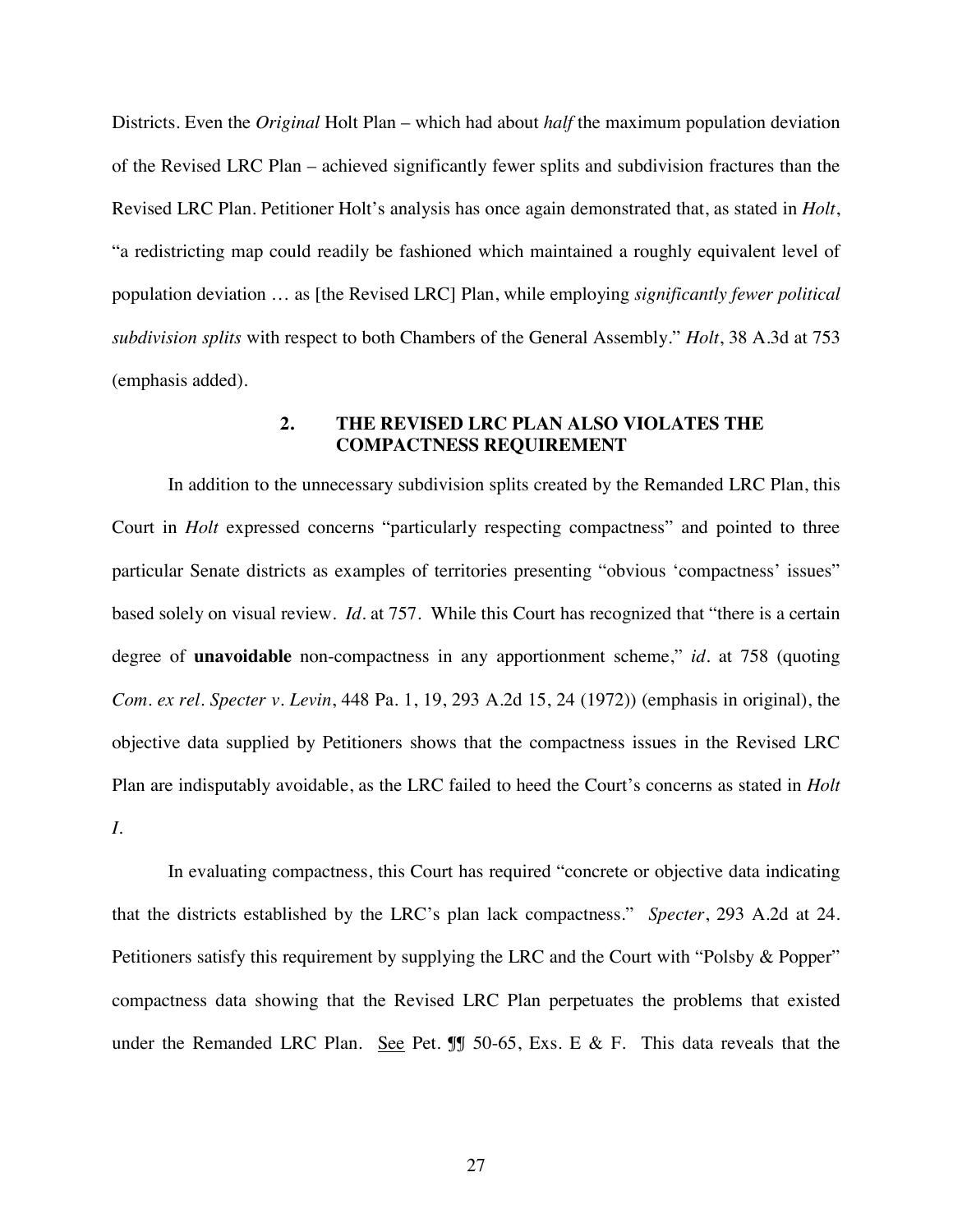Revised LRC Plan scores significantly lower on an objectively verifiable compactness scale than the Revised Holt Plan, and the LRC has no meaningful response on this point.

The Polsby & Popper method has been widely recognized as a means of measuring compactness "quantitatively in terms of dispersion, perimeter, and population ratios." *Vieth v. Jubelirer*, 541 U.S. 267, 349 & n.3 (2004) (Souter, J., dissenting) (citing Polsby & Popper, *The Third Criterion: Compactness as a Procedural Safeguard Against Partisan Gerrymandering*, 9 YALE L. & POL'Y REV. 301, 339–351 (1991) (other citations omitted)). It "is a perimeter measure that considers how efficiently the area of a district is encompassed by its perimeter and boundary." *Committee for a Fair & Balanced Map v. Ill. State Bd. of Elections*, 835 F. Supp. 2d 563, 570 (N.D. Ill. 2011). This measure compares the shape of a given district to the smoothness of a circle by "comput[ing] a ratio based on the area of the district compared to a circle that equals the length of the perimeter of the district." ." *Wilkins v. West*, 264 Va. 447, 571 S.E.2d 100, 109 n.6 (2002). The objective formula used to compute the ratio yields a score between 0 and 1.0, with 0 being the least compact possible district and 1.0 being the most compact district [possible.5 Polsby & Popper, 9 YA](#page-32-0)LE L. & POL'Y REV. at 349-50 & n.207.

Comparing the available alternatives as a whole, the average Polsby & Popper score for the Senate districts under the Revised LRC Plan is 0.275, as compared to 0.351 under the Revised Holt Plan. In the House, the average Polsby & Popper score under the Revised LRC Plan is 0.277, as compared to 0.372 under the Revised Holt Plan. The Revised Holt Plan therefore offers Senate districts that are more than 27% more compact and House districts that

<span id="page-32-0"></span><sup>5</sup> A perfect circle yields a "perfect" score of 1.0 under this formula, which is designed to measure "'smoothness,' taking away points for any irregular boundaries in a boundary line. . . districts with appendages or indentations will always score worse than those without."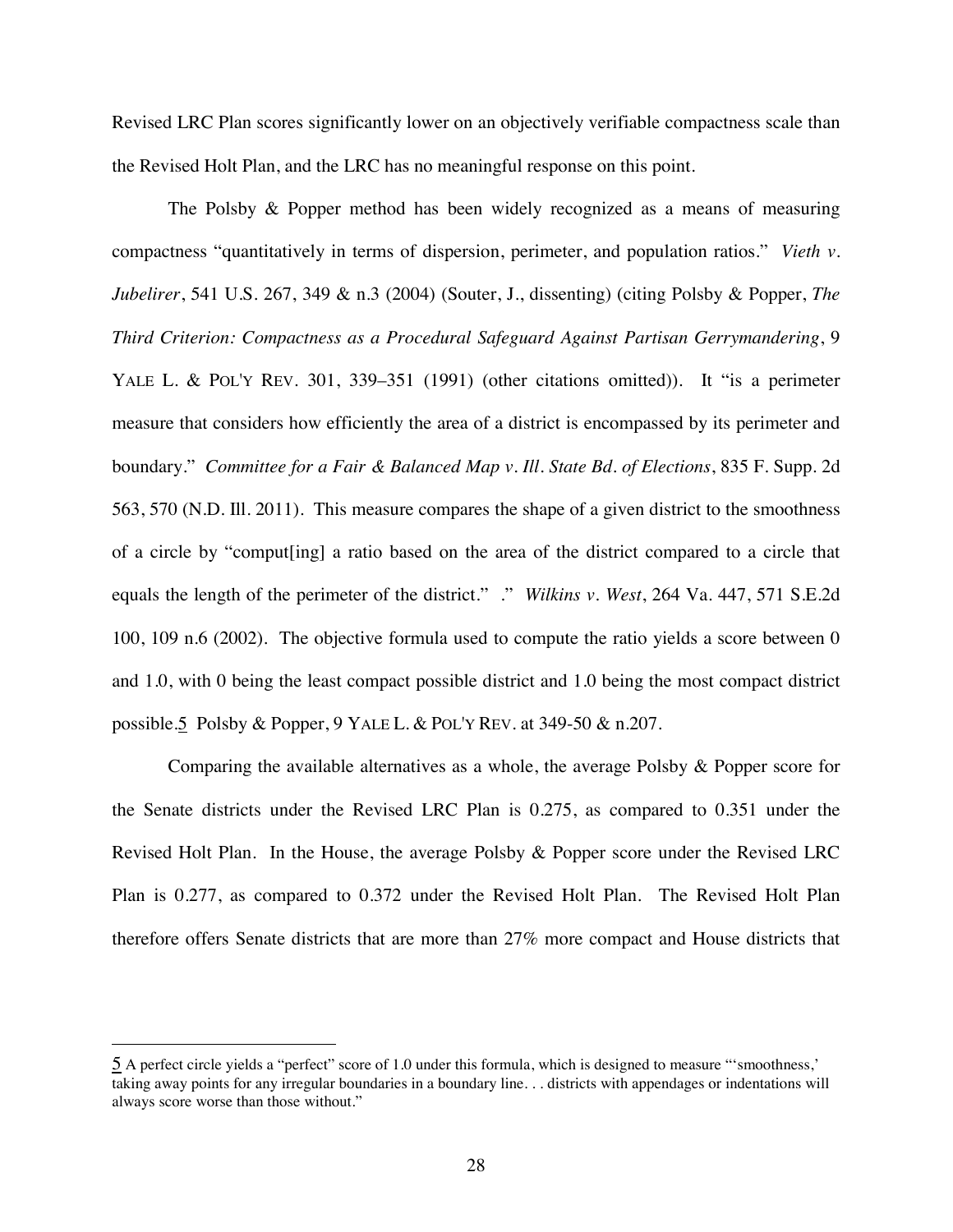are more than 34% more compact. Moreover, the Revised Holt Plan achieved a greater degree of compactness in 40 out of 50 Senate Districts and 161 out of 203 House Districts.

In its Answer, the LRC ignores that Petitioners have offered viable alternative plans that improve compactness significantly, instead attempting to focus on an irrelevant comparison between the Revised LRC Plan and the invalid Remanded LRC Plan. Still, the LRC provides no support for its sweeping statements that the Revised LRC Plan "is significantly more compact than the remanded 2011 Plan and the existing (2001) districts," or that the three Senate districts highlighted by the Court in *Holt I* are now "significantly more compact." In any event, the available data demonstrates that any purported improvement to the compactness of the revised districts is marginal at best, and insufficient to remedy the compactness concerns raised in *Holt*. Under the Remanded LRC Plan, each of the three non-compact Senate districts highlighted by the Court in *Holt I* scored 0.176 or lower on the Polsby & Popper scale. While the score for these three specific districts has improved to varying degrees under the Revised LRC Plan, a high number of districts across the Commonwealth continue to score 0.176 or less. Specifically, [22% of Senate Districts \(including SD 3\)6 and 18% of House Districts under the Revised LRC](#page-33-0) Plan fail to achieve a Polsby & Popper score higher than 0.176.[7](#page-33-1)

By comparison, none of the Senate Districts and only 4% of the House Districts under the Revised Holt Plan has a Polsby & Popper score of 0.176 or less. The LRC's response – that it made some purported improvement to three obviously deficient districts in a plan that was

<span id="page-33-0"></span><sup>6</sup> Regarding the particular districts discussed in *Holt*, SD 3 remains as a stark example of a non-compact district with a Polsby & Popper score below 0.176. SD 15 and 35 have been made more "compact" in the Revised LRC Plan, but the LRC does not deny that this was accomplished at the expense of neighboring districts – SD 48 and SD 30 are now less compact than they were in the Remanded LRC Plan.

<span id="page-33-1"></span><sup>7</sup> The correlation between oddly-shaped districts and Polsby & Popper scores lower than 0.176 is evident upon a simple visual review of the low-scoring districts in the Revised LRC Plan. *See* Ex. A (Senate Plan), SD 18, 19, 20, 30, and 48; Ex. B (House Plan), HD 10, 14, 17, 35, 38, 54, 77, 82, 134, 172, 173, 177, 179, 191, and 197.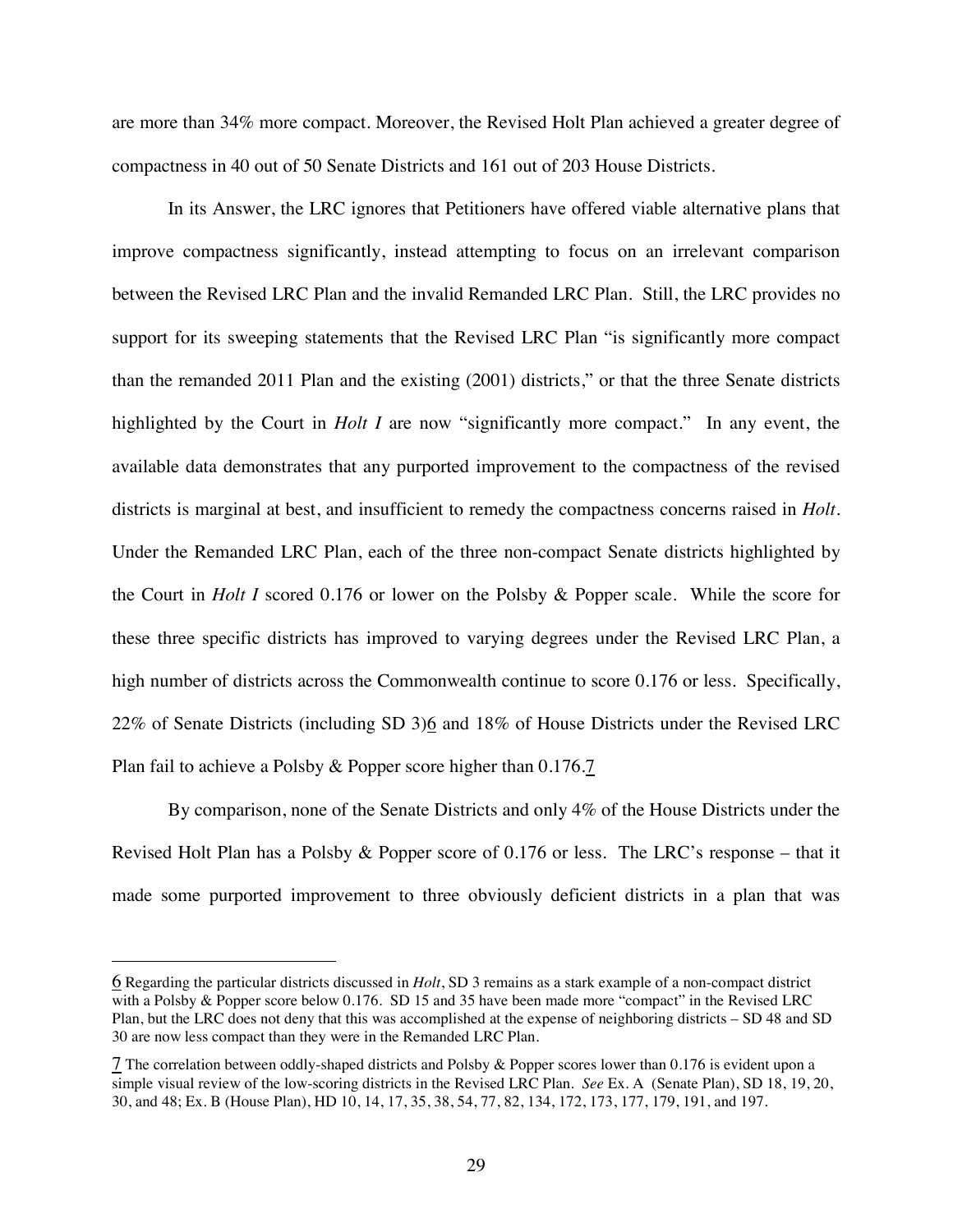rejected by the Court – misses the point. The revised districts are still significantly less compact than the alternative, and comparison to the Revised Holt Plan demonstrates that the compactness problems under the Revised LRC Plan are not unavoidable. While the LRC's Answer parrots the statement that the Commonwealth "is made up of counties, municipalities and wards which, themselves, are irregularly shaped," the LRC points to no district that it contends is non-compact based on the irregular shape of an underlying political subdivision. Rather, as it undisputed that the Revised Holt Plan was drawn against the same background of preexisting Pennsylvania subdivision boundaries, yet achieves greater compactness with fewer subdivision splits.

Critically, the LRC does not dispute that the districts proposed in the Revised Holt Plan are more compact than the districts created by the Revised LRC Plan. Therefore, as with the Original LRC Plan, the alternative plan proffered by Petitioners stands as powerful evidence that the LRC's superfluous subdivision splits could not have been created based on any effort to satisfy the constitutional compactness requirement.

Rather than disputing the substance of Petitioners' compactness data, LRC simply states that Polsby & Popper "is one of many" available methods that "attempts to quantify the ephemeral concept of compactness." Significantly, however, the LRC does not dispute the accuracy of the compactness scores provided by Petitioners. Nor does it offer any alternative "concrete or objective data" on the issue of compactness, or any other reason to question the [viability of the Polsby & Popper method to measure compactness.8 Regardless of the method](#page-34-0) used to measure compactness, however, the LRC ultimately does not, and cannot, dispute that the Revised Holt Plan reduces splits while simultaneously improving compactness.

<span id="page-34-0"></span><sup>8</sup> The Polsby & Popper formula is the "[m]ost common method of measuring compactness." AZAVEA, *Compactness Metrics* (Nov. 11, 2011), *available at* http://www.fairshapepa.org/wpcontent/uploads/2011/11/Compactness-Metrics\_2011\_11\_11-4.docx (last visited July 9, 2012).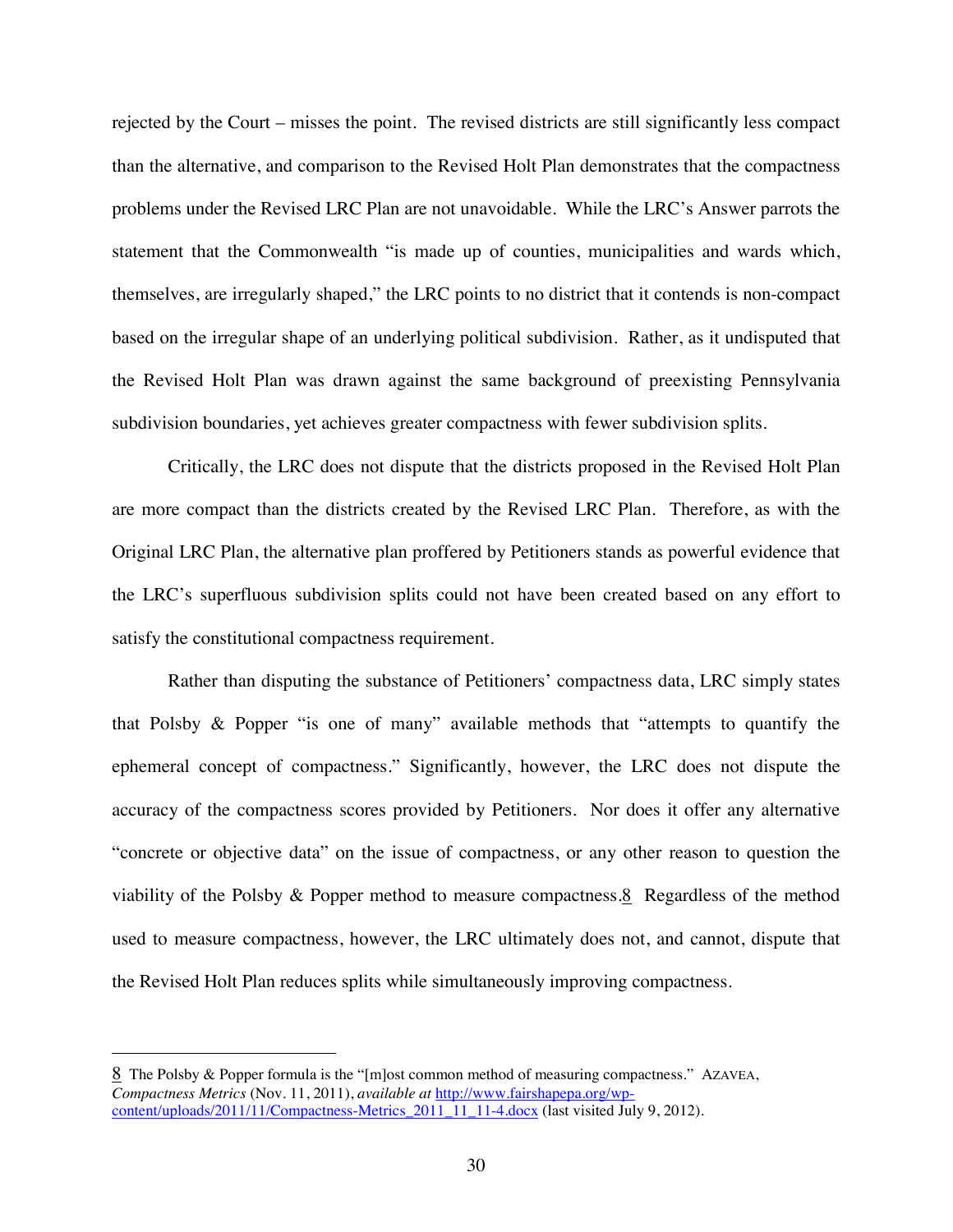### **3. THE REVISED LRC PLAN ALSO VIOLATES THE CONTIGUITY REQUIREMENT**

A contiguous district is "one in which a person can go from any point within the district to any other point [within the district] without leaving the district," or one in which "no part of the district is wholly physically separate from any other part." *Specter*, 488 Pa. at 18-19, 293 A.2d at 24. One reason for insisting upon contiguity as an important redistricting principle is because it is an "objective factor." *Shaw v. Reno*, 509 U.S. 630, 647 (1993).

Here, the contiguity issues that existed under the Remanded LRC Plan persist in the Revised LRC Plan. The prior plan rejected by the Court in *Holt I* contained seven noncontiguous House districts. *See* 1/18/2012 Consol. Br. of Respondent LRC at p.18, n.10 [\(claiming only 45 persons lived in the non-contiguous portions\)9.](#page-35-0) Acknowledging the interplay between the multiple commands of the Constitution, and in order to make fidelity to the command for contiguity, compactness and respect for political subdivisions easier to accomplish, the Court gave the LRC flexibility in considering population equality: "This adjustment should allow more breathing space for concerns of contiguity, compactness, and the integrity of political subdivisions to be respected." *Holt I*, 38 A.3d at 759.

Remarkably, despite this clear direction and additional flexibility provided by the Court, the LRC has produced a final plan that *again* has seven non-contiguous House districts. *See* Answer  $\int$  70. In other words, the LRC took the opportunity to increase population deviation, but failed to use this increase as intended by the Court  $-i.e.,$  to eliminate or even at least reduce the number of non-contiguous districts.

Here is the LRC's purported justification for this blatant disregard of the Court's mandate:

<span id="page-35-0"></span><sup>9</sup> It is undisputed that the number of people living in a particular territory has no constitutional relevance in evaluating whether a legislative district is contiguous. *See* Pet. ¶ 67.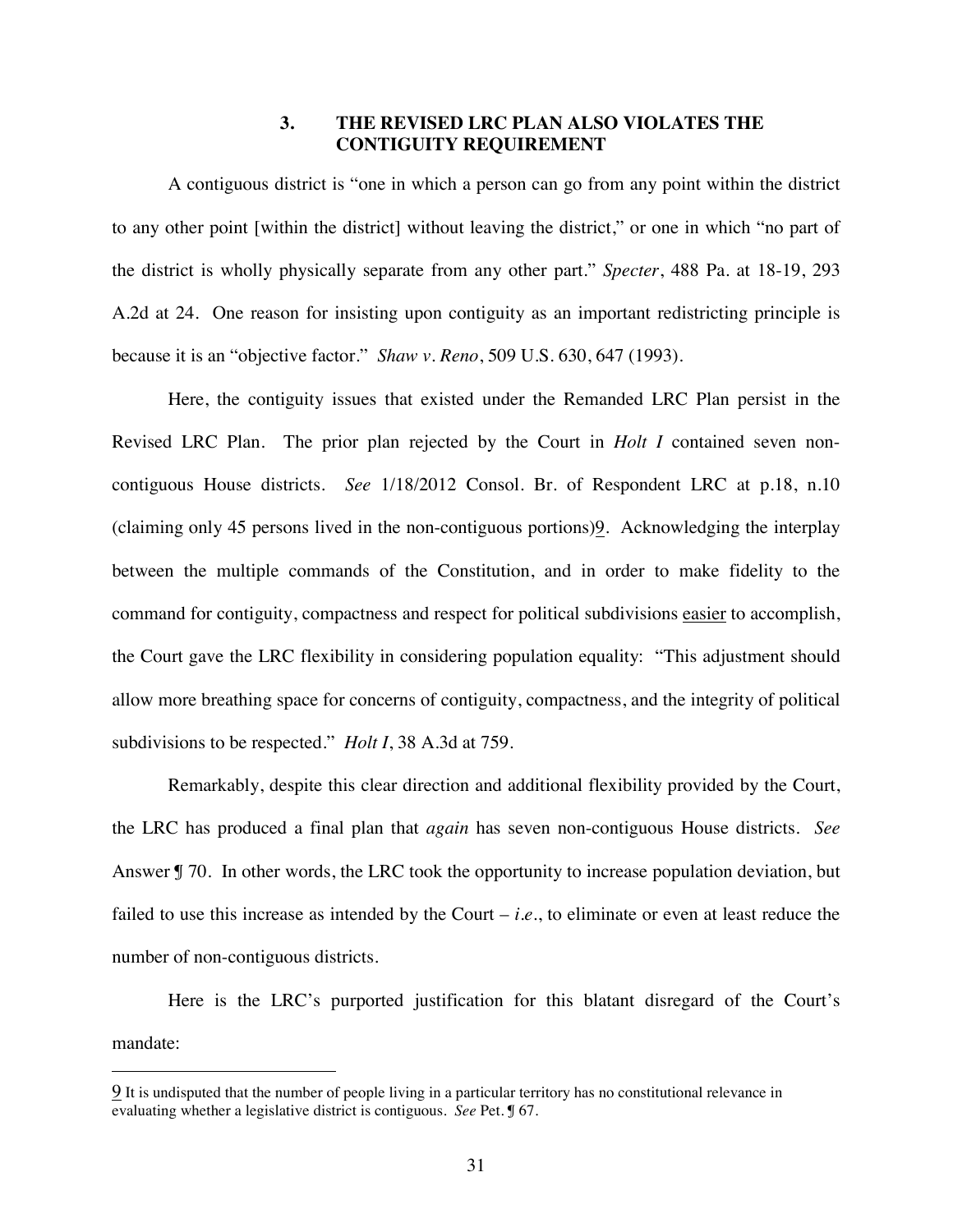These occur only when there is a non-contiguous municipality which, in turn, has a noncontiguous voting precinct. The 2012 Final Plan chose to keep these noncontiguous precincts of non-contiguous municipalities together with their municipality and precinct. This resulted in nine "islands" of one district located within another (indeed, they are actually "islands" of a particular municipality and voting district located within another by accident of the Commonwealth's political geography).

Answer  $\sqrt{9}$  66. This justification for the contiguity problems in the Revised LRC Plan lacks merit for at least three reasons.

First, this explanation is simply untrue as to at least two of the seven non-contiguous districts. House Districts 43 and 97 both contain non-contiguous territories, which are part of non-contiguous municipalities. However, in each case, the LRC's decision to split the underlying municipality among multiple House districts belies the notion that the LRC had to create a non-contiguous district in order to keep the municipality intact. Specifically, House District 43 includes two non-contiguous territories from Lancaster Township, but that township was divided between four House districts. The same is true of Manheim Township, which was divided between three House districts and yet still creates a non-contiguous House District 97. The lack of contiguity has nothing to do with municipal integrity in these cases.

Second, there are at least 35 other municipalities with non-contiguous areas, which the LRC did not find necessary to create non-contiguous islands in a different legislative district. Rather, the LRC only found it convenient to do this in 12 instances. 10 Thus, the LRC seems to suggest (without explanation) that a non-contiguous municipality sometimes justifies a noncontiguous legislative district, and sometimes it does not. The Court should not permit the LRC

<span id="page-36-0"></span><sup>10</sup> The Holt petition cited 12 instances (Pet. ¶ 69). The LRC's answer claims there are only 9. Because the LRC failed to identify the nine non-contiguous territories (which they called "islands") contained in their plan, it is impossible to know to which "islands" they refer. A comparison between the 2010 Census block maps and the LRC's legal description clearly shows that 12 "islands" exist in the Revised LRC House Plan. The non-contiguous district maps attached hereto at Exhibit D illustrate and further describe these "islands."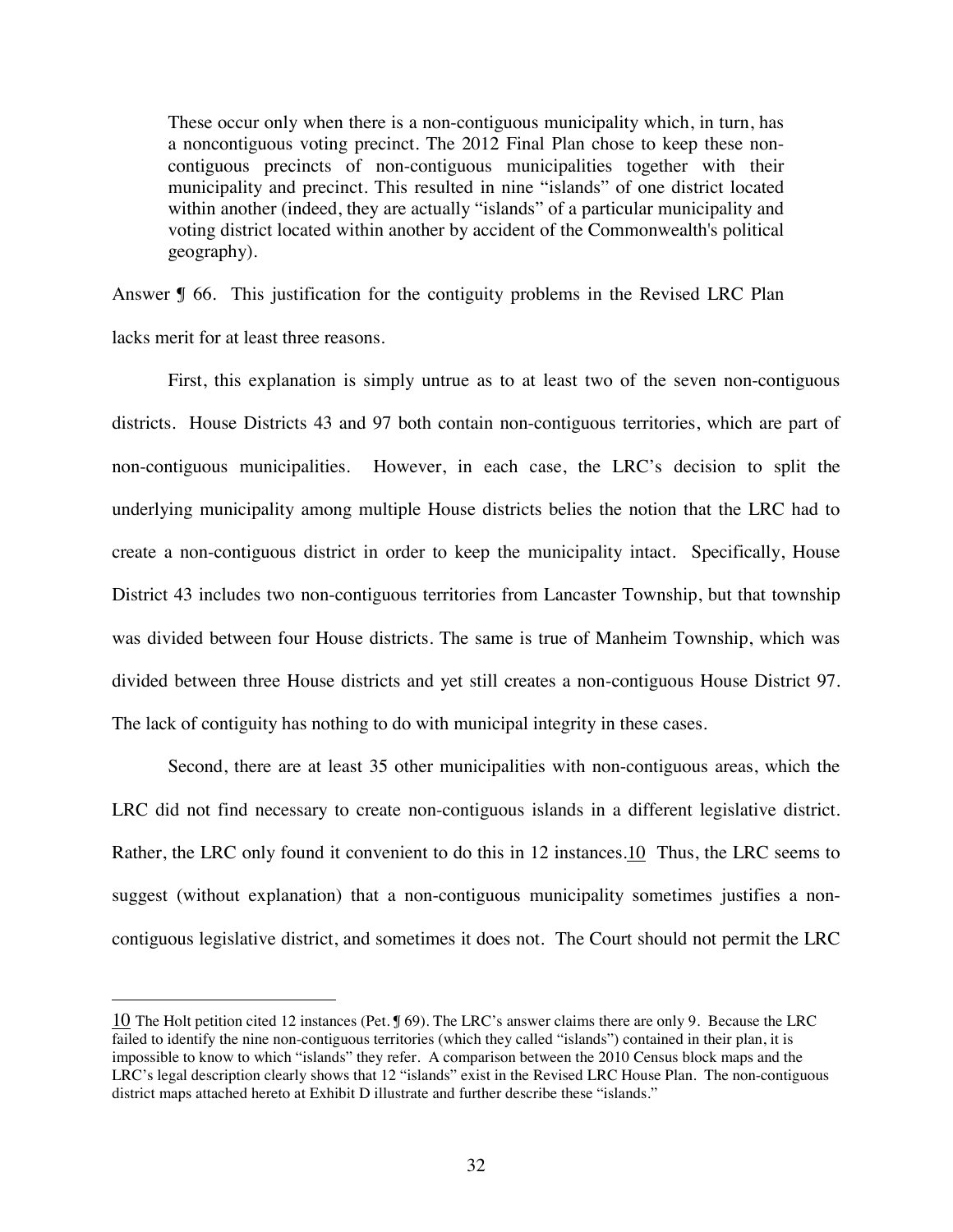to apply the contiguity requirement – a standard utilized for its "objectiveness" – in such a subjective and discretionary manner. Contiguity is a constitutional mandate and not an issue of practicality and/or convenience to the LRC.

Third, the LRC's stated justification misses the point by focusing on the purported discontinuous nature of municipal boundaries. The issue in each of these seven non-contiguous districts is the LRC's failure to include the intervening territory in the same legislative district as the non-contiguous municipality. That is completely within the LRC's discretion, and the Revised Holt Plan demonstrates that the underlying municipalities can be kept whole and the legislative districts made contiguous. Thus, it is the LRC's own line-drawing decisions, and *not* the "accident of the Commonwealth's political geography," which explains why 8 out of at least 45 non-contiguous municipalities were not included in a single contiguous legislative district.

No constitutional reason has been demonstrated for permitting non-contiguity in the Revised LRC Plan. Non-contiguous legislative districts are not necessary in order to meet population equality, compactness or to minimize split jurisdictions since the Revised Holt Plan shows this can be done without such non-contiguous legislative boundaries. Critically, the Revised Holt Plan demonstrates that there is no conflict between reducing splits and maintaining contiguity. The LRC has failed to produce any justification for not addressing the mandate of this Court to improve on the contiguity of its rejected prior plan.

## **4. THE VRA DOES NOT JUSTIFY ANY OF THE LRC'S SECTION 16 VIOLATIONS**

The LRC does not, and cannot, aver that any of the excessive divisions, or non-compact and non-contiguous districts, created under the Revised LRC Plan are required to comply with the terms of the VRA. In its Answer, the LRC merely states that the Revised LRC Plan "maintains all four Senate majority-minority districts," (Ans. ¶ 74), and that the Plan "fully

33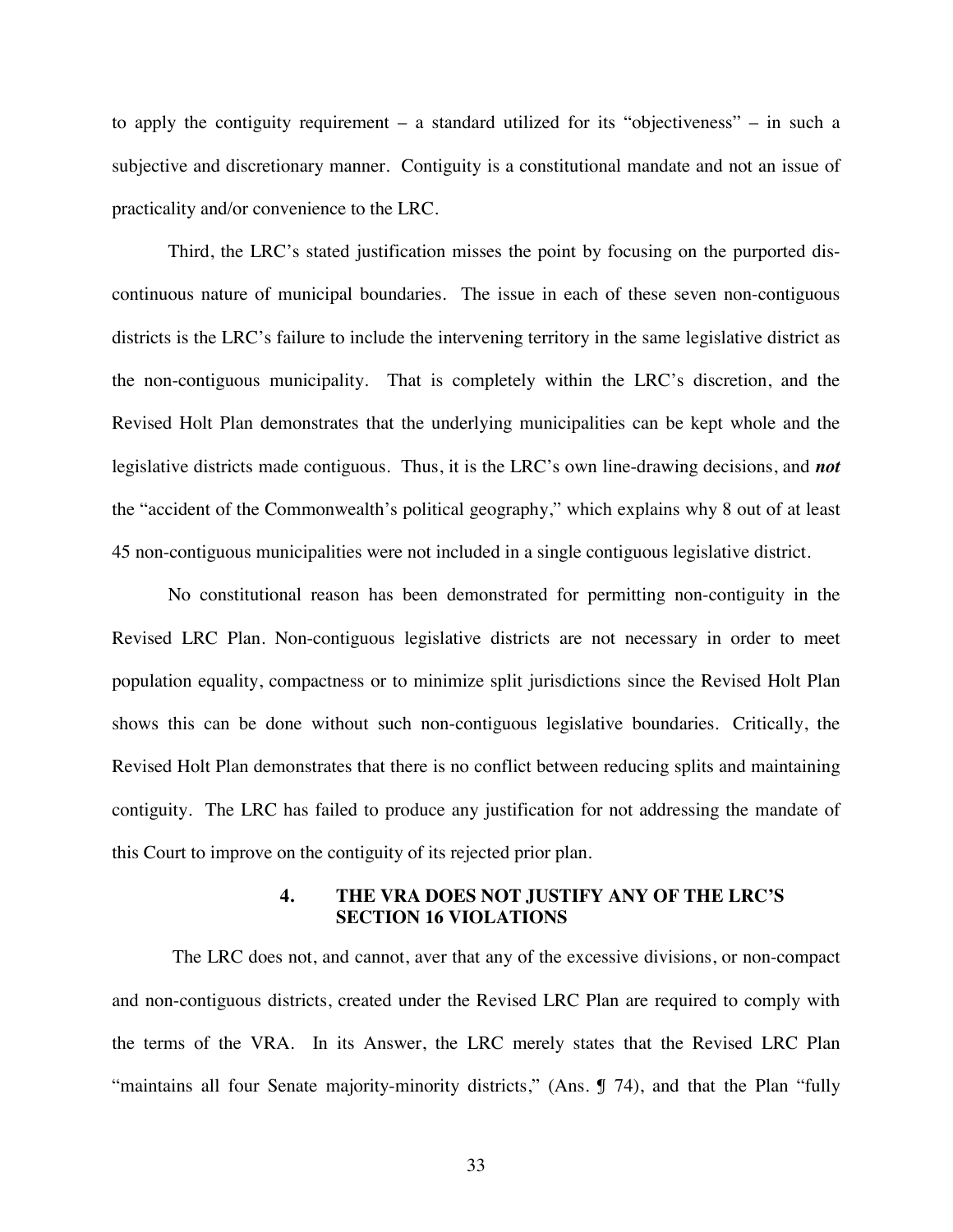complies with the [VRA] and creates majority-minority districts where warranted under federal law," (*id.* [¶ 75\). These statements are demonstrably incorrect, 11 and in any event, they miss the](#page-38-1) point of Petitioners' challenge. Whether or not the LRC can adequately support a claim that its plan complies with the terms of the VRA, it must also comply with the requirements of the Pennsylvania Constitution. Critically, the LRC does not contend that any splits or fractures under the Revised LRC Plan are attributable to its purported attempts to comply with the VRA. Nor does it contend that compliance with the VRA creates any of the compactness or contiguity issues outlined in the Petition. Indeed, the LRC could not credibly make such claims, as the Revised Holt Plan shows that the magnitude of splits and fractures can be dramatically reduced, with improved compactness and contiguity, while still preserving the four majority-minority Senate districts, and creating as many as four additional majority-minority districts in the House  $(id. \mathbb{J} 76)12$ .

## <span id="page-38-0"></span>**E. THE COURT SHOULD DIRECT THE LRC TO REAPPORTION THE COMMONWEALTH CONSISTENT WITH THE REVISED HOLT PLAN**

The LRC has had two opportunities to adopt a plan that complies with the requirements of the Constitution and has now twice failed to do so. On remand, Petitioner Holt presented the LRC with the Revised Holt Plan (as well as two variations on that plan), which created 339 fewer subdivision fractures in the House and 56 fewer subdivision fractures in the Senate than the Revised LRC Plan. The LRC was thus well aware of a clear alternative plan for drawing particular district lines while easily avoiding the constitutional pitfalls that doomed the Original LRC Plan. But the LRC refused, without valid reason, to adopt a plan that complied with the

<span id="page-38-1"></span><sup>11</sup> As to the Senate districts in particular, the LRC maintains that two of these four districts meet the VRA standard of 50% + 1 of the over 18 population (*Bartlett v. Strickland*, 129 S.Ct. 1231 (2009)), only because the LRC's calculations improperly double-count the "Hispanic white" and the "Hispanic black" population as both Hispanic and either white or black. When these populations are properly included only in the Hispanic count, both SD 4 and SD 7 fall just below the *Bartlett* standard for majority-minority districts. *See* Petition ¶ 74.

<span id="page-38-2"></span><sup>12</sup> The LRC does not deny that the Revised Holt Plan creates additional majority-minority districts in the House.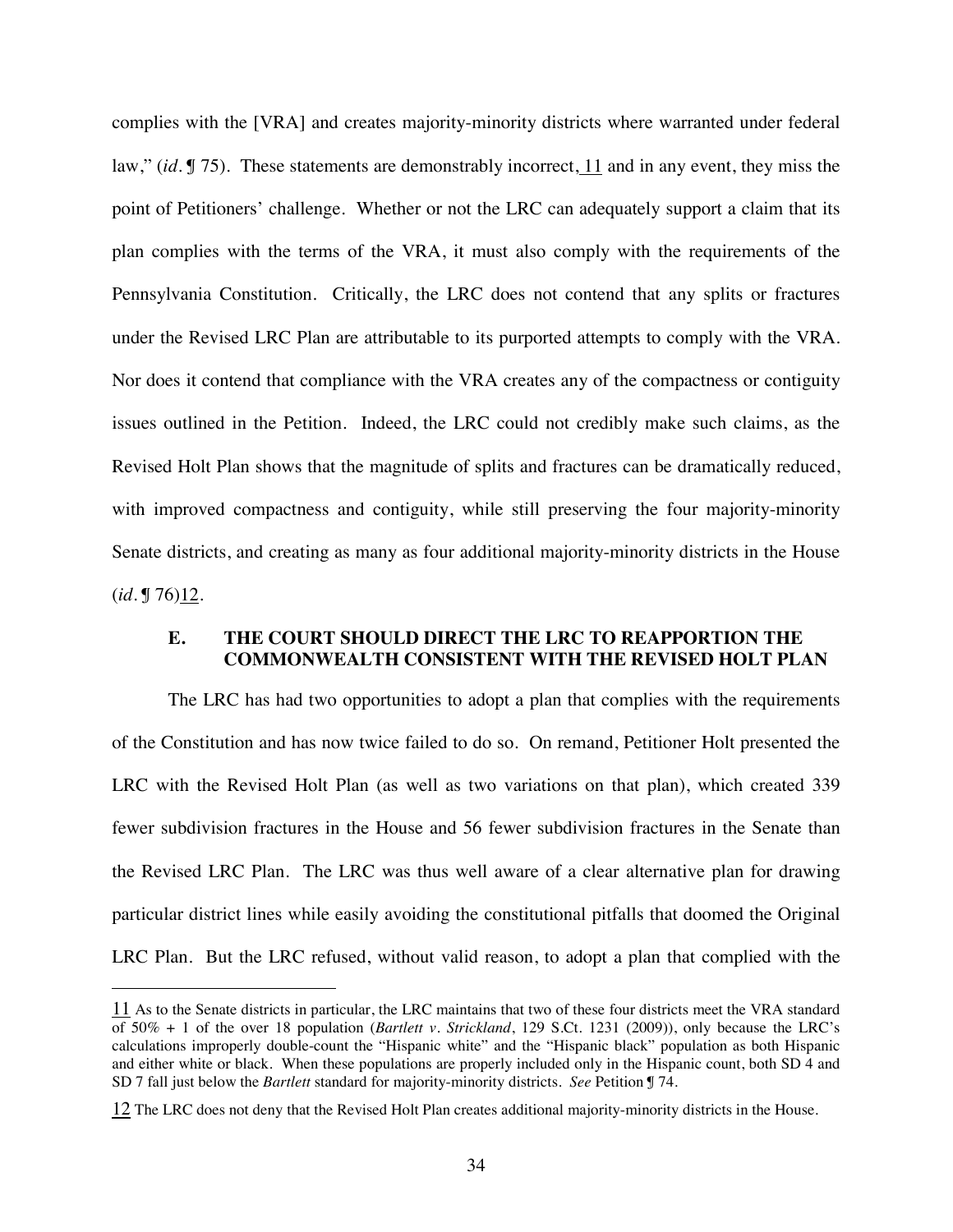Constitution. Indeed, the available record demonstrates that the LRC relied on an erroneous belief that marginal (if any) improvement over the rejected Original LRC Plan should be enough, and that it declined on remand to make meaningful adjustments to correct the overwhelming shortfalls based on clearly impermissible considerations.

When confronted with such persistent failure on the part of a legislative body to adopt a constitutionally valid apportionment after remand of a prior invalid plan, this Court is left with the "task of fashioning such affirmative relief as would be necessary to ensure a constitutionally valid legislative apportionment. . . ." *Butcher v. Bloom*, 420 Pa. 305, 216 A.2d 457, 459 (1966).. Petitioners recognize that the LRC retains "considerable discretion in fashioning a plan that comports with all constitutional requirements." *Holt I*, 38 A.3d at 761. For that reason, Petitioners do not contend that the LRC should be constrained to select any particular plan or drawing any specific lines on a reapportionment map.

That said, the LRC has demonstrated that it is incapable or unwilling to exercise what it apparently views as unfettered discretion in a manner that yields a constitutionally compliant plan. Moreover, while the Court has recognized the LRC's discretion in determining where to draw each line, it also recognized that the *Holt I* plan "proves the point" that "computer technology" is an available method to arrive at "acceptable levels of population deviation without doing unnecessary violence to other constitutional commands." *Id.* at 760. The LRC has twice decided, without reason, to ignore readily available methods to eliminate subdivision splits and fractures that are not "absolutely necessary."

Therefore, in order to ensure that the LRC will adopt a plan that complies with the mandates of the Constitution, and in order to avoid the needless burdens of repeated remands and appeals to this Court, Petitioners respectfully request that the LRC be instructed on further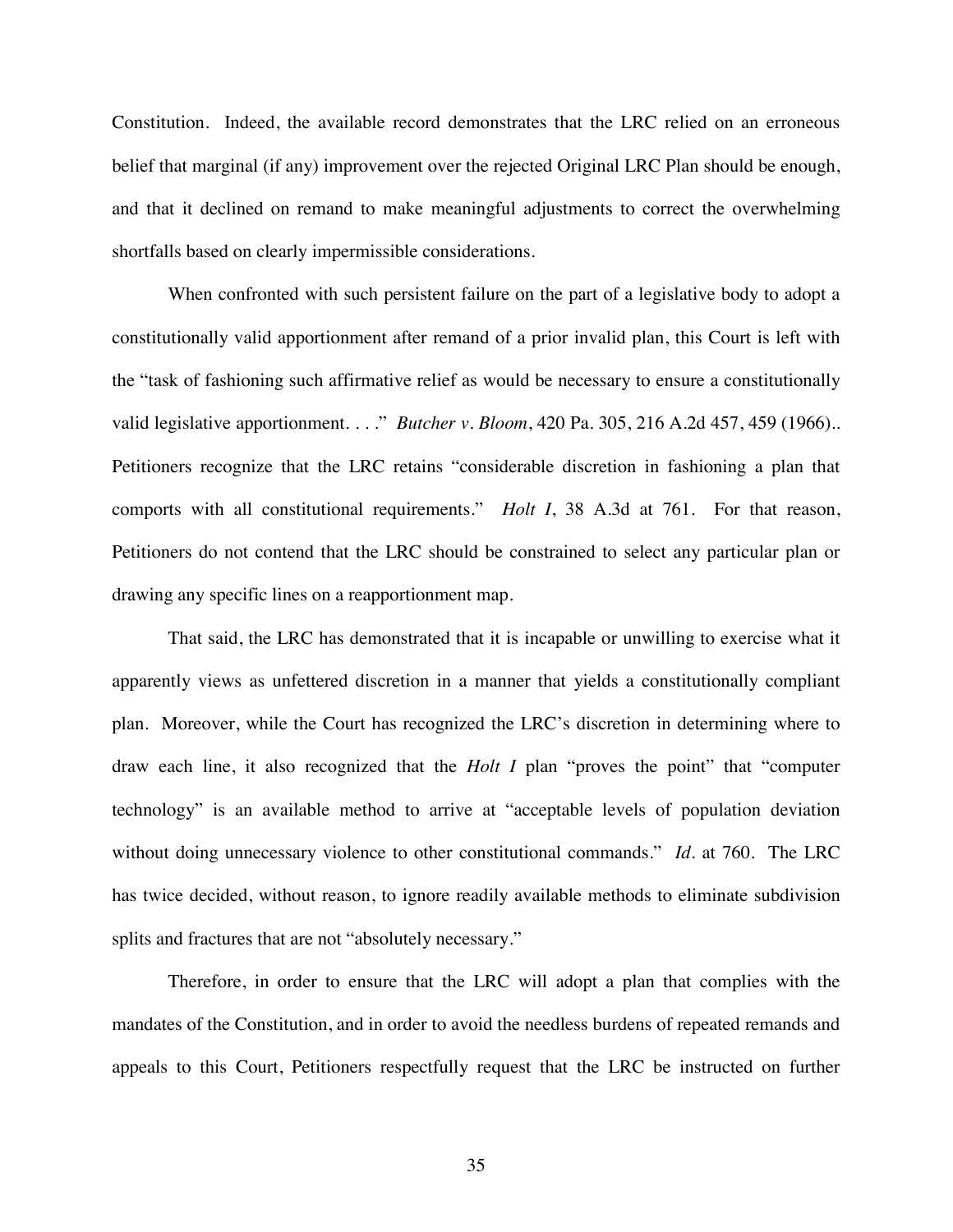remand to it adopt a plan that contains no more political subdivision splits or fractures than the number of splits and fractures made under the Revised Holt Plan.

## <span id="page-40-0"></span>**IX. CONCLUSION**

A mere six months ago, this Court reaffirmed the LRC's obligations under the Pennsylvania Constitution, providing clear and forceful direction that the LRC reapportion the Commonwealth in a manner that complies with the unambiguous mandates of Article II, Section 16. Those constitutional mandates are no less clear, forceful or necessary to protecting the voting rights of the citizens of this Commonwealth than they were when the Court issued its decision in *Holt I.* Yet, the LRC persists in its attempt to divide up Commonwealth counties, municipalities and wards more than twice as often as is "absolutely necessary." Petitioners therefore come before this Court a second time to ask that it not permit the LRC to ignore the language of the Constitution and this Court's precedent. To ensure that this language will have continued effect in protecting the rights of Pennsylvania's citizens, the Revised LRC Plan must be invalidated and remanded to the LRC with instructions to develop a plan that creates no more political subdivision splits or fractures than the number of splits and fractures made under the Revised Holt Plan.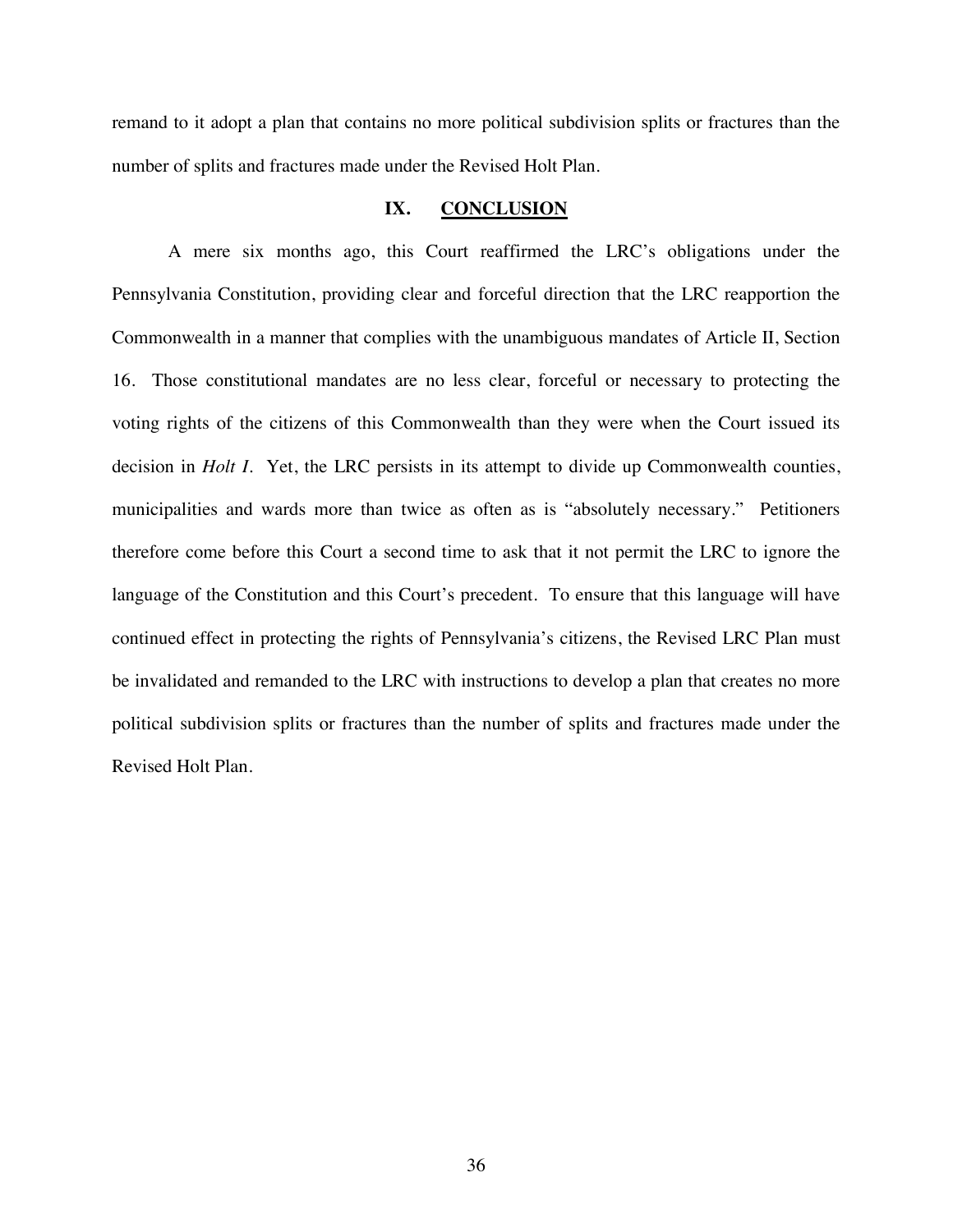Respectfully submitted,

Virginia A. Gibson (PA#32520) Stephen A. Loney, Jr. (PA# 202535) David Newmann (PA#82401) HOGAN LOVELLS US LLP 1835 Market Street, 29<sup>th</sup> Floor Philadelphia, PA 19103

Michael Churchill (PA#04661) Public Interest Law Center of Philadelphia 1709 Ben Franklin Parkway, 2d Floor Philadelphia, PA 19103

Attorneys for Petitioners Amanda E. Holt, Elaine Tomlin, Louis Nudi, Diane Edbril, Dariel I. Jamieson, Lora Lavin, James Yoest, Jeffrey Meyer, Christopher H. Fromme, Timothy F. Burnett, Chris Hertzog, Glenn Eckhart, Joan Jessen, Elizabeth Rogan, James Hertzler, Gary Eichelberger, Barbara B. Cross, and Mary Frances Ballard.

Dated: August  $6, 2012$